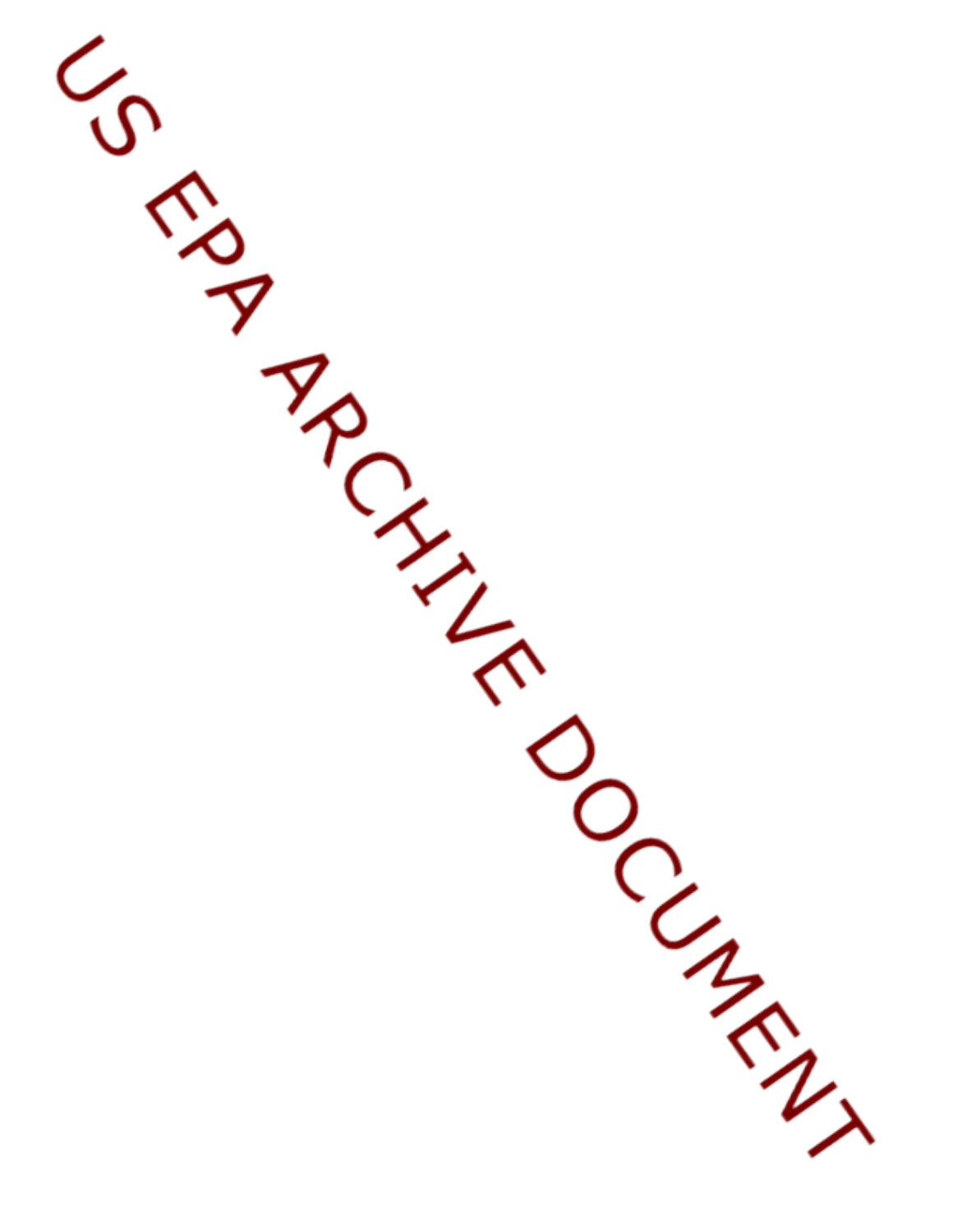

# **Environmental Technology Verification Program**  Advanced Monitoring Systems Pilot

Test/QA Plan for Verification of Ambient Fine Particle Monitors

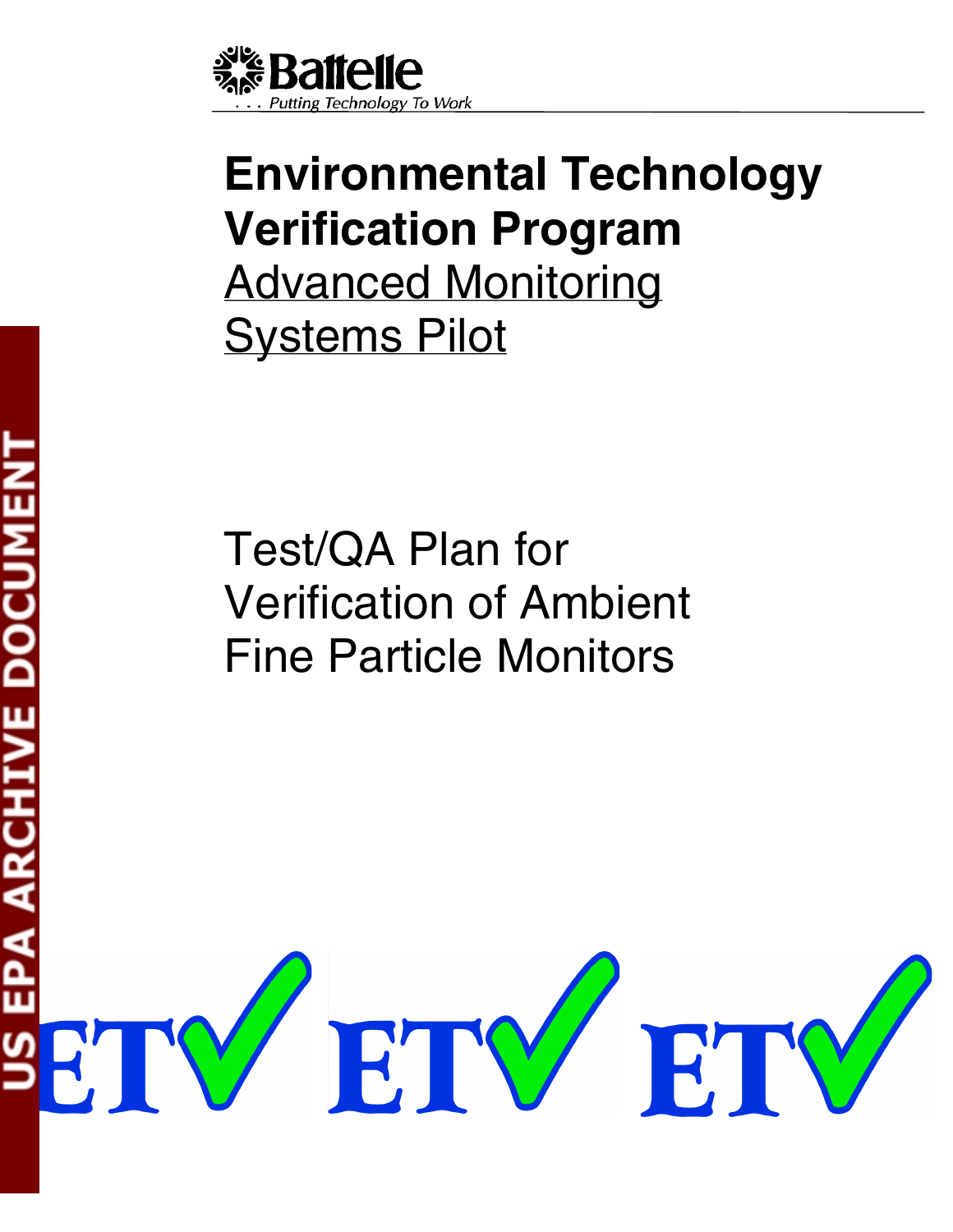# **TEST/QA PLAN**

**FOR** 

# **VERIFICATION OF AMBIENT FINE PARTICLE MONITORS**

**June 14, 2000** 

**Prepared by** 

**Battelle 505 King Avenue Columbus, OH 43201-2693**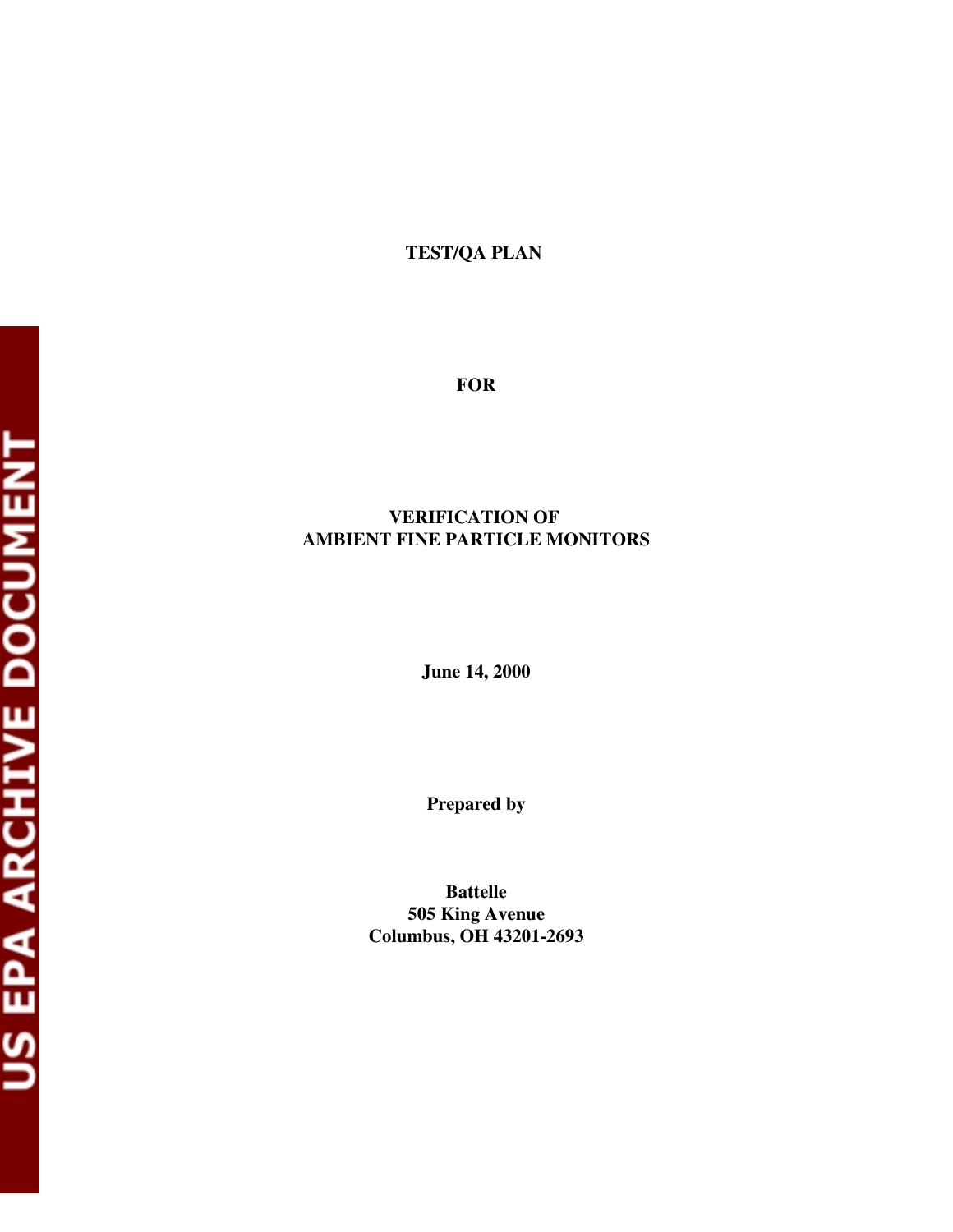Test/QA Plan for the Verification of Ambient Fine Particle Monitors Page ii of vi Version: 1.1 June 14, 2000

# **APPROVALS**

| Andersen Instruments Inc.         | Date |
|-----------------------------------|------|
| Dekati, Ltd.                      | Date |
| EcoChem Analytics                 | Date |
| Met One Instruments               | Date |
| Opsis AB                          | Date |
| Rupprecht & Patashnick, Co., Inc. | Date |
| TSI, Inc.                         | Date |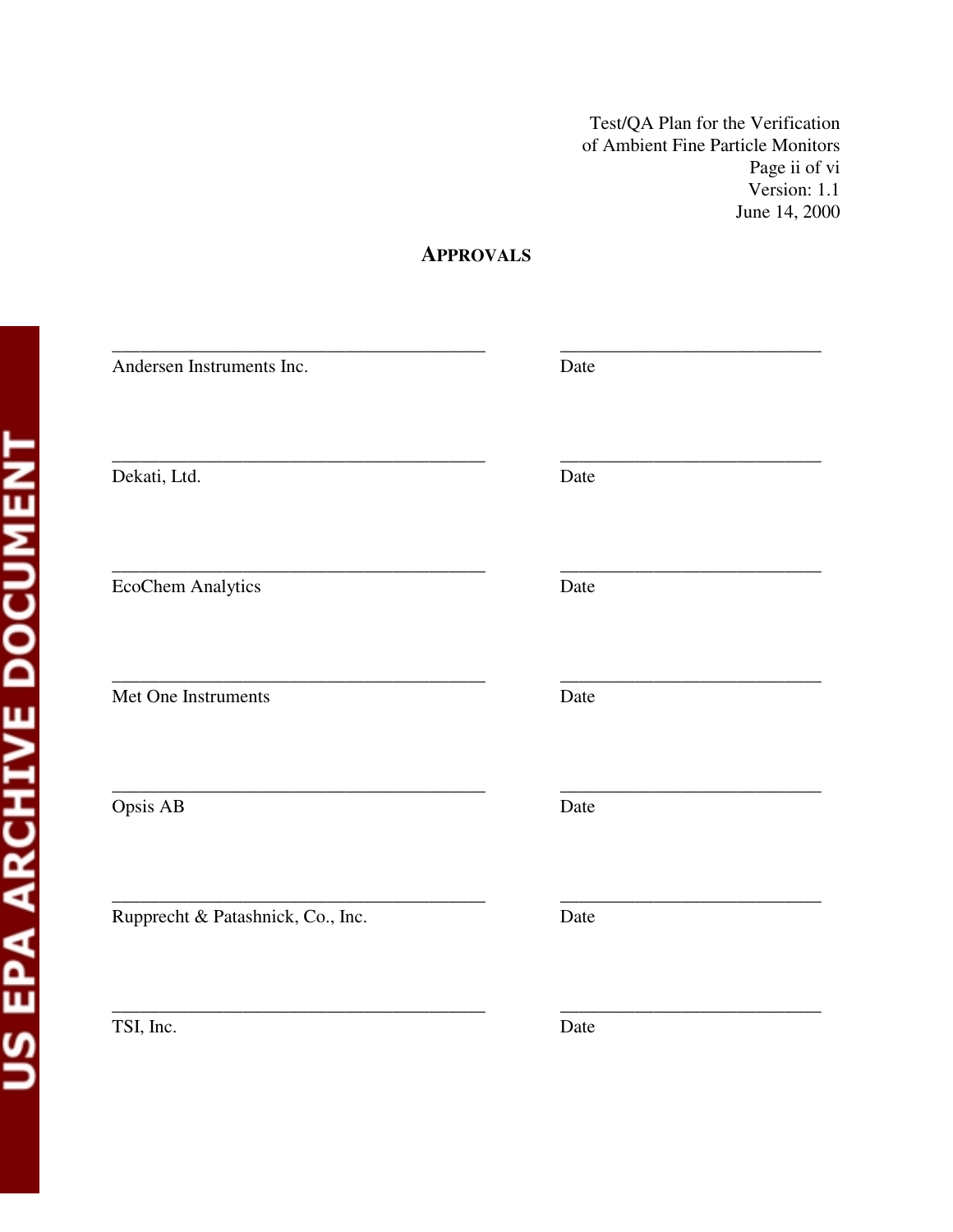Test/QA Plan for the Verification of Ambient Fine Particle Monitors Page iii of vi Version: 1.1 June 14, 2000

# **DISTRIBUTION**

Battelle has provided a copy of this Test/QA Plan to the following individuals.

# **EPA**

Robert Fuerst, Pilot Manager Elizabeth Hunike, Quality Assurance Elizabeth Betz, Quality Assurance

# **Battelle**

Karen Riggs, Pilot Manager Thomas Kelly, Verification Testing Leader Charles Lawrie, Quality Manager Kenneth Cowen, Verification Test Coordinator

## **Vendors**

Jim Morton, Andersen Instruments Inc. Ari Ukkonen, Dekati, Ltd. E. D. Chikhliwala, EcoChem Analytics Tom Merrifield, Met One Instruments Carl Kamme, Opsis AB Mike Meyer, Rupprecht & Patashnick, Co., Inc. Larry Paul, TSI, Inc.

## **AMS Pilot Stakeholders**

Jeff Cook, California Air Resources Board Rudy Eden, South Coast Air Quality Management District Tim Hanley, EPA/OAQPS

## **Test Site Management**

Judy Chow, Desert Research Institute Curt White, National Energy Technology Laboratory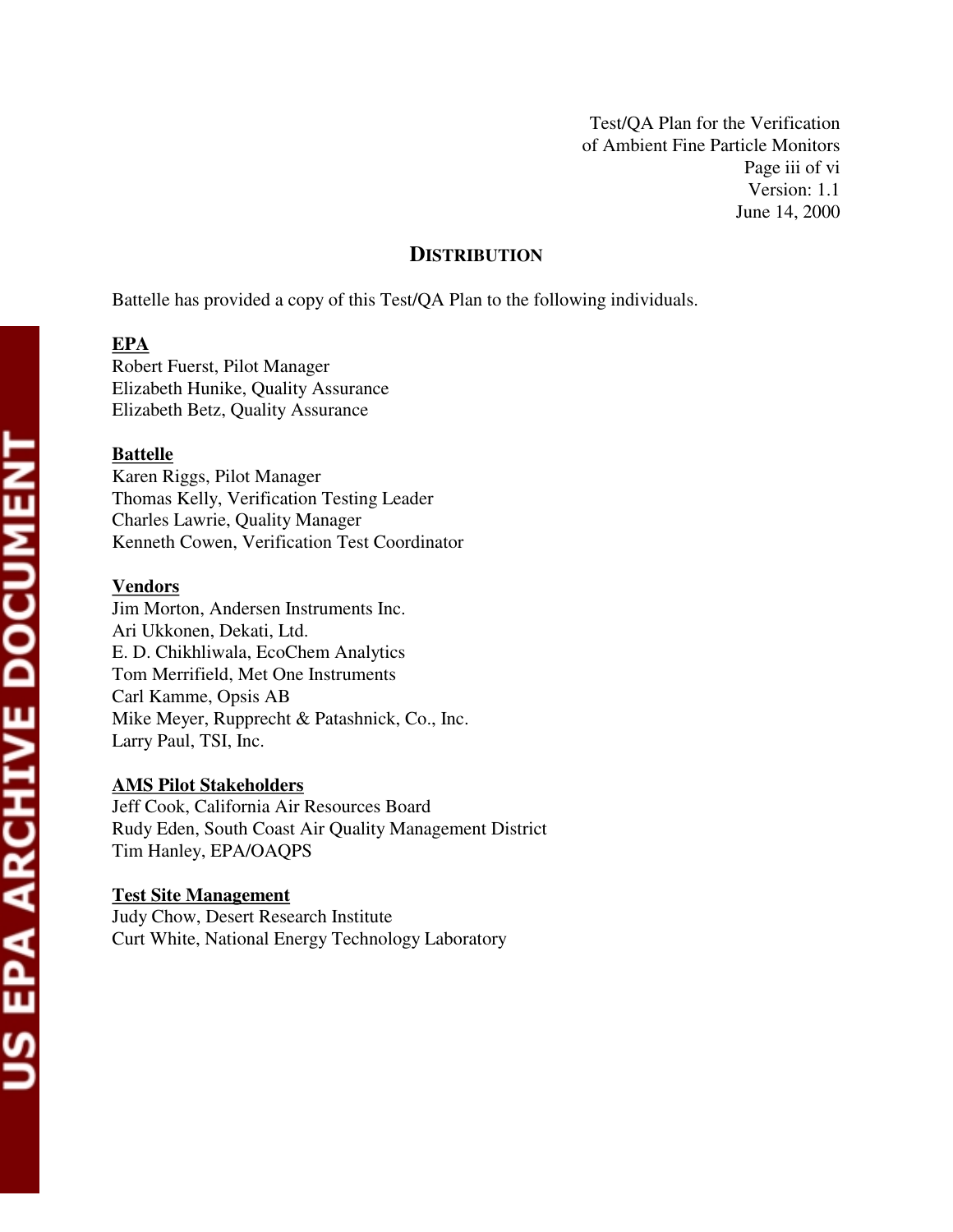Test/QA Plan for the Verification of Ambient Fine Particle Monitors Page iv of vi Version: 1.1 June 14, 2000

# **TABLE OF CONTENTS**

| 1.               |      |       |
|------------------|------|-------|
|                  | 1.1. |       |
|                  |      |       |
|                  |      | 1.1.2 |
|                  | 1.2. |       |
|                  | 1.3. |       |
| 2.               |      |       |
|                  | 2.1. |       |
|                  | 2.2. |       |
| 3.               |      |       |
|                  | 3.1. |       |
|                  | 3.2. |       |
|                  |      | 3.2.1 |
|                  |      | 3.2.2 |
|                  | 3.3. |       |
|                  | 3.4. |       |
|                  |      | 3.4.1 |
|                  |      | 3.4.2 |
|                  |      | 3.4.3 |
|                  | 3.5. |       |
|                  |      | 3.5.1 |
|                  |      | 3.5.2 |
|                  | 3.6. |       |
|                  |      | 3.6.1 |
|                  |      | 3.6.2 |
|                  |      | 3.6.3 |
|                  |      | 3.6.4 |
|                  |      | 3.6.5 |
|                  |      | 3.6.6 |
| $\overline{4}$ . |      |       |
|                  | 4.1. |       |
|                  | 4.2. |       |
|                  | 4.3. |       |
|                  |      |       |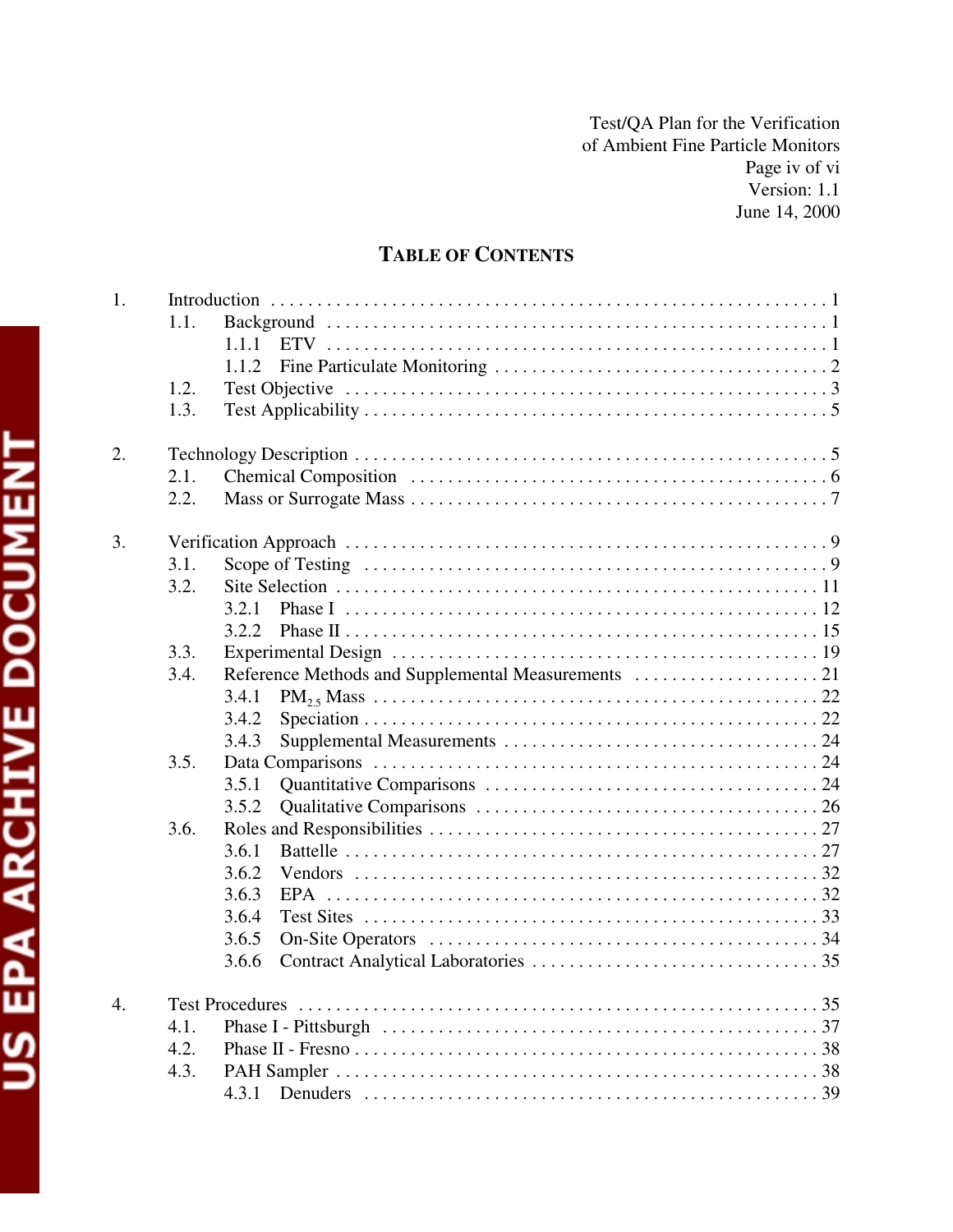|    |                              | 4.3.2<br>4.3.3<br>4.3.4<br>4.3.5          |
|----|------------------------------|-------------------------------------------|
| 5. | 5.1.<br>5.2.<br>5.3.<br>5.4. |                                           |
| 6. | 6.1.<br>6.2.<br>6.3.         | 6.3.1<br>6.3.2<br>6.3.3<br>6.3.4<br>6.3.5 |
|    | 6.4.                         | 6.4.1<br>6.4.2<br>6.4.3                   |
|    | 6.5.<br>6.6.<br>6.7.         | 6.5.1<br>6.5.2<br>6.5.3                   |
| 7. | 7.1.<br>7.2.<br>7.3.         | 7.3.1<br>7.3.2<br>7.3.3<br>7.3.4          |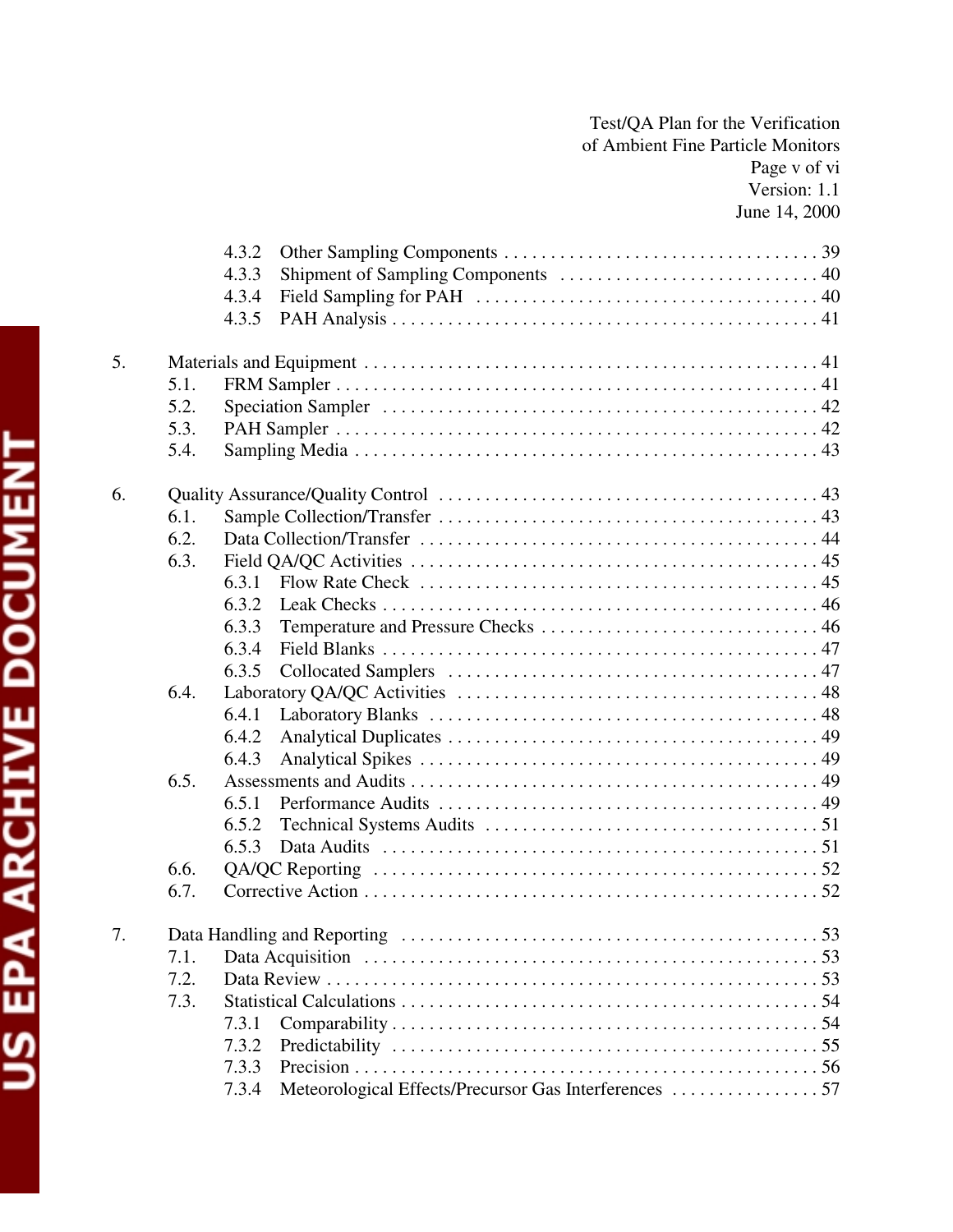|    |      | Test/QA Plan for the Verification |
|----|------|-----------------------------------|
|    |      | of Ambient Fine Particle Monitors |
|    |      | Page vi of vi                     |
|    |      | Version: 1.1                      |
|    |      | June 14, 2000                     |
|    | 7.4. |                                   |
| 8. |      |                                   |
| 9. |      |                                   |
|    |      |                                   |

# **LIST OF FIGURES**

|  |  |  |  |  |  | 1. Organizational Chart for Ambient Fine Particle Monitor Verification Test 28 |
|--|--|--|--|--|--|--------------------------------------------------------------------------------|
|--|--|--|--|--|--|--------------------------------------------------------------------------------|

# **LIST OF TABLES**

| 3. Summary of Data Comparisons to be Made |
|-------------------------------------------|
|                                           |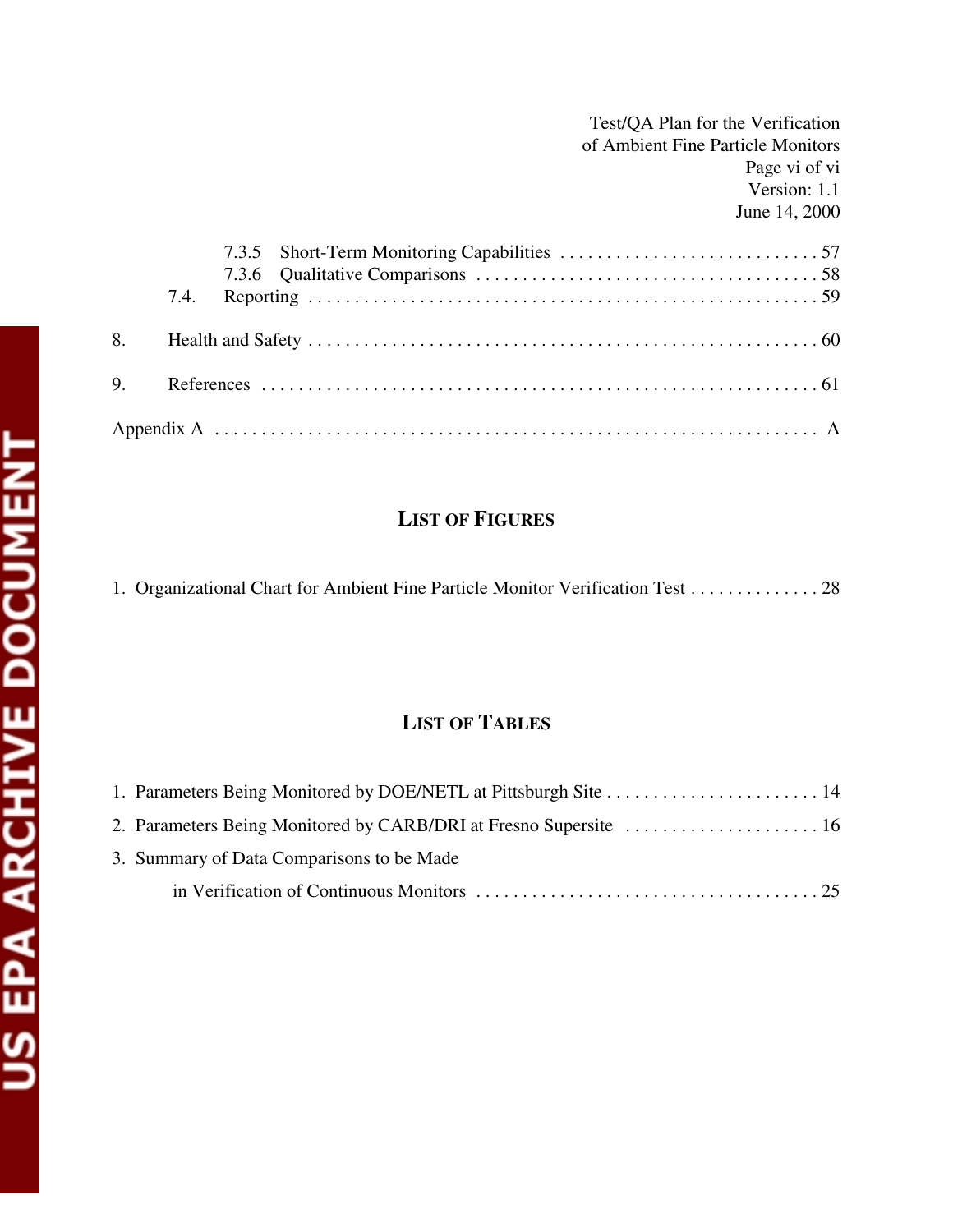Test/QA Plan for the Verification of Ambient Fine Particle Monitors Page vii of vi Version: 1.1 June 14, 2000

#### **ACRONYMS**

- **AMS** Advanced Monitoring Systems
- **APNM** Ambient Particulate Nitrate Monitor
- **APSM** Ambient Particulate Sulfate Monitor
- **ARB** Air Resources Board (same as CARB)
- **BAM** Beta attenuation monitor
- **CAC**  Correlated acceptable continuous
- **CAMM** Continuous Ambient Mass Monitor
- **CARB** California Air Resources Board (same as ARB)
- **CRPAQS** California Regional Particulate Air Quality Study
- **DOE** United States Department of Energy
- **DRI** Desert Research Institute
- **EC** Elemental carbon
- **ELPI** Electrical low pressure impactor
- **EPA** United States Environmental Protection Agency
- **ETV** Environmental Technology Verification
- **FEM** Federal equivalent method
- **FRM** Federal reference method
- **NAAQS** National Ambient Air Quality Standard
- **NAMS** National Air Monitoring Station
- **NETL** National Energy Technology Laboratory
- **OC** Organic carbon
- **PAMS** Photochemical Assessment Measurements Station
- **PM** Particulate matter
- **PM**<sub>2.5</sub> Particulate matter with an aerodynamic diameter less than 2.5  $\mu$ m
- **PM<sub>10</sub>** Particulate matter with an aerodynamic diameter less than 10  $\mu$ m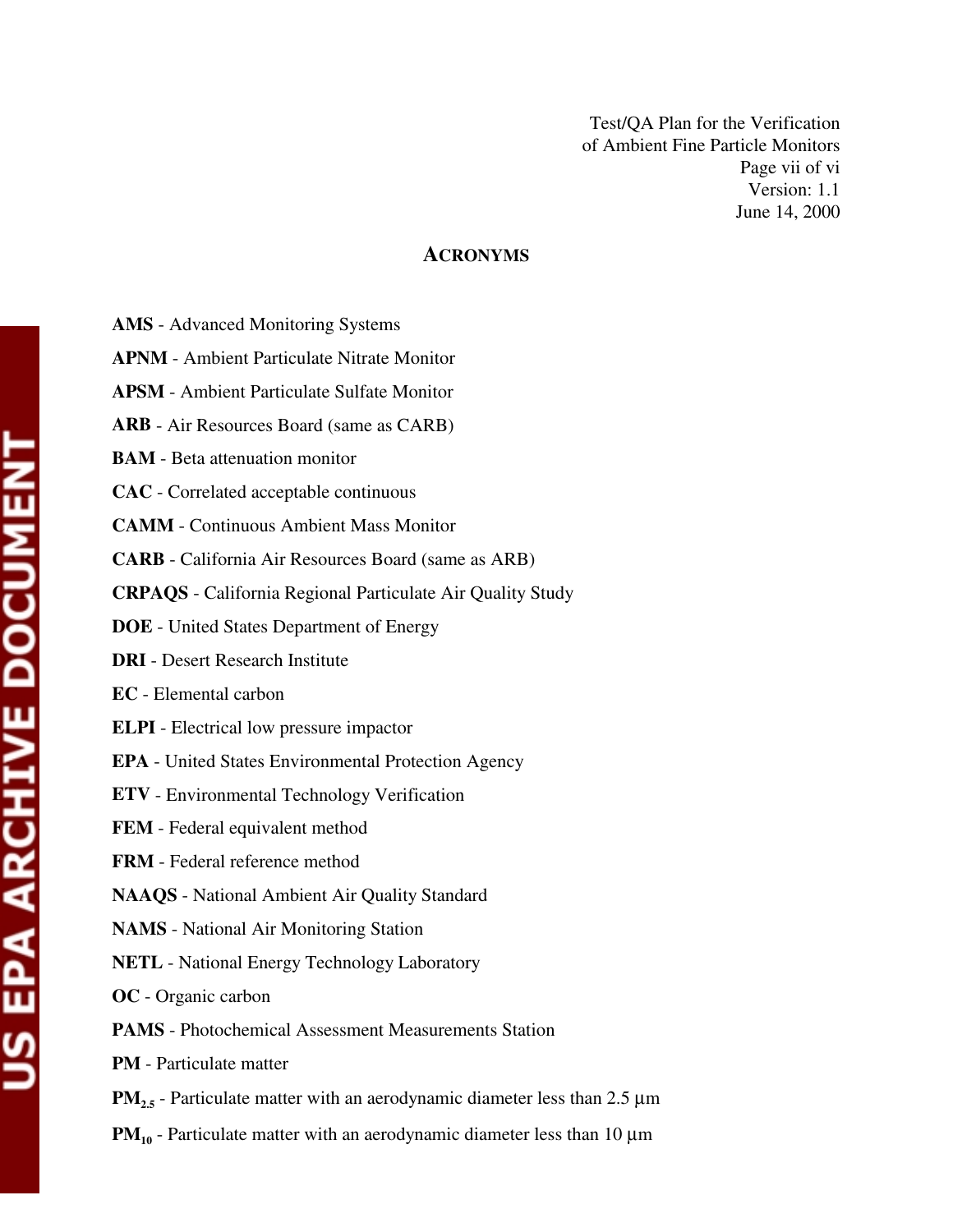Test/QA Plan for the Verification of Ambient Fine Particle Monitors Page viii of vi Version: 1.1 June 14, 2000

**QA** - Quality assurance **QC -** Quality control **QMP** - Quality management plan **SJVUAPCD** - San Joaquin Valley Unified Air Pollution Control District **SOP** - Standard operating procedure **TEOM™** - Tapered Element Oscillating Microbalance **TOR -** Thermal optical reflectance **UORVP** - Upper Ohio River Valley Project **WINS** - Well-Impactor Ninety Six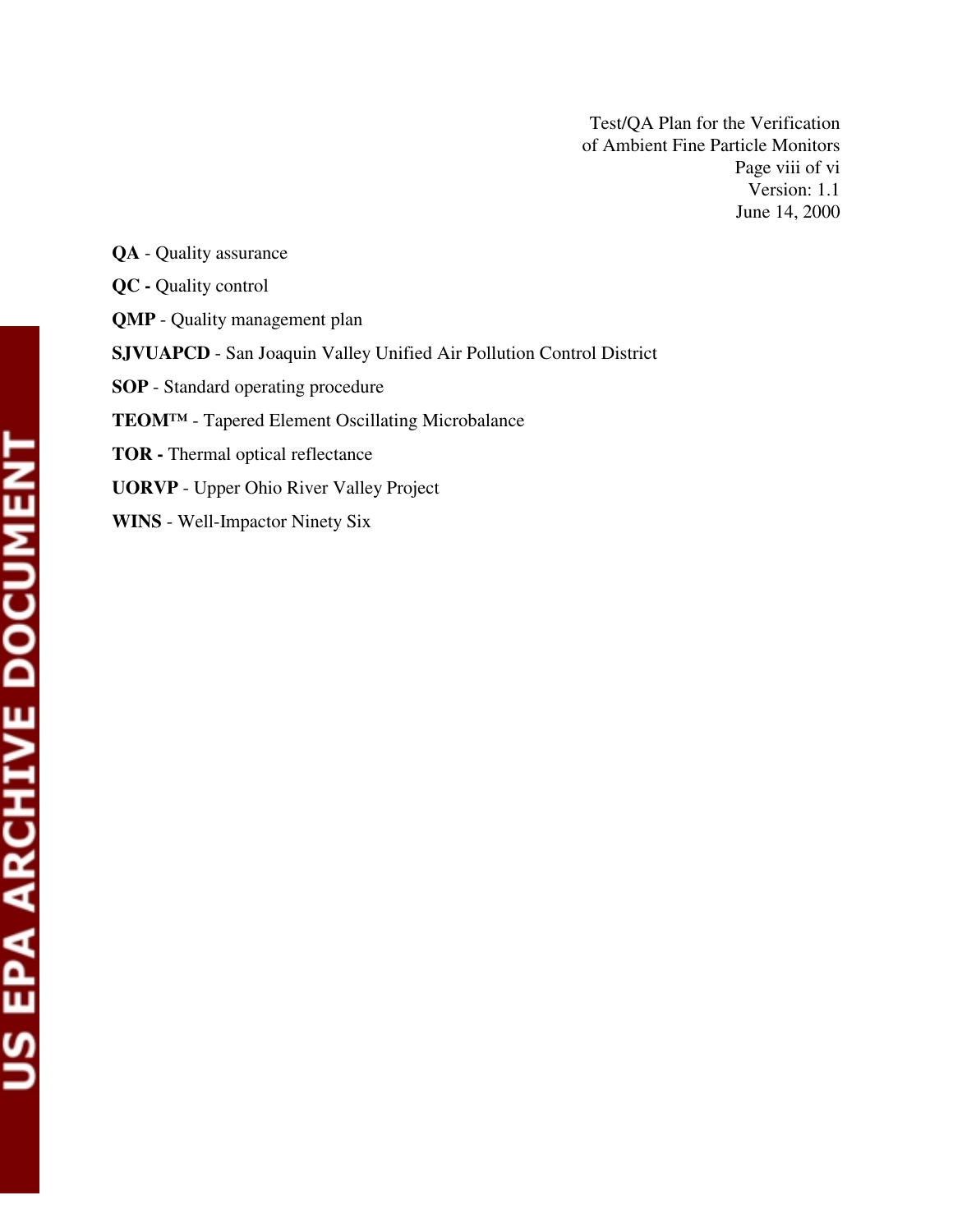# **1. INTRODUCTION**

#### **1.1. Background**

#### **1.1.1 ETV**

This test/QA plan provides detailed procedures for a verification test of monitors that continuously indicate the mass or chemical composition of fine particulate matter in ambient air. The verification test will be conducted under the auspices of the U.S. Environmental Protection Agency (EPA) through the Environmental Technology Verification (ETV) program. The purpose of ETV is to provide objective and quality assured performance data on environmental technologies, so that users, developers, regulators, and consultants can make informed decisions about these technologies. ETV verification does not imply approval, certification, or designation by EPA, but rather provides a quantitative assessment of the performance of a technology under the specified test conditions.

The verification test will be coordinated by Battelle, of Columbus, Ohio, which is managing the ETV Advanced Monitoring Systems (AMS) pilot through a cooperative agreement with EPA (CR 826215-01-1). The scope of the AMS pilot covers verification of monitoring technologies for contaminants and natural species in air, water, and soil. In performing the verification test, Battelle will follow the procedures specified in this test/QA plan, and will comply with the data quality requirements in the "Quality Management Plan for the ETV Advanced Monitoring Systems Pilot" (QMP).<sup>1</sup>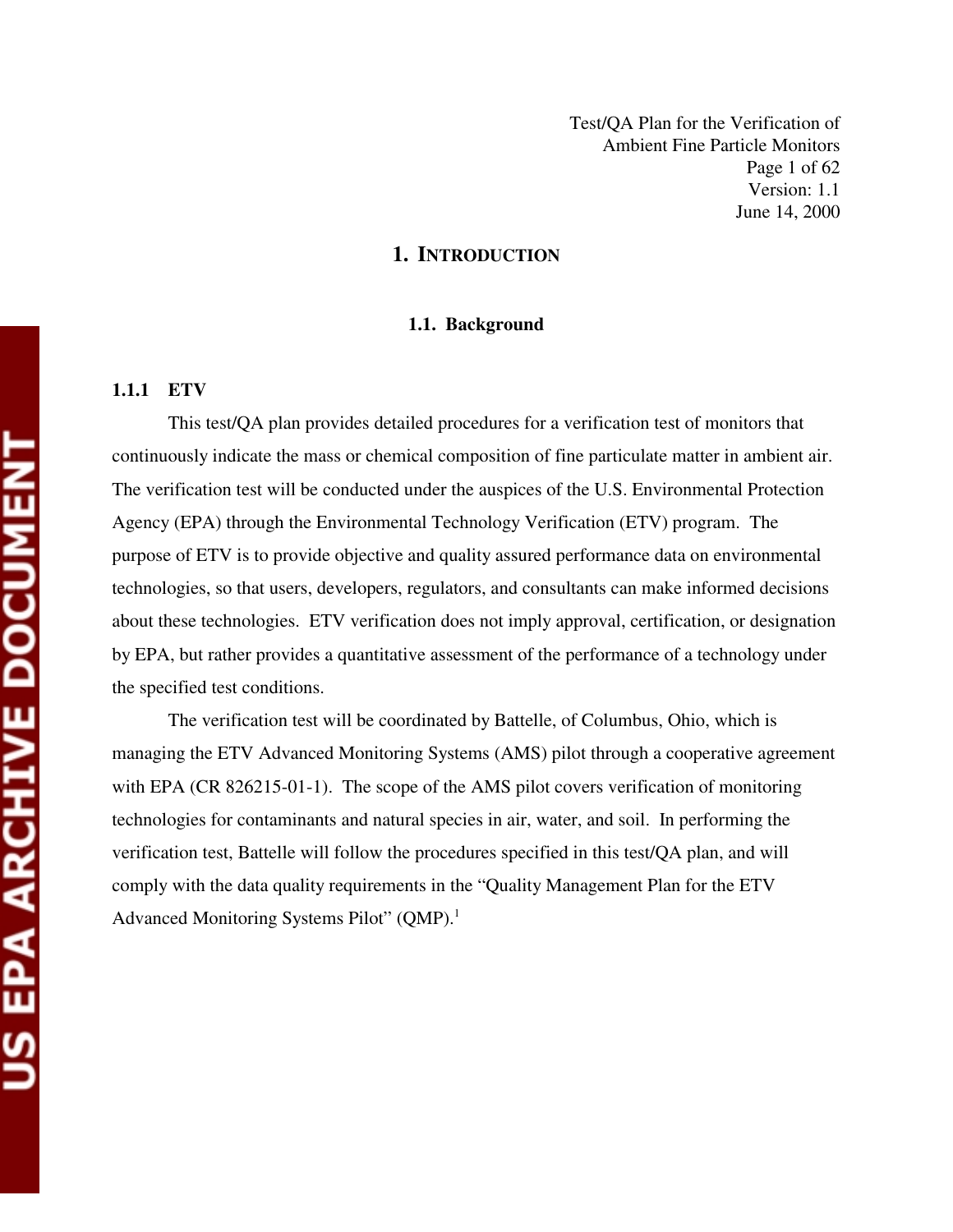Test/QA Plan for the Verification of Ambient Fine Particle Monitors Page 2 of 62 Version: 1.1 June 14, 2000

#### **1.1.2 Fine Particulate Monitoring**

The EPA promulgated changes to the National Ambient Air Quality Standard (NAAQS) for particulate matter (PM) in 1997.<sup>2</sup> Those changes call for revision of the existing  $PM_{10}$ standard and the addition of a new standard for  $PM_{2.5}$ . The revised standard also calls for the use of "correlated acceptable continuous" (CAC) monitors to supplement  $PM_2$ , sampling at community oriented (CORE) monitoring sites in large metropolitan areas. Additionally, a need to determine the chemical components of particulate matter has been identified,<sup>3</sup> and consequently, a network of speciation monitoring sites has been initiated.<sup>4</sup> As a result of these needs there has been substantial effort in the development of methods for PM monitoring.

Methods used for measurement of PM mass and chemical composition include both manual, filter-based methods, requiring sampling and subsequent laboratory analysis, and continuous or automated methods which provide results in real time or nearly real time.<sup>5</sup> Manual sampling methods are well established, and several commercial devices for such sampling have received Federal Reference Method (FRM) or Federal Equivalent Method (FEM) designation,<sup>6</sup> and are currently in widespread use for  $PM_{10}$  and  $PM_{2.5}$  monitoring. However, these filter-based methods suffer from a number of limitations including relatively poor time resolution (i.e., typically 24 hour), and the fact that they are rather labor intensive and typically require a number of activities to obtain a single result. As a result of these limitations, data from time-integrated filter-based methods are not suitable for some valuable non-compliance purposes, such as assessing short-term variability in PM, tracking source contributions, and monitoring human exposures. Furthermore, an additional limitation of these methods is the potential for the introduction of error, by improper handling, or the loss of volatile PM components.

In contrast, the primary advantages of continuous or automated monitors lie in their ability to continuously and rapidly assess particulate matter levels or composition with relatively little operator effort. The collection of real-time data of this type without the labor constraints imposed by the manual methods makes continuous monitors invaluable tools for some particulate matter monitoring applications. Indeed, many of these monitors have already been used for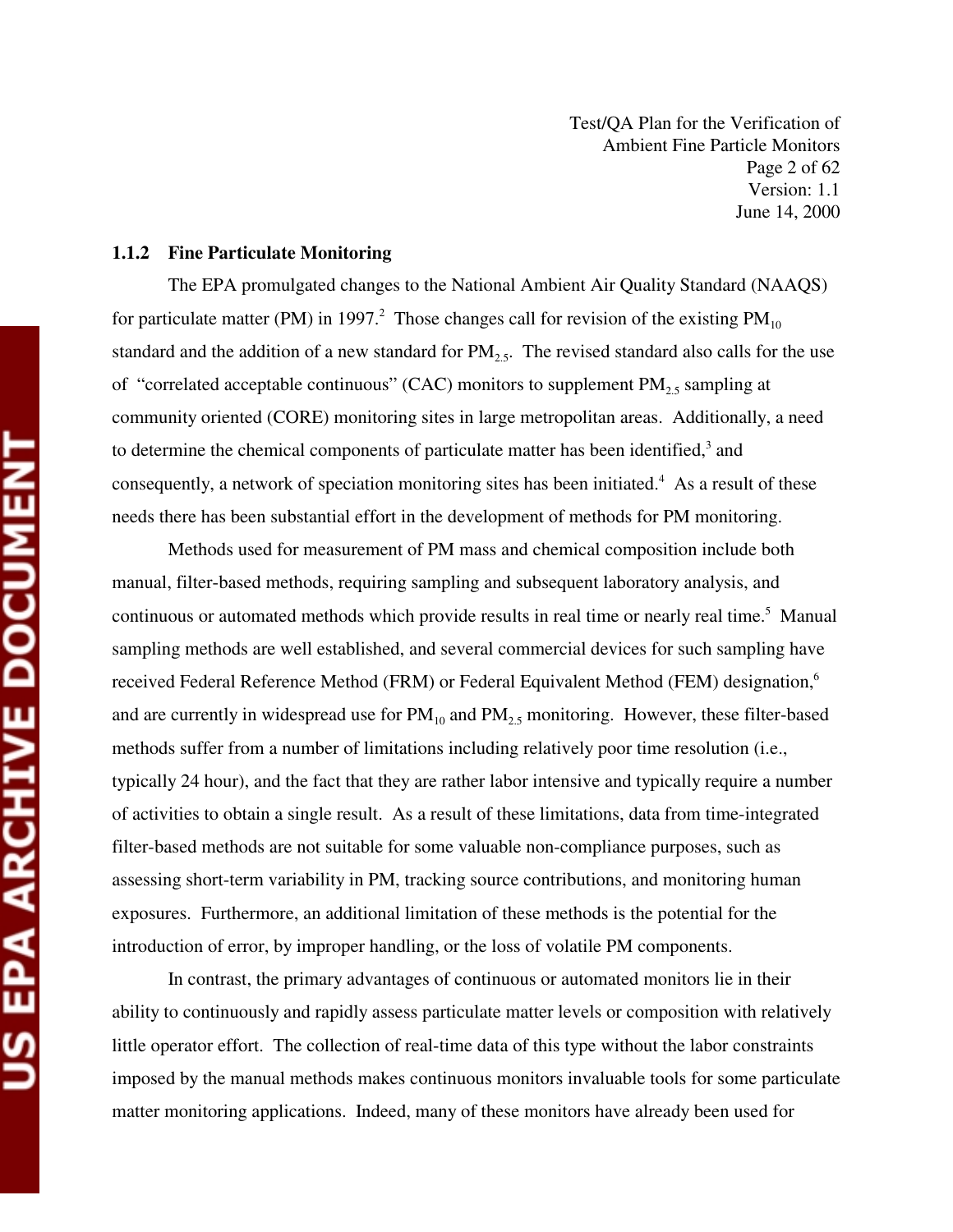Test/QA Plan for the Verification of Ambient Fine Particle Monitors Page 3 of 62 Version: 1.1 June 14, 2000

research purposes when rapid time response is needed in PM monitoring. However, only a few continuous monitors have received FEM designation status for  $PM_{10}$  monitoring, and none has received that status for  $PM<sub>2.5</sub>$  monitoring. This, along with a lack of independent verification data for these monitors, has limited their credibility and acceptance. Consequently, they are not yet widely used, despite considerable interest within the air monitoring and research communities. The aim of this verification test is to provide potential purchasers, users, and regulators of these monitors with quality assured performance data, with which informed decisions can be made about these monitors.

#### **1.2. Test Objective**

The purpose of this verification test is to evaluate the performance of a number of commercially available continuous, or semi-continuous monitors<sup>a</sup> of ambient fine particulate matter under realistic operating conditions. The performance of these monitors will be evaluated primarily by comparisons with specific reference methods to determine their ability to predict the results of those reference methods.

Specific objectives of the verification test for these monitors include:

- To assess the degree of agreement between these continuous technologies and time-integrated reference methods when possible, or the degree to which the technologies being verified can predict the results of the reference methods,
- To determine the intra-method precision of these continuous monitors by comparing simultaneous results from duplicate monitors,
- To evaluate the effects of meteorological conditions on the performance of the continuous monitors,

a For the purpose of clarity, technologies capable of monitoring ambient levels or composition of particulate matter either continuously or semi-continuously will be referred to as "continuous" monitors throughout this test/QA plan.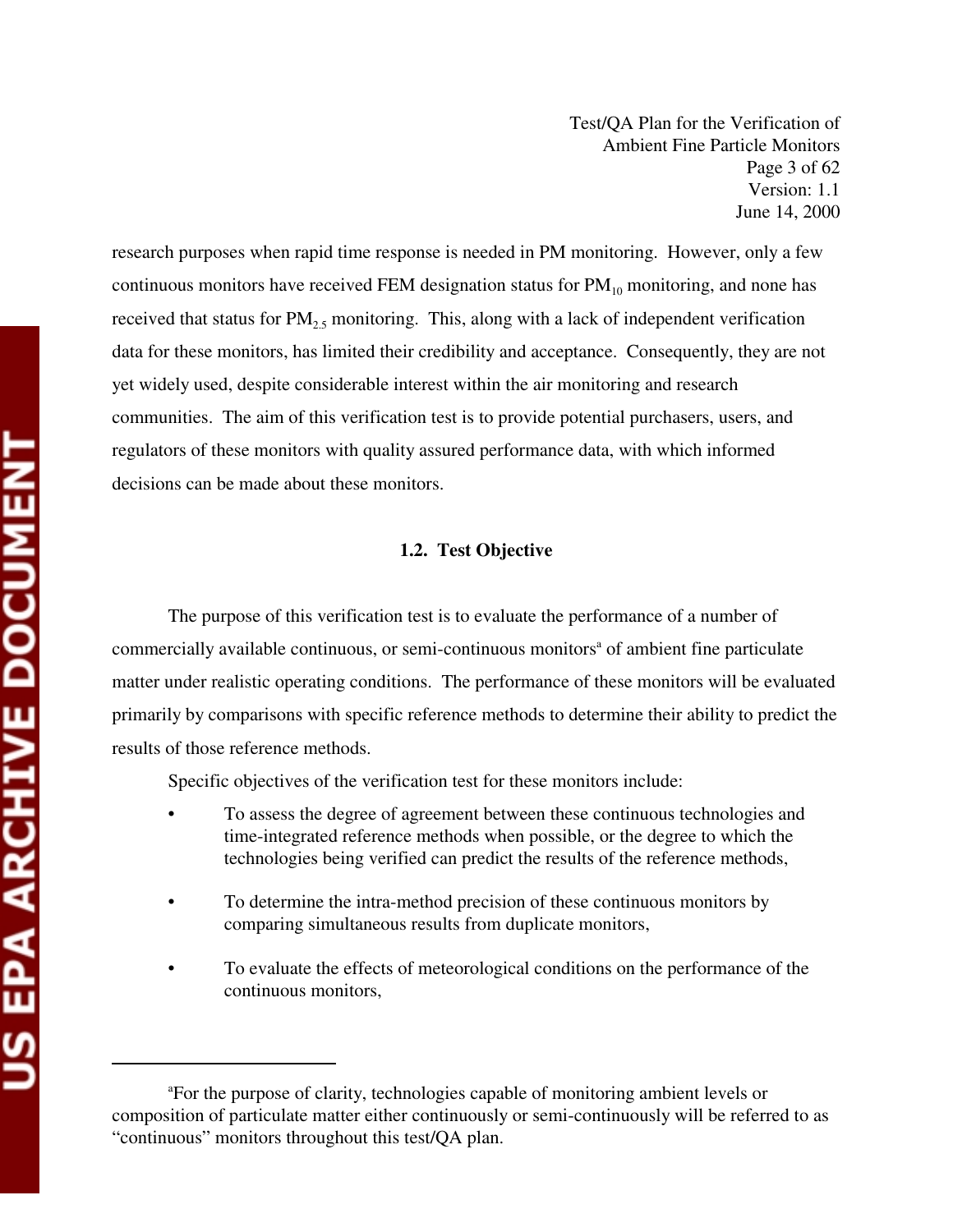Test/QA Plan for the Verification of Ambient Fine Particle Monitors Page 4 of 62 Version: 1.1 June 14, 2000

- To determine the influence of ambient precursor gases on the instrumental response of the monitors being verified,
- To investigate the capabilities of these technologies to monitor short term changes in ambient particulate matter, through comparisons to reference method samples collected over various sampling durations,
- To evaluate the reliability and general ease-of-use of these technologies over the course of the testing period.

To address these objectives, verification of these monitors will involve field testing in two separate phases. The degree to which the results from these monitors agree with those of the reference methods, or can be used to predict the results of the reference methods, will be established based on statistical comparisons of the results from each phase. Similarly, statistical comparisons of the results from duplicate monitors will be used to assess the intra-method precision for these continuous methods. The two separate phases will be conducted in different geographic locations, and during different seasons to assess the effects of temperature, humidity, particulate matter concentration, and chemical composition on the performance of the monitors being verified. In addition, this verification test will report on other operational characteristics including the reliability, necessary maintenance, and ease of operation of these monitors. Verification results from this test will also summarize additional information which may be relevant to potential users, including power and shelter requirements, data output, and the overall cost of these monitors.

The results from these performance evaluations will be made publically available with the goal of providing credible information to potential purchasers, regulators, and permitters of these technologies. **Note**: Verification of these technologies under ETV is a quantitative evaluation of the performance of the monitors based on the techniques and procedures described in this test/QA plan. This test is not meant to be, and should not be construed as, an alternate for any form of the Federal Reference or Equivalency designation which is required for  $PM_{2.5}$  or  $PM_{10}$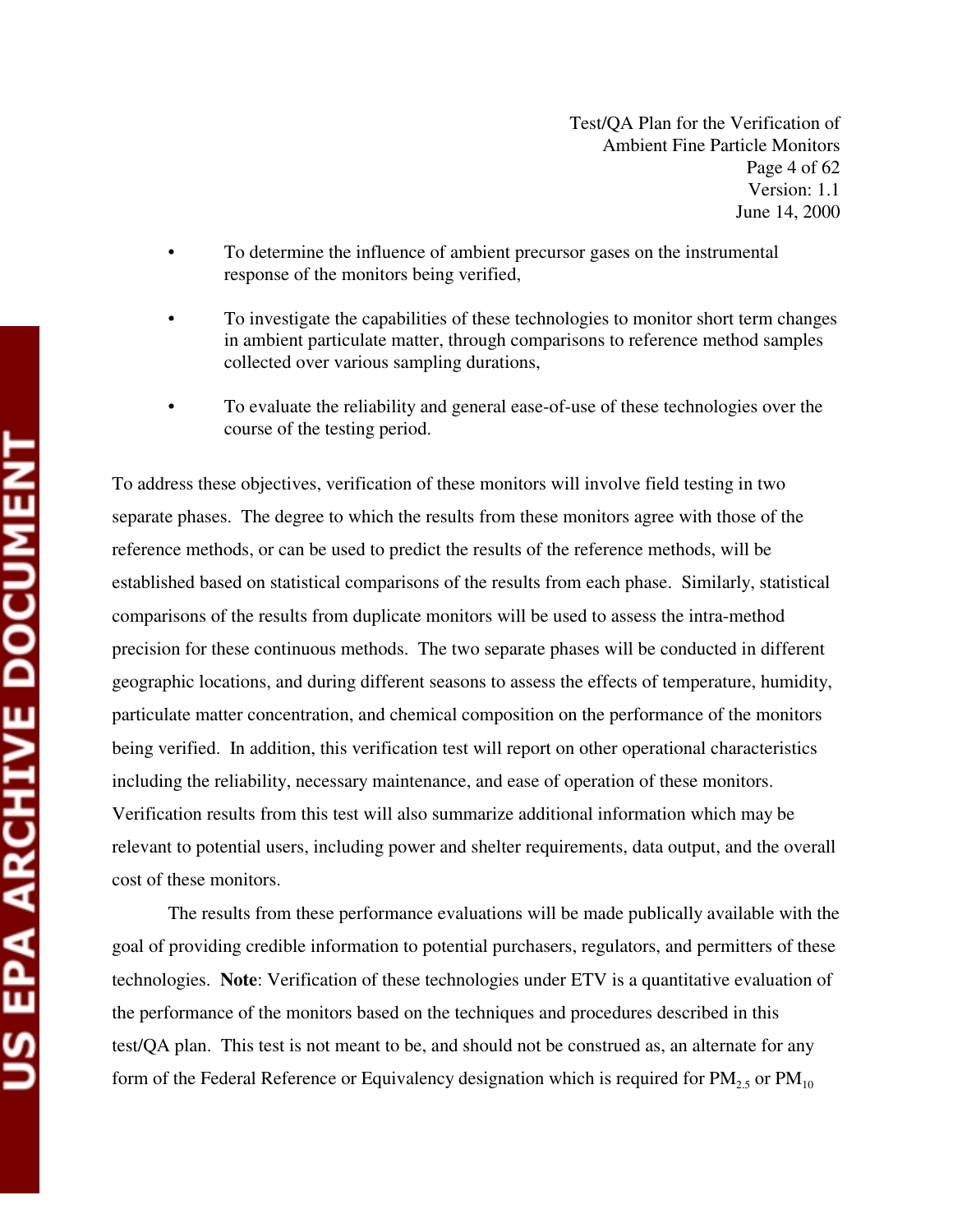compliance reporting purposes. Verification does not imply acceptance, certification, or endorsement, by EPA.

#### **1.3. Test Applicability**

This test/QA plan is applicable to the verification testing of ambient fine particulate matter monitors. The devices to be tested under this plan are capable of providing real-time, or nearly real-time, indications of the ambient level of fine particulate matter,<sup>b</sup> and do not require discrete manual steps for sample collection, preparation, and laboratory analysis. Although not necessarily designed to monitor the same physical quantity or property of ambient particulate matter, each of these devices can be useful for PM monitoring by providing rapid assessment of various properties of ambient fine particulate matter. In accordance with the intent of the ETV program, the monitors to be tested are commercially available, and not developmental products or prototypes.

# **2. TECHNOLOGY DESCRIPTION**

The monitors to be tested under this test/QA plan are all continuous particulate matter monitoring instruments, however their designs and principles of operation cover a wide range of analytical capabilities. Nonetheless, they each exhibit a rapid, quantitative response to ambient particulate matter, and therefore, may be useful in ambient PM monitoring research applications. Based on the principle of operation of these monitors, each can be grouped into categories for measuring either (1) chemical composition, or (2) mass or "surrogate mass." The technologies

<sup>&</sup>lt;sup>b</sup> For this test, fine particulate matter is defined as that fraction of particles with aerodynamic diameters below 2.5  $\mu$ m (PM<sub>25</sub>). This is a general definition and will be adopted for all monitors to be tested unless otherwise noted. Individual vendors may wish to adopt a different definition for their monitor, however, in all cases, the definition of fine particulate matter will be clearly indicated in each verification report resulting from this test.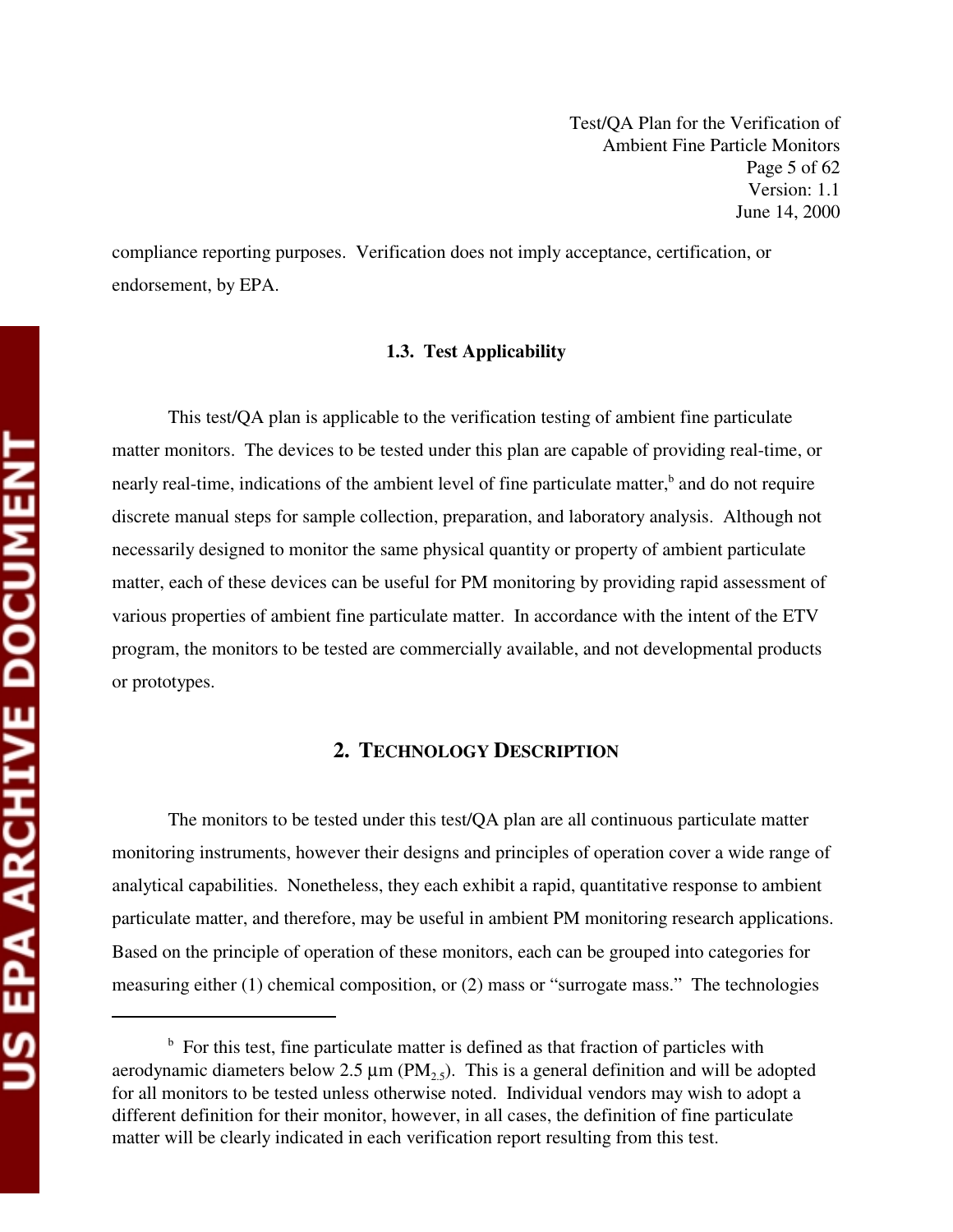Test/QA Plan for the Verification of Ambient Fine Particle Monitors Page 6 of 62 Version: 1.1 June 14, 2000

that fall within the former category provide nearly continuous indication of some aspect of the chemical composition of ambient particulate matter. The technologies within the latter category are used to monitor mass, or what may be called "surrogate mass," in that they measure a physical property that should correlate with the mass of fine particulate matter present. That is to say, particle mass itself is not necessarily measured by these techniques, but they may provide valuable indicators of particle mass. A brief summary of some of the monitors in these general measurement categories is provided below. This list is not meant to be exhaustive and is representative of the monitors which can be verified under this test/QA plan. Descriptions of additional monitors may be added as needed and these monitors may also be verified under this test/QA plan. More complete descriptions of these technologies can be found in the EPA "Guidance for Using Continuous Monitors in  $PM_{2.5}$  Monitoring Networks.<sup>7</sup>

#### **2.1. Chemical Composition**

Chemical composition monitors perform automated and repetitive procedures to determine some portion of the chemical composition of fine particles in nearly real time. The classes of particulate compounds for which there are continuous analyzers include carbonaceous material, both elemental and organic, and ionic species such as nitrate and sulfate.

Analysis of carbon-containing particulate matter can be used to quantify both the elemental carbon (EC) and organic carbon (OC) ambient concentrations. The thermal volatilization or conversion to carbon dioxide  $(CO<sub>2</sub>)$ , of these two classes of carbon particulate occurs at very different temperatures. Consequently, by heating particulate samples and monitoring the  $CO<sub>2</sub>$  generated at different temperatures, the EC and OC concentrations can be determined. Some carbon analyzing technologies, such as the Series 5400 Automated Carbon Particulate Monitor (ACPM, Rupprecht & Patashnick, Co., Inc.) include two sample collectors which can be used alternately for collection and analysis steps, thereby allowing continuous monitoring.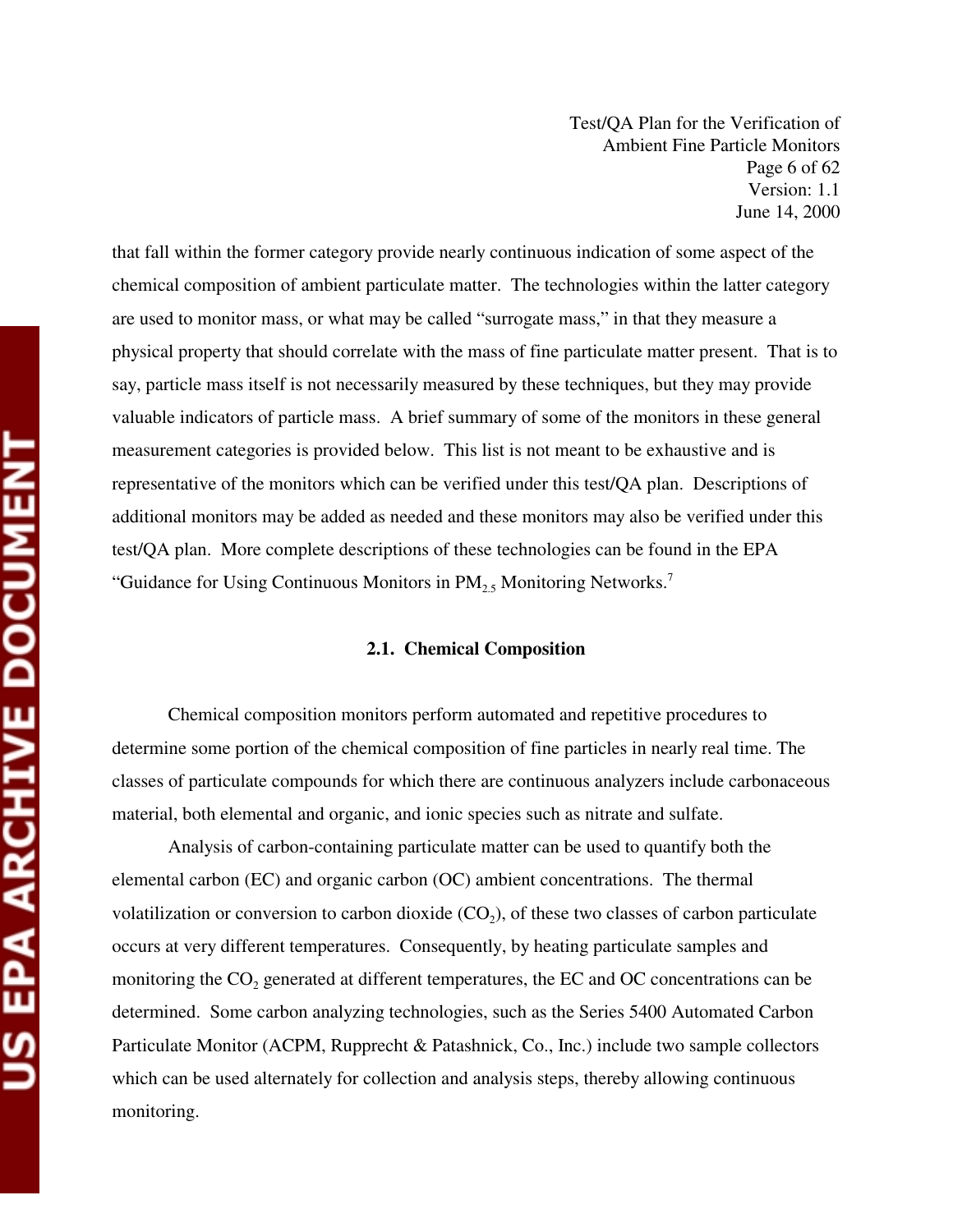Test/QA Plan for the Verification of Ambient Fine Particle Monitors Page 7 of 62 Version: 1.1 June 14, 2000

In addition to total EC and OC concentrations, specific chemical classes of organic particulate can be measured in-situ. One such class of compounds is particulate-bound polycyclic aromatic hydrocarbons (PAHs). Measurement of PAHs is based on UV photoionization of the particulate PAH and subsequent measurement of the ionization current formed by the emitted electrons. Monitors of this type respond to the sum of all PAH compounds in the particle phase, and do not respond to vapor-phase PAH. EcoChem Analytics provides a commercial version of the PAH monitor, in the form of the PAS 2000 instrument. This monitor has also been used to monitor overall EC levels.

The concentration of ambient "elemental carbon" or "black carbon" particulate can be measured by light absorption using an aethalometer (Andersen Instruments). In these devices, light is passed through a filter, or a sample spot on a continuous tape, and detected. Particulate deposition on this filter results in the attenuation of the light in proportion to the loading of light absorbing particulate on the filter. Using appropriate conversion factors, the degree of light attenuation is converted to "black carbon" concentration.

Automated monitors have been developed to measure particulate nitrate or sulfate concentrations. These monitors use flash volatilization of a filter sample, entrainment of the evolved oxides in an inert carrier stream, and chemiluminescent or gas-phase fluorescent detection to determine particulate nitrate or sulfate concentrations, respectively. Examples of these monitors are the Series 8400N Ambient Particulate Nitrate Monitor (APNM, Rupprecht & Patashnick, Co., Inc.), and the Series 8400S Ambient Particulate Sulfate Monitor (APSM, Rupprecht & Patashnick, Co., Inc.).

#### **2.2. Mass or Surrogate Mass**

There are a variety of particle properties which can be related to, and ultimately can be used to predict, particle mass. A number of techniques have been developed to probe these physical properties.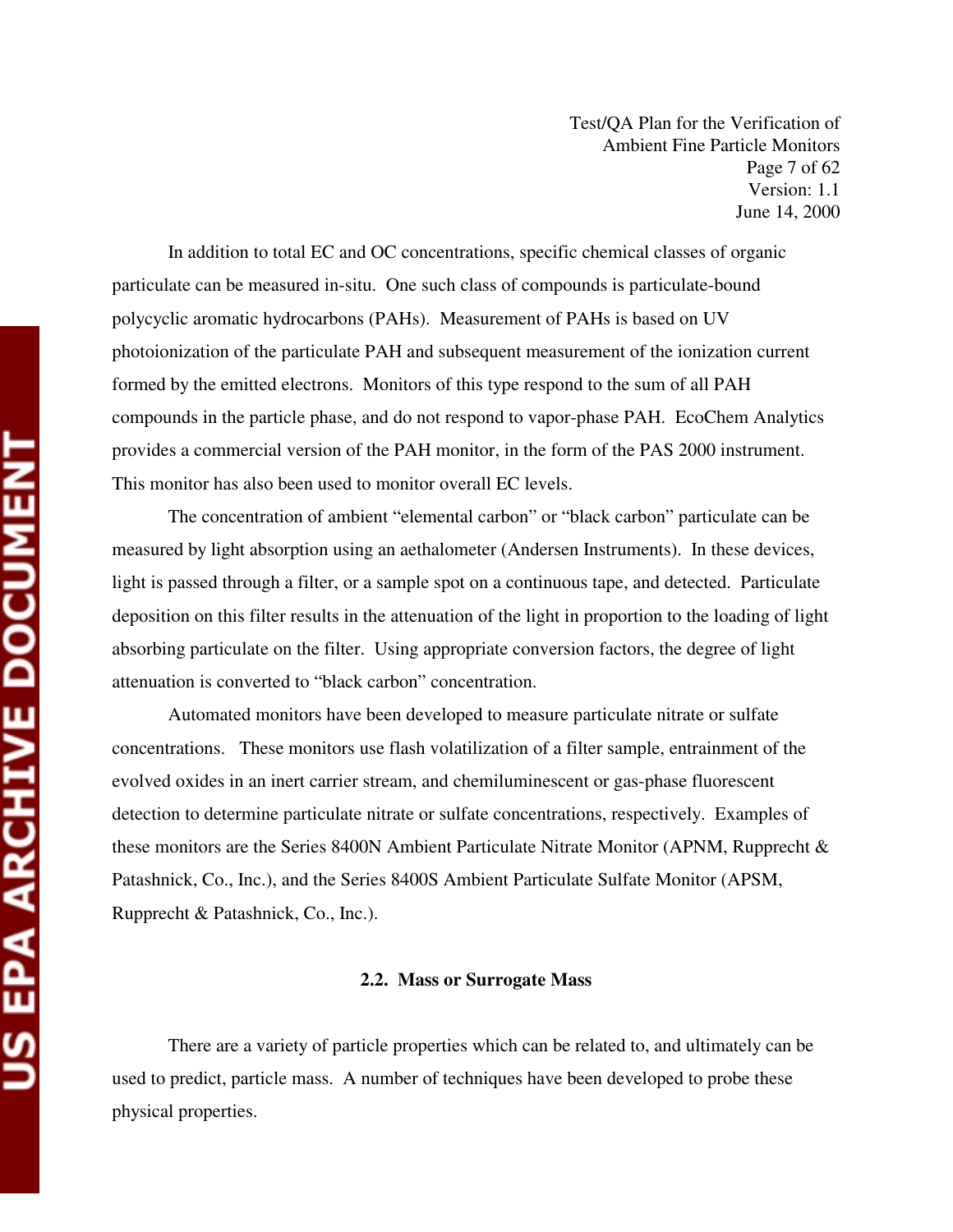Test/QA Plan for the Verification of Ambient Fine Particle Monitors Page 8 of 62 Version: 1.1 June 14, 2000

The Tapered Element Oscillating Microbalance (TEOM®, Rupprecht & Patashnick, Co., Inc.), directly measures particulate matter mass in real time by drawing air through a hollow tapered element on which an exchangeable filter is mounted. The tapered element is mechanically oscillated and as particulate matter deposits on the filter, the frequency at which the tapered element oscillates changes. This change in the frequency of oscillation has a direct relationship to the mass of the deposited particulate matter. By "continuously" monitoring (once every two seconds) the oscillation frequency, the TEOM is able to obtain near real-time measurements of the deposited mass. These measurements can then be used to calculate an average mass over time periods ranging from 10 minutes to 24 hours. Mass flow controllers are used to maintain a constant air mass flow rate which, when adjusted for ambient temperature and pressure, remains within the appropriate specifications for volumetric flow rate. From the data for both mass and flow, the TEOM calculates an ambient concentration for  $PM_{2.5}$ .

Beta Attenuation Monitors (BAMs) provide an indication of particulate matter mass by measuring the attenuation of beta radiation through a filter on which particulate matter is deposited. As the fine particles deposit, fewer of the beta particles penetrate the filter and reach the detector. By measuring the intensity of beta particle penetration before and after, or during a period of air sampling, a measure of the mass deposited on the filter can be obtained. The degree to which the beta radiation is attenuated is approximately proportional to particle mass based upon the Beer-Lambert law, but is also dependent upon the chemical composition of the particulate matter. Commercial versions of beta attenuation monitors are available from Andersen Instruments, Met One Instruments, and Opsis AB.

The Continuous Ambient Mass Monitor (CAMM, Andersen Instruments) measures the drop in pressure across a porous membrane filter to monitor particle mass. As air is drawn through the filter, particulate matter is deposited on the filter and obstructs the air flow through the filter. This flow obstruction results in an increasing pressure differential across the filter which can be measured and correlated to the mass of the deposited material.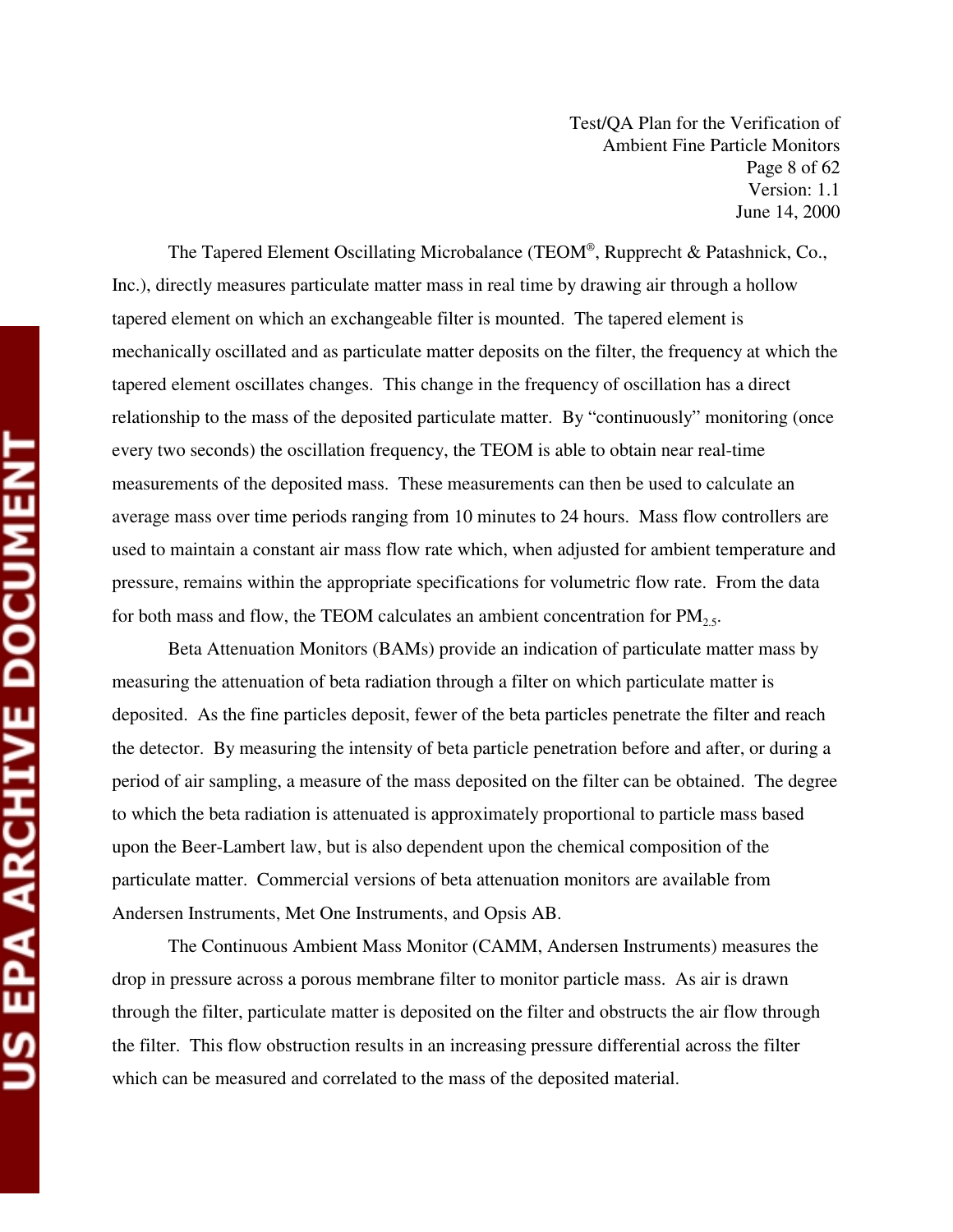US EPA ARCHIVE DOCUMENT

Test/QA Plan for the Verification of Ambient Fine Particle Monitors Page 9 of 62 Version: 1.1 June 14, 2000

Several techniques involve the use of light scattering to quantify the concentration and size of ambient particulate matter. Among the more common of the instruments exploiting light scattering for particulate matter monitoring are nephelometers. In these devices, a fixed volume of aerosol sample is illuminated by an incident beam of light, and the total intensity over a range of scattering directions is detected. The scattering intensity can be used to estimate particle mass concentration.

Some continuous particle sizing instruments can also be used to provide an indication of particulate mass. Light scattering monitors such as the Aerodynamic Particle Sizer (APS, TSI Inc.) provide real time size distributions which can be related to mass concentrations. In the APS, sampled air is drawn into a flight tube where the transit time of particles through overlapping light beams is measured. Size classification is based on the relationship between this transit time and the aerodynamic size of the particles being interrogated.

The Electrical Low Pressure Impactor (ELPI, Dekati, Ltd.) operates on the basis of charging, inertial classification, and electrical detection of aerosol particles. Sampled air is drawn through a corona discharge which imparts an electrical charge to the particles. The particles are then separated based on their aerodynamic size in an inertial impactor. The individual stages of the impactor are electrically isolated from one another and individually monitored by an electrometer which monitors the charge collected on each stage. Real-time size distributions are determined from the current produced on each stage.

## **3. VERIFICATION APPROACH**

#### **3.1. Scope of Testing**

The overall objective of the verification test is to provide quantitative performance data on fine particle monitors under realistic operational conditions. To meet this objective, testing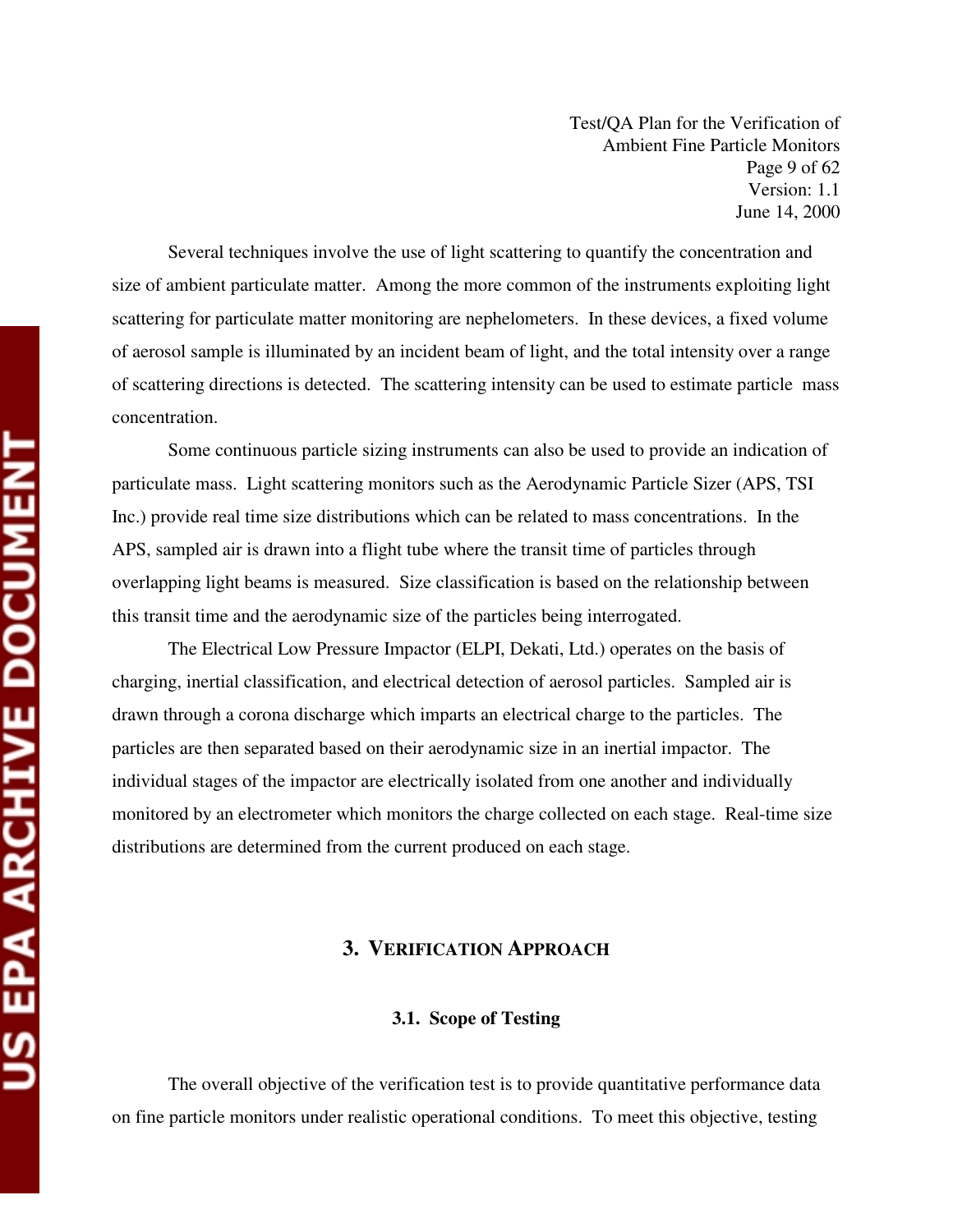Test/QA Plan for the Verification of Ambient Fine Particle Monitors Page 10 of 62 Version: 1.1 June 14, 2000

will occur in two phases, at established sites with ongoing particulate matter monitoring programs conducted with appropriate quality assurance/quality control (QA/QC) efforts. The field sites will be located in two geographically distinct regions of the United States to allow exposure to different particulate matter concentration levels and chemical composition. At each site, the technologies will undergo intensive testing for a period of at least one month focusing on the season in which local  $PM_{2.5}$  levels are likely to be highest.

Performance verification will be based, in part, on comparisons to the established reference methods<sup>c</sup> already in place as part of the monitoring programs at the field sites, or provided by Battelle specifically for this test. Collocation of the technologies being verified with systems for time-integrated monitoring of fine particulate mass and chemical speciation will provide the basis for assessing the degree of agreement and/or correlation between the continuous and time-integrated methods. Other parameters to be assessed during the verification test include the effects of meteorological conditions and the influence of interfering gases on technology performance. Consequently, each test site will be equipped with continuous monitors to record meteorological conditions and the concentration of key precursor gases  $(O_3, NO_x, SO_2,$ etc.). Additionally, other performance characteristics of the technologies being verified, such as reliability, maintenance requirements, and ease of operation will be assessed by field operators and reported. Instrumental features which may be of interest to potential users (e.g., power and shelter requirements, data output, and overall cost) will also be reported.

Although aerosols of known composition and size distribution can be created in a laboratory, such aerosols are limited in their representativeness of actual ambient fine particulate matter. It is beyond the scope of this verification test to generate aerosols in the laboratory which are representative of the wide range of aerosol composition typically found in ambient air. This

<sup>&</sup>lt;sup>c</sup> Throughout this document the term "reference method" will refer to methods which are used as a basis of comparison for the purposes of technology verification. These reference methods may be, but are not necessarily, Federal Reference Methods (FRM), or Federal Equivalent Methods (FEM)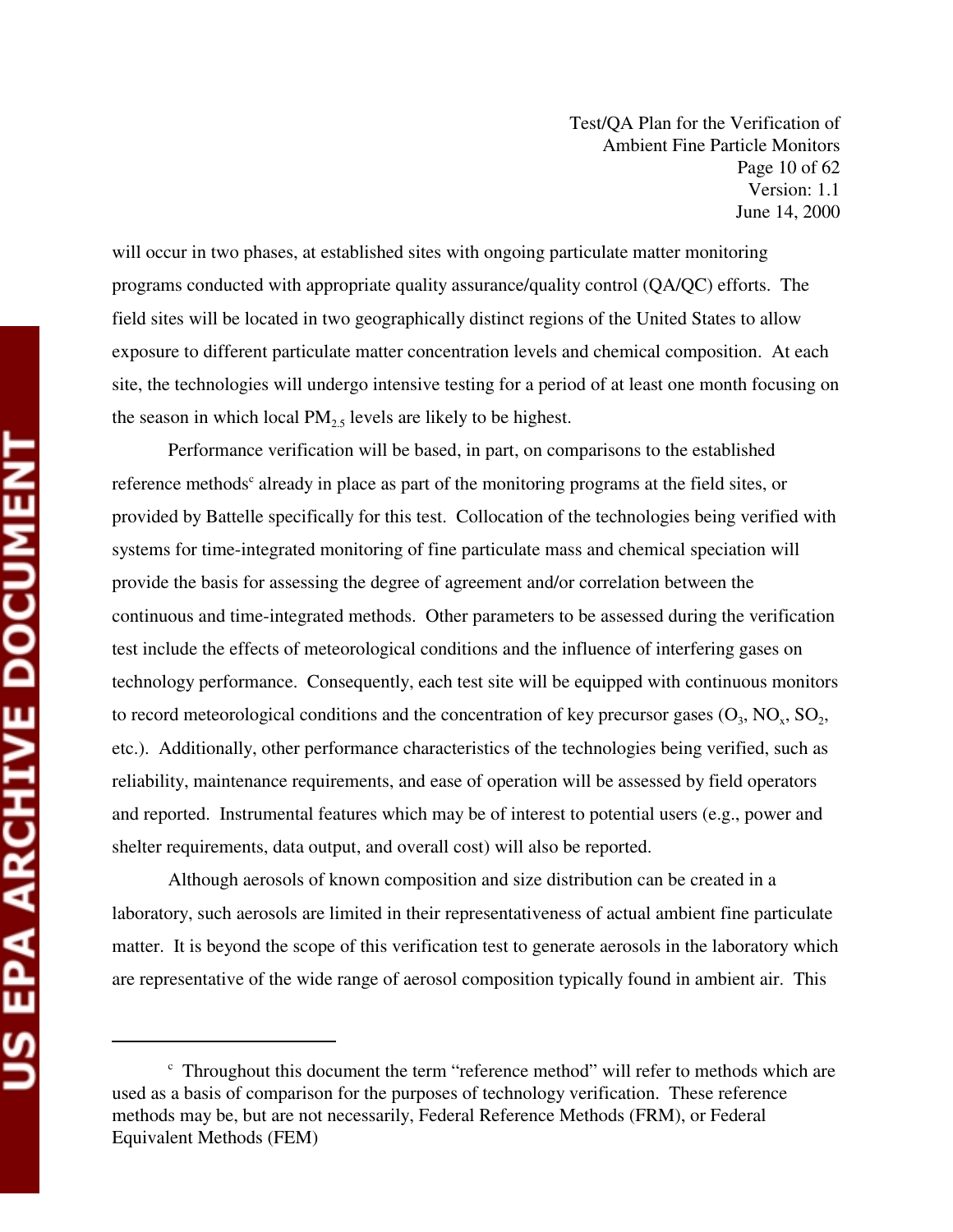Test/QA Plan for the Verification of Ambient Fine Particle Monitors Page 11 of 62 Version: 1.1 June 14, 2000

verification test will be limited to comparisons of data collected in the field under realistic operating conditions. Consequently no laboratory evaluations will be performed as part of this test.

#### **3.2. Site Selection**

The first phase of this verification test will be performed at the DOE/National Energy Technology Laboratory (NETL) site near Pittsburgh, PA. This phase will be conducted for a one month period late in the summer of 2000. The second phase of the test will take place at the California Air Resources Board (CARB) First Street site in Fresno, CA. This second phase of the test will be conducted over a period of one month in the winter of 2000/2001. General descriptions of each site are provided below.

These sites were selected based on a number of criteria including some common characteristics between the sites as well as some key differences. Common to these sites are:

- a wide variety of on-going ambient monitoring activities, including appropriate reference methods,
- sufficient space and facilities for verification testing of participating technologies,
- trained site personnel or subcontractors,
- appropriate site security, and
- established QA/QC protocols and procedures.<sup>8, 9, 10</sup>

The key difference between these sites is the location of these sites in distinctly different regions of the country, which results in exposure to different climates and meteorological conditions, as well as different levels and chemical composition of particulate matter. These factors, along with the willingness of the site management to collaborate with this verification test, were among the primary considerations for the selection of these sites.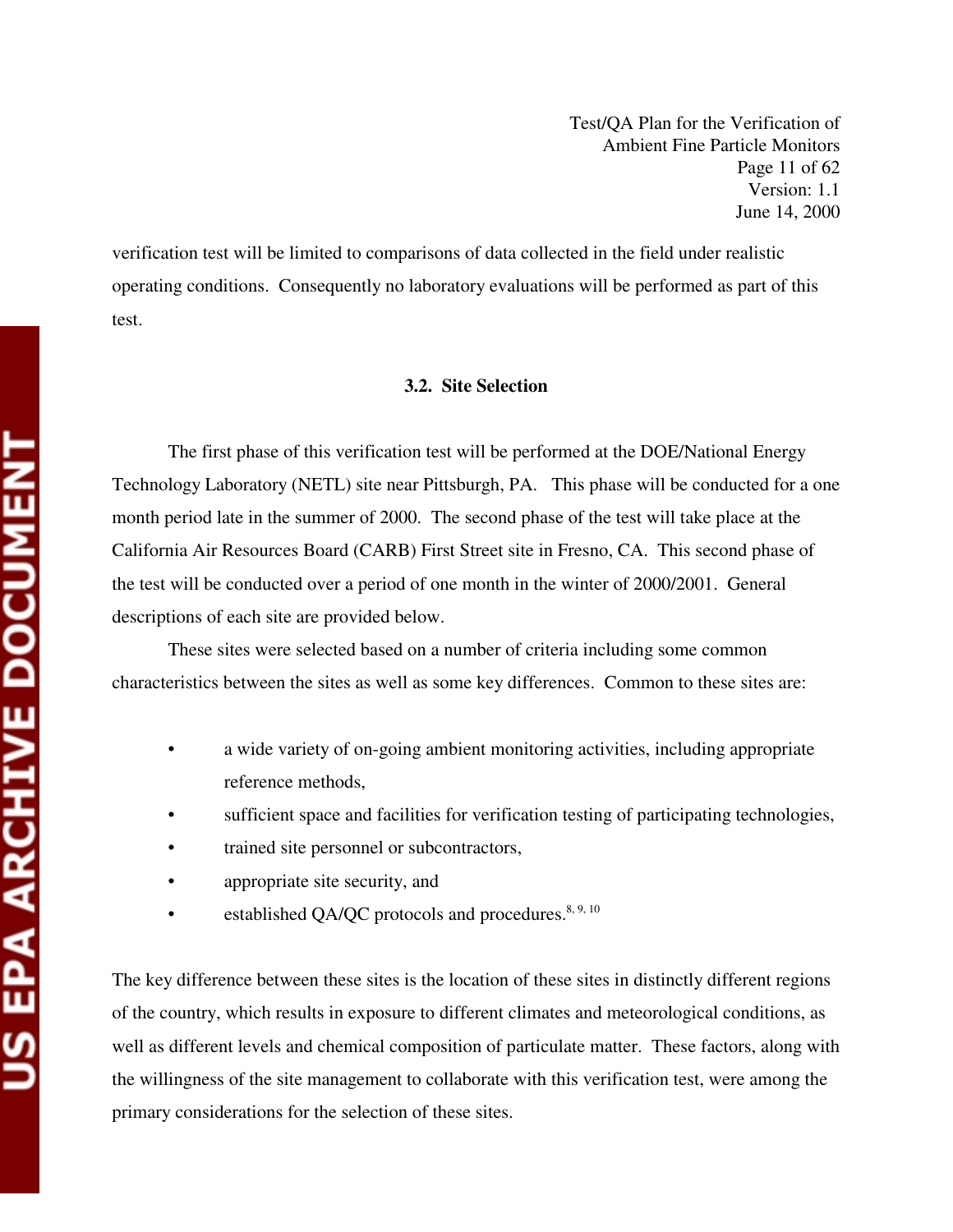US EPA ARCHIVE DOCUMENT

Test/QA Plan for the Verification of Ambient Fine Particle Monitors Page 12 of 62 Version: 1.1 June 14, 2000

It is recognized that verification of these monitors at only two sites for one season each represents only a small portion of the potential conditions under which these monitors are likely to be used. As such, the verification reports which result from this test will clearly indicate the conditions of the verification test and will not make generalizations about the performance of these monitors under different conditions. It is beyond the scope of this verification test to evaluate the performance of these monitors under all conditions in which these monitors are likely to be used. Instead, these two test sites will provide a demonstration of instrumental performance under a set (albeit limited) of realistic operational conditions.

#### **3.2.1 Phase I**

Phase I of testing will be conducted at the DOE/NETL research site located in South Park, PA, approximately eight miles south of Pittsburgh. This site is operated by NETL as part of the Department of Energy - Office of Fossil Energy's Ambient Fine Particulate ( $PM_{2,5}$ ) Research Program, $<sup>11</sup>$  which has three primary objectives:</sup>

- Monitor and analyze ambient fine particulate matter
- Characterize the emissions from fossil fuel based power systems
- Develop and evaluate effective control technologies.

The largest component of this research effort is the Upper Ohio River Valley Project (UORVP). The UORVP is focused on ambient monitoring along the upper Ohio River corridor in eastern Ohio, northwestern West Virginia, and western Pennsylvania, including the South Park site. This region is characterized by a relatively high concentration of both urban and industrial activities. Approximately 2 million residents live within the metropolitan Pittsburgh area, and heavy industries such as steel and coke making are important components of the local economy. Additionally, the UORVP region has a relatively high number of coal-fired power plants.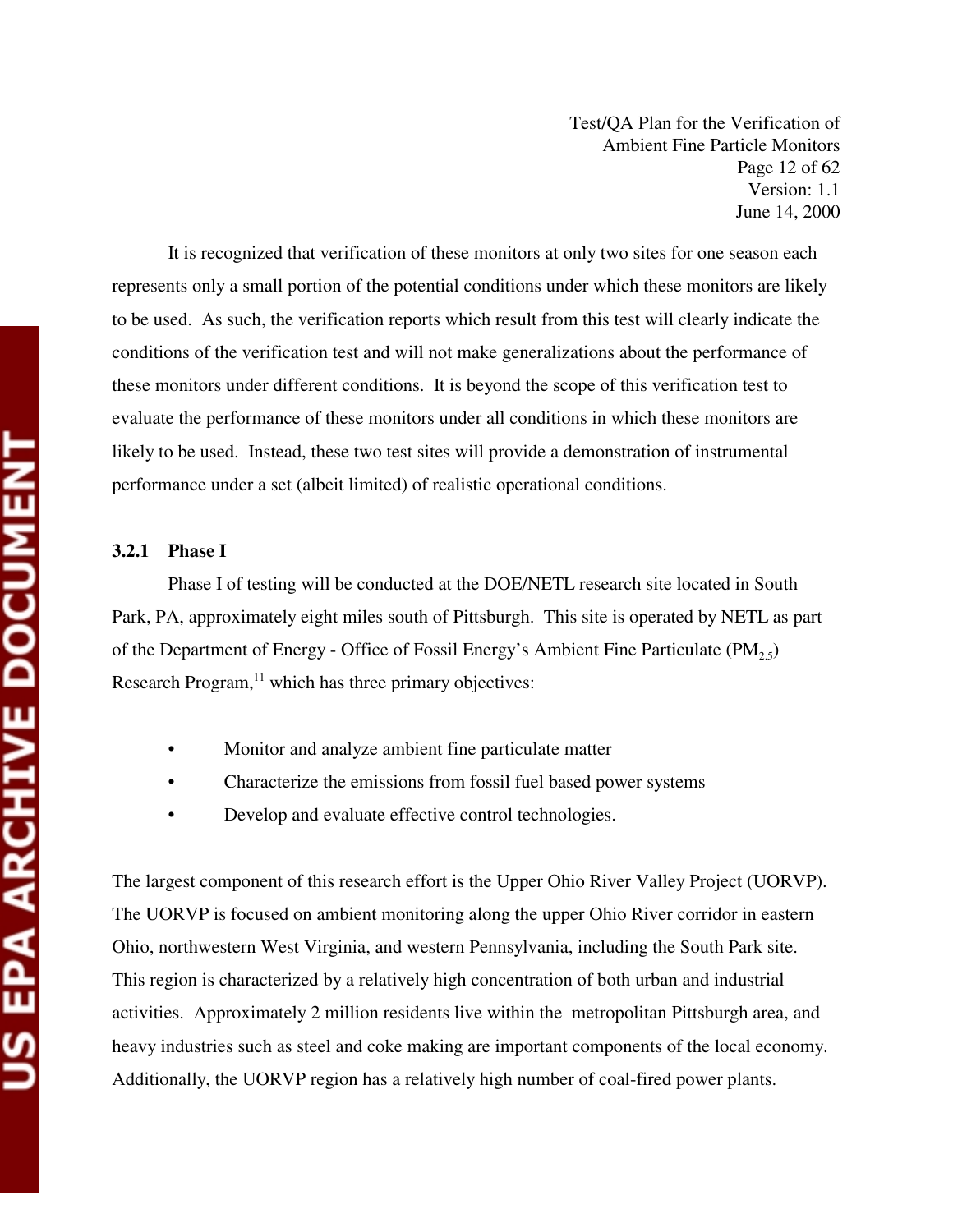Consequently, this area is an excellent candidate for ambient air quality studies owing to the wide variety of potential emission sources.

Within the UORVP there are a number of ambient fine particulate monitoring sites, of which the South Park site is one. Monitoring objectives at this site include a general assessment of the relative contributions to ambient air quality from both anthropogenic and biogenic sources, as well as specific goals in the areas of:

- Emission trend analysis
- Equipment development and performance evaluation
- Source apportionment
- Management strategy development
- Health study correlations.

To address the monitoring and analysis efforts of the UORVP program, the DOE/NETL site at South Park is equipped with a variety of PM samplers, including FRM and speciation, as well as continuous particulate monitors, for the collection and characterization of ambient  $PM_{2.5}$ . To support these measurements, a variety of continuous meteorological and gas monitors are on-site to characterize the ambient conditions during sample collection. A partial list of the ambient air parameters to be monitored at this site is provided in Table 1.

The verification test objectives will be addressed at this site primarily through comparisons of the technologies being verified to samples collected daily by the various reference methods. The sampling duration for the FRMs, speciation sampler, and PAH sampler will each be 24 hours. The collected samples will be analyzed and used as the basis for comparison for mass measurements, chemical speciation, and particulate PAH concentration, respectively, as measured by the continuous monitors.

Testing at the DOE/NETL site will be conducted in the summer, when data show that the composition of fine particulate matter will be dominated by secondary aerosol components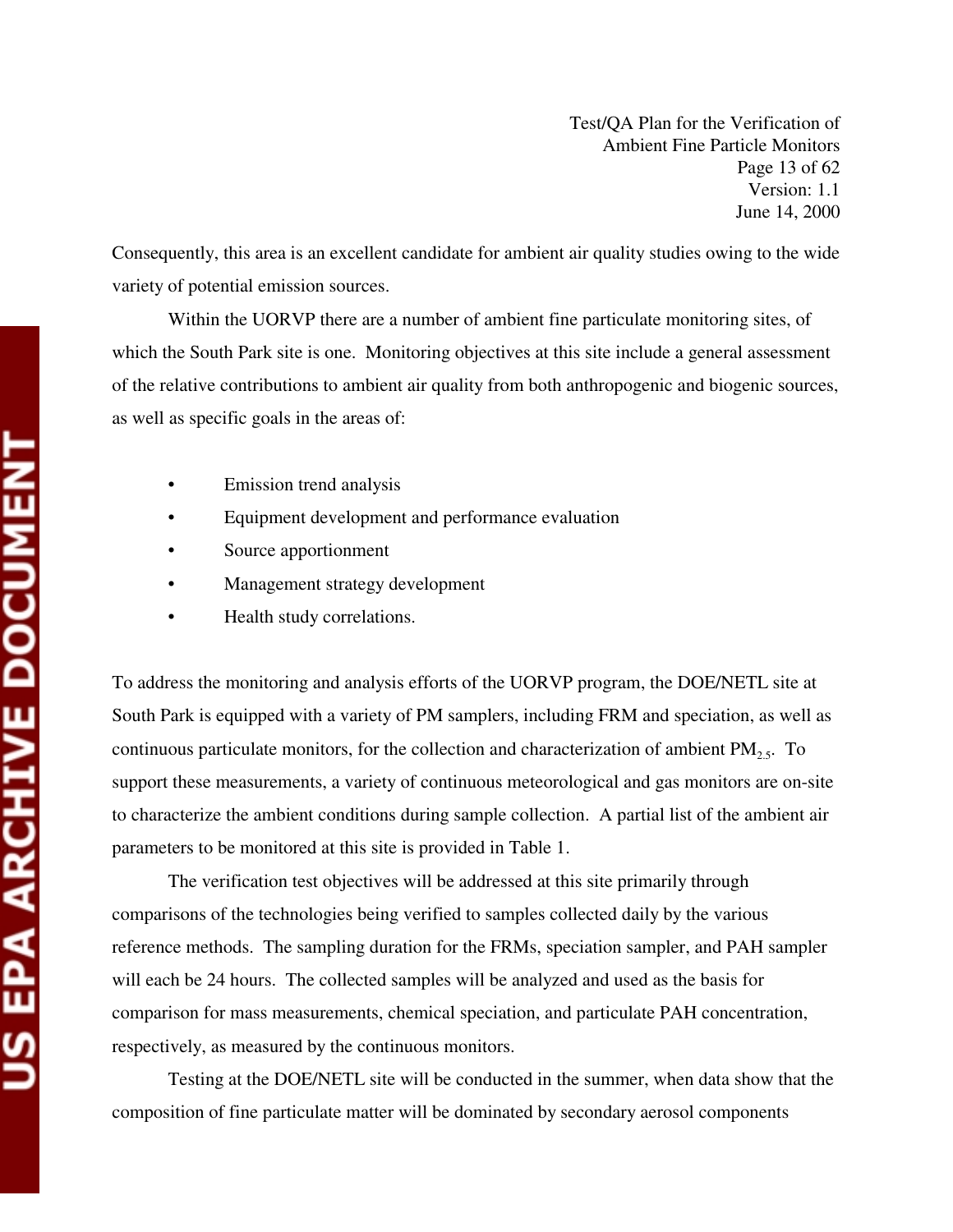(sulfate, nitrate, and ammonium), with a significant amount of both organic and elemental carbon content as well.

| <b>Monitored Parameter</b>                                                                       | <b>Monitoring Equipment</b>                                             | <b>Avg Time</b> | <b>Frequency</b> |  |  |
|--------------------------------------------------------------------------------------------------|-------------------------------------------------------------------------|-----------------|------------------|--|--|
| <b>Filter-Based Mass and Chemical Composition</b>                                                |                                                                         |                 |                  |  |  |
| $\mathbb{P}\mathrm{M}_{2.5}$ mass                                                                | R&P 2025 sequential FRM sampler                                         | $24-hr$         | daily            |  |  |
| $\mathbb{P}\mathbf{M}_{10}$ mass                                                                 | Andersen high volume sampler                                            | $24-hr$         | daily            |  |  |
|                                                                                                  | $PM_{2.5}$ mass, elements, ions, Andersen RAAS2.5-400 PM <sub>2.5</sub> |                 |                  |  |  |
| carbon                                                                                           | speciation sampler                                                      | $24-hr$         | daily            |  |  |
| <b>Continuous Monitors</b>                                                                       |                                                                         |                 |                  |  |  |
|                                                                                                  | R&P 1400a TEOMTM PM <sub>2.5</sub>                                      |                 |                  |  |  |
| $\mathbb{P}\mathrm{M}_{2,5}$ mass                                                                | sampler equipped with an                                                | 1-hour          | daily            |  |  |
|                                                                                                  | AccuSampler                                                             |                 |                  |  |  |
| Polycyclic aromatic                                                                              | EcoChem PAS 2000 continuous                                             |                 |                  |  |  |
| hydrocarbons                                                                                     | $10$ -min<br>PAH monitor                                                |                 | daily            |  |  |
| $\mathbb{P}\mathbf{M}_{2,5}$ organic and                                                         | R&P 5400 continuous carbon                                              |                 | daily            |  |  |
| elemental carbon                                                                                 | analyzer                                                                | 3-hour          |                  |  |  |
| <b>Precursor Gases</b>                                                                           |                                                                         |                 |                  |  |  |
| $\vert$ O <sub>3</sub> , SO <sub>2</sub> , NH <sub>3</sub> , NO <sub>y</sub> , NO <sub>x</sub> , |                                                                         |                 |                  |  |  |
| CO, H, S                                                                                         | API continuous gas monitors                                             | $5 - min$       | daily            |  |  |
| Meteorology                                                                                      |                                                                         |                 |                  |  |  |
| Wind speed/direction                                                                             | High accuracy sensor                                                    | 5-min           | daily            |  |  |
| Temperature                                                                                      | High accuracy sensor                                                    | $5 - min$       | daily            |  |  |
| Relative humidity                                                                                | High accuracy sensor                                                    | $5 - min$       | daily            |  |  |
| Solar Radiation                                                                                  | High accuracy sensor                                                    | 5-min           | daily            |  |  |
| Barometric pressure                                                                              | High accuracy sensor                                                    | 5-min           | daily            |  |  |
| Rain fall                                                                                        | High accuracy sensor                                                    | $5 - min$       | daily            |  |  |

# **Table 1. Parameters Being Monitored by DOE/NETL at Pittsburgh Site**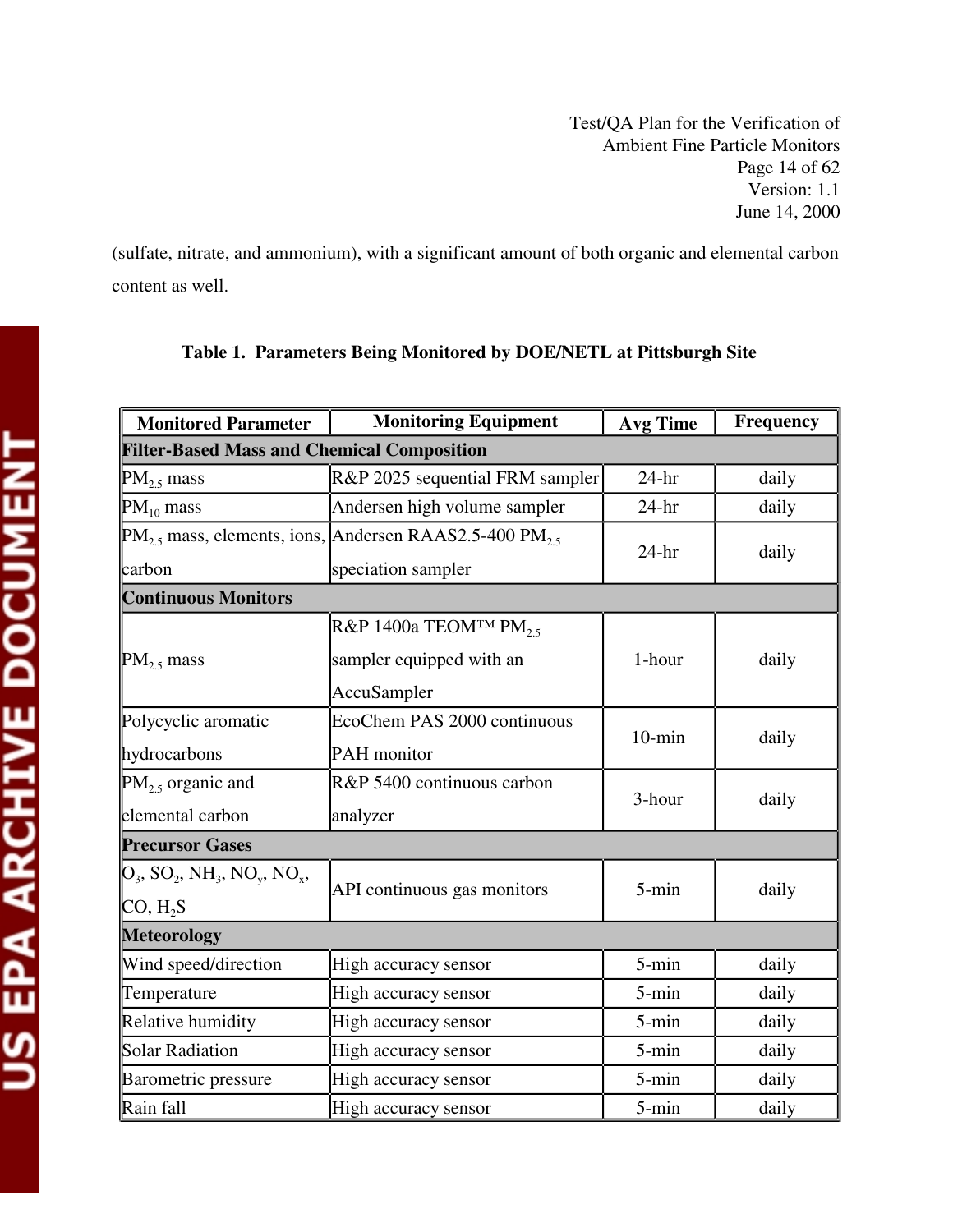#### **3.2.2 Phase II**

The second phase of the verification test will be conducted in Fresno, California. The Fresno site, which is operated by the California Air Resources Board (CARB),<sup>10</sup> is part of both the California Regional  $PM_{10}/PM_{25}$  Air Quality Study (CRPAQS), and the National Air Monitoring Stations (NAMS) network. Additionally, under the direction of the Desert Research Institute (DRI), it is one of the host sites for the EPA Supersites program.<sup>12</sup>

The different programs which are being operated at the Fresno site are each designed around a unique set of program objectives. For example, NAMS sites are focused on long-term monitoring to assess trends in air quality and community exposure as well as determining compliance with air quality standards. The monitoring efforts in place throughout the NAMS network will be useful in assessing national trends and in supporting decisions based on those trends. The CRPAQS program is designed with a number of specific objectives described in the study program plan.<sup>9</sup> These objectives focus on collecting air quality data in central California which can be used, in part, to characterize the nature and the causes of particulate matter to determine the spatial distribution and temporal variation of PM, and to quantify source contributions in the region. Additional objectives relating to determining specific population exposures, characterizing zones of influence, and understanding transport and diffusion phenomena are also addressed in the program plan. The EPA Supersites program is designed to establish  $PM_2$ , monitoring sites to: (1) characterize PM in terms of regional concentrations, chemical composition, and transport phenomena in order to understand source-receptor relationships; (2) obtain air quality data to support health effects and human exposure research; and (3) provide sites which can be used for methods development and advanced monitoring efforts. Owing to the diverse set of objectives encompassed in these programs, the Fresno site houses a wide variety of equipment for routine air quality monitoring, as well as for research purposes, and is an ideal candidate site for verification testing. A list of the ambient air parameters to be monitored at this site, and the planned sampling schedules in the programs listed above, are provided in Table 2.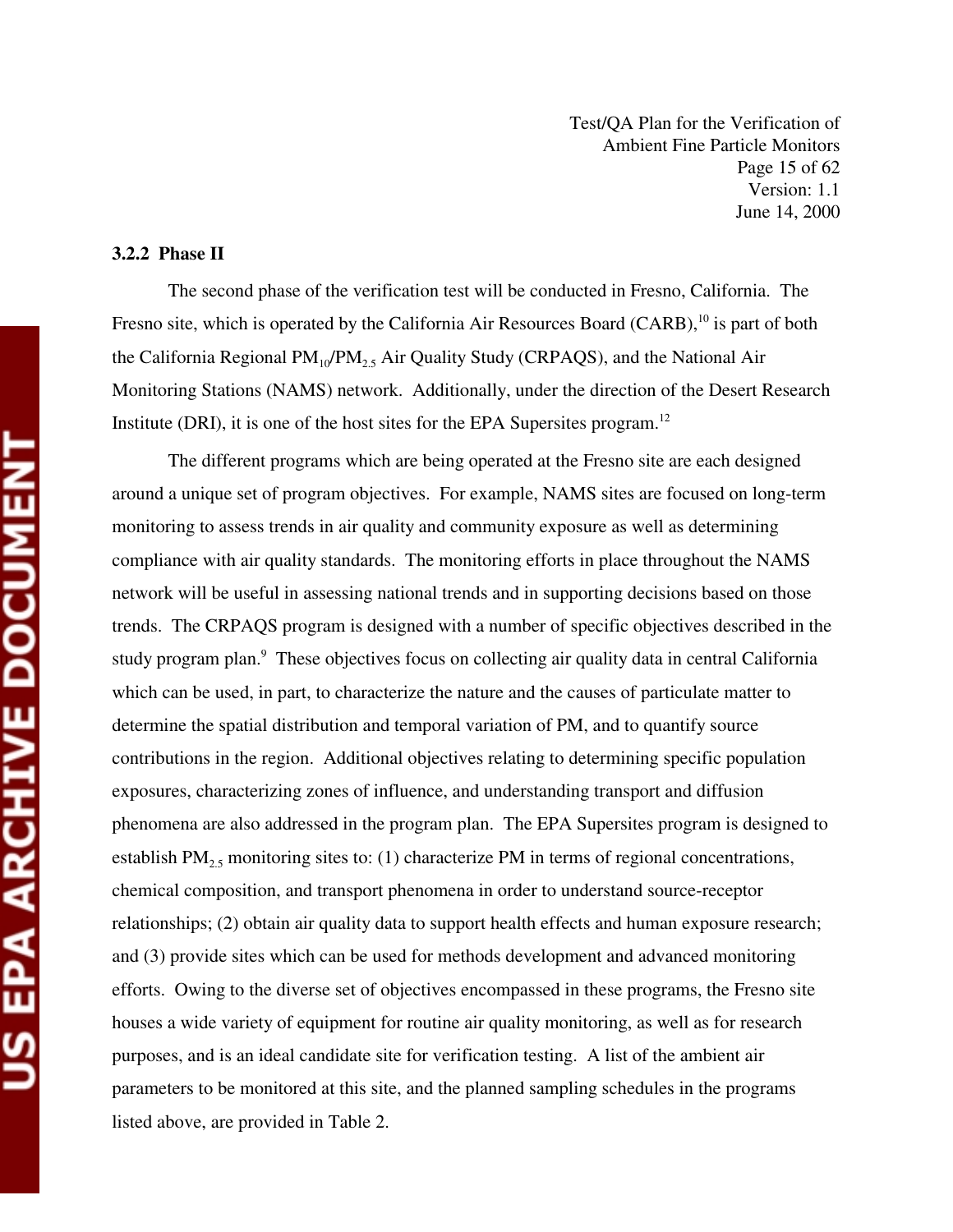| <b>Monitored Parameter</b>                                       | <b>Monitoring Equipment</b>                                                | <b>Avg Time</b> | <b>Frequency</b>                                                      |
|------------------------------------------------------------------|----------------------------------------------------------------------------|-----------------|-----------------------------------------------------------------------|
| <b>Filter-Based Mass and Chemical Composition</b>                |                                                                            |                 |                                                                       |
| TSP Mass                                                         | Hivol w/ quartz filter                                                     | $24-hr$         | 12th day                                                              |
| $PM_{10}$ mass, sulfate, nitrate,<br>chloride, ammonium, carbon  | Hivol SSI w/ quartz filter                                                 | $24-hr$         | 6th day                                                               |
| $PM_{10}$ and $PM_{2.5}$ mass,<br>elements                       | Collocated dichotomous<br>sampler with Teflon filter                       | $24-hr$         | 6th day                                                               |
| $PM_{2.5}$ mass                                                  | Collocated sequential FRM w/<br>Teflon filter)                             | $24-hr$         | daily for primary<br>sampler and 3rd<br>day for collocated<br>sampler |
| Toxic (metals, chromium VI,<br>aldehydes)                        | Xontec 920 Sampler                                                         | $24-hr$         | 12th day                                                              |
| $PM_{2.5}$ mass, light absorption,<br>elements, and ions         | Sequential FRM w/Teflon<br>filters                                         | $24-hr$         | 6th day                                                               |
| $PM_{2.5}$ mass, elements, ions,<br>carbon, nitric acid, ammonia | Five channel speciation sampler<br>w/ denuders and backup filters)         | $24-hr$         | 6th day                                                               |
| $PM_{10}$ single particles,<br>elements                          | MiniVol w/ Nuclepore filter for<br>microscopic analysis                    | $24-hr$         | 6th day                                                               |
| $PM_{2.5}$ mass, elements, ions,<br>karbon                       | Two channel sequential filter<br>sampler w/ denuders and<br>backup filters | $24-hr$         | daily                                                                 |
| <b>Continuous Surrogate Mass</b>                                 |                                                                            |                 |                                                                       |
| <b>Light scattering</b>                                          | Heated nephelometer                                                        | $5 - min$       | daily                                                                 |
| Light scattering                                                 | Ambient temperature<br>nephelometer                                        | $5 - min$       | daily                                                                 |
| Light scattering                                                 | Photometer                                                                 | 5-min           | daily                                                                 |
| Light scattering                                                 | Heated nephelometer                                                        | $5 - min$       | daily                                                                 |

# **Table 2. Parameters Being Monitored by CARB/DRI at Fresno Supersite**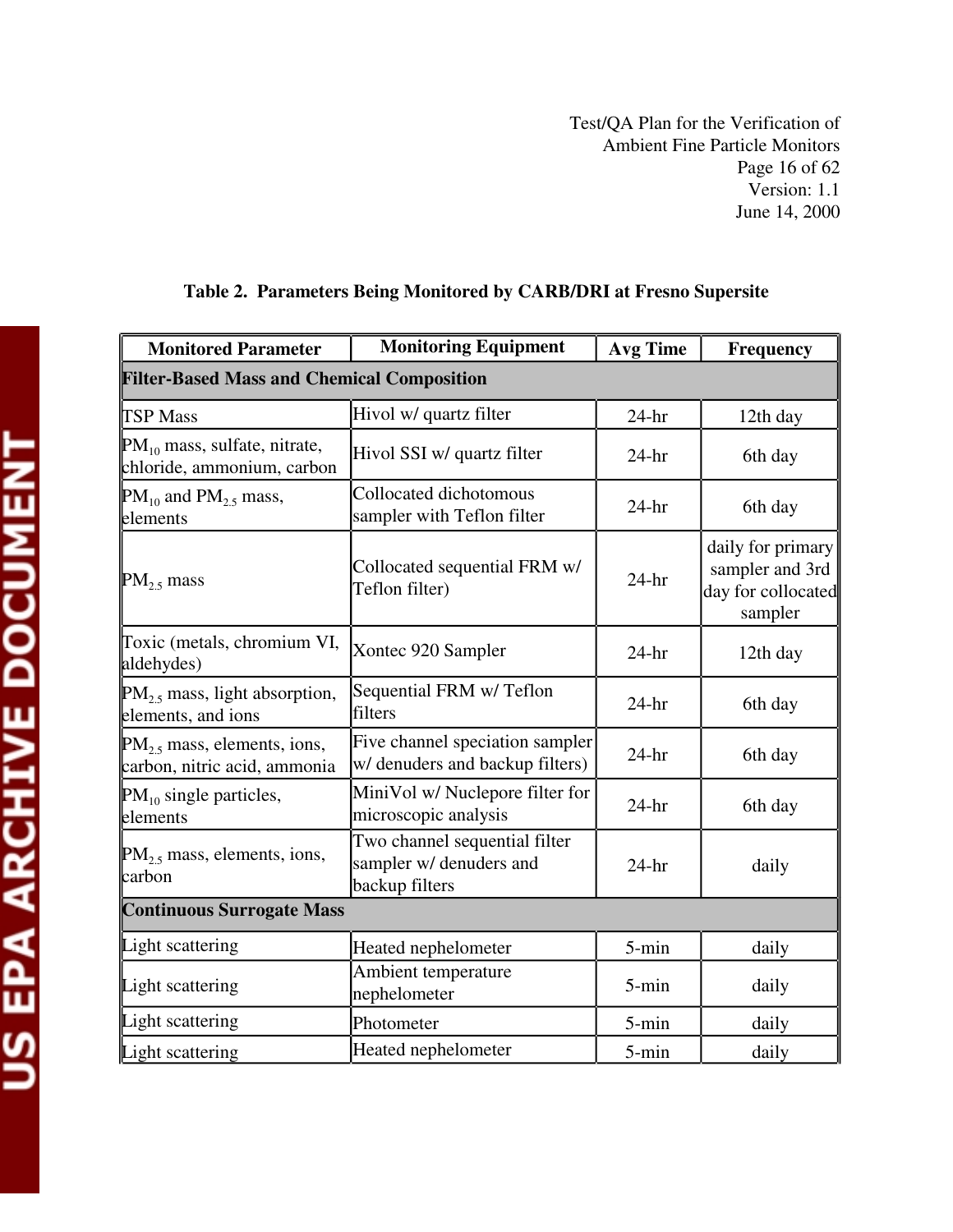Test/QA Plan for the Verification of Ambient Fine Particle Monitors Page 17 of 62 Version: 1.1 June 14, 2000

| <b>Monitored Parameter</b>                                   | <b>Monitoring Equipment</b>                                                                           | <b>Avg Time</b> | <b>Frequency</b> |  |  |  |
|--------------------------------------------------------------|-------------------------------------------------------------------------------------------------------|-----------------|------------------|--|--|--|
| <b>Continuous Surrogate Mass</b>                             |                                                                                                       |                 |                  |  |  |  |
| $0.003 - 0.2 \,\mu m$ size<br>distribution                   | <b>Ultrafine Condensation Particle</b><br>Counter <sup>a</sup>                                        | $5 - min$       | daily            |  |  |  |
| $\vert 0.3\text{-}30\,\mu\mathrm{m}$ size distribution       | <b>Optical Particle Counter</b>                                                                       | $5 - min$       | daily            |  |  |  |
| Light absorption                                             | Coefficient of Haze                                                                                   | $2-hr$          | daily            |  |  |  |
| Light absorption                                             | Aethalometer                                                                                          | 5-min           | daily            |  |  |  |
| Light absorption                                             | 7-wavelength aethalometer                                                                             | $30$ -min       | daily            |  |  |  |
| $\mathbb{P}\mathrm{M}_{2.5}$ mass                            | <b>BAM</b>                                                                                            | $1-hr$          | daily            |  |  |  |
| $PM_{10}$ mass                                               | <b>BAM</b>                                                                                            | $1-hr$          | daily            |  |  |  |
| <b>Continuous Particle Mass and Chemistry</b>                |                                                                                                       |                 |                  |  |  |  |
| $PM_{2.5}$ mass                                              | TEOM <sup>TM</sup> monitor                                                                            | $1-hr$          | daily            |  |  |  |
| $PM_{10}$ mass                                               | TEOM <sup>TM</sup> monitor                                                                            | $1-hr$          | daily            |  |  |  |
| $\mathbb{P}M_{2.5}$ nitrate, sulfate, and<br>karbon          | ADI flash volatilization with<br>TEI $NO_x$ , $SO_2$ , and NDIR<br>detectors                          | $10$ -min       | daily            |  |  |  |
| $\mathbf{P}\mathbf{M}_{2.5}$ organic and elemental<br>karbon | In-situ analyzer                                                                                      | 1-hour          | daily            |  |  |  |
| <b>Precursor Gases</b>                                       |                                                                                                       |                 |                  |  |  |  |
| NO/NO <sub>x</sub>                                           | Continuous chemiluminescence<br>monitor                                                               | $1-hr$          | daily            |  |  |  |
| Ozone                                                        | UV absorption monitor                                                                                 | $1-hr$          | daily            |  |  |  |
| Carbon Monoxide                                              | Infrared absorption monitor                                                                           | $1-hr$          | daily            |  |  |  |
| Non-Methane Hydrocarbons                                     | <b>FID</b>                                                                                            | $1-hr$          | daily            |  |  |  |
| NO <sub>v</sub> /HNO <sub>3</sub>                            | High sensitivity<br>chemiluminescent monitor with<br>external converters, denuders,<br>and sequencers | $5 - min$       | daily            |  |  |  |
| Ammonia                                                      | High sensitivity monitor with<br>$NOx$ scrubbers and oxidizers                                        | $5 - min$       | daily            |  |  |  |

# **Table 2 (continued)**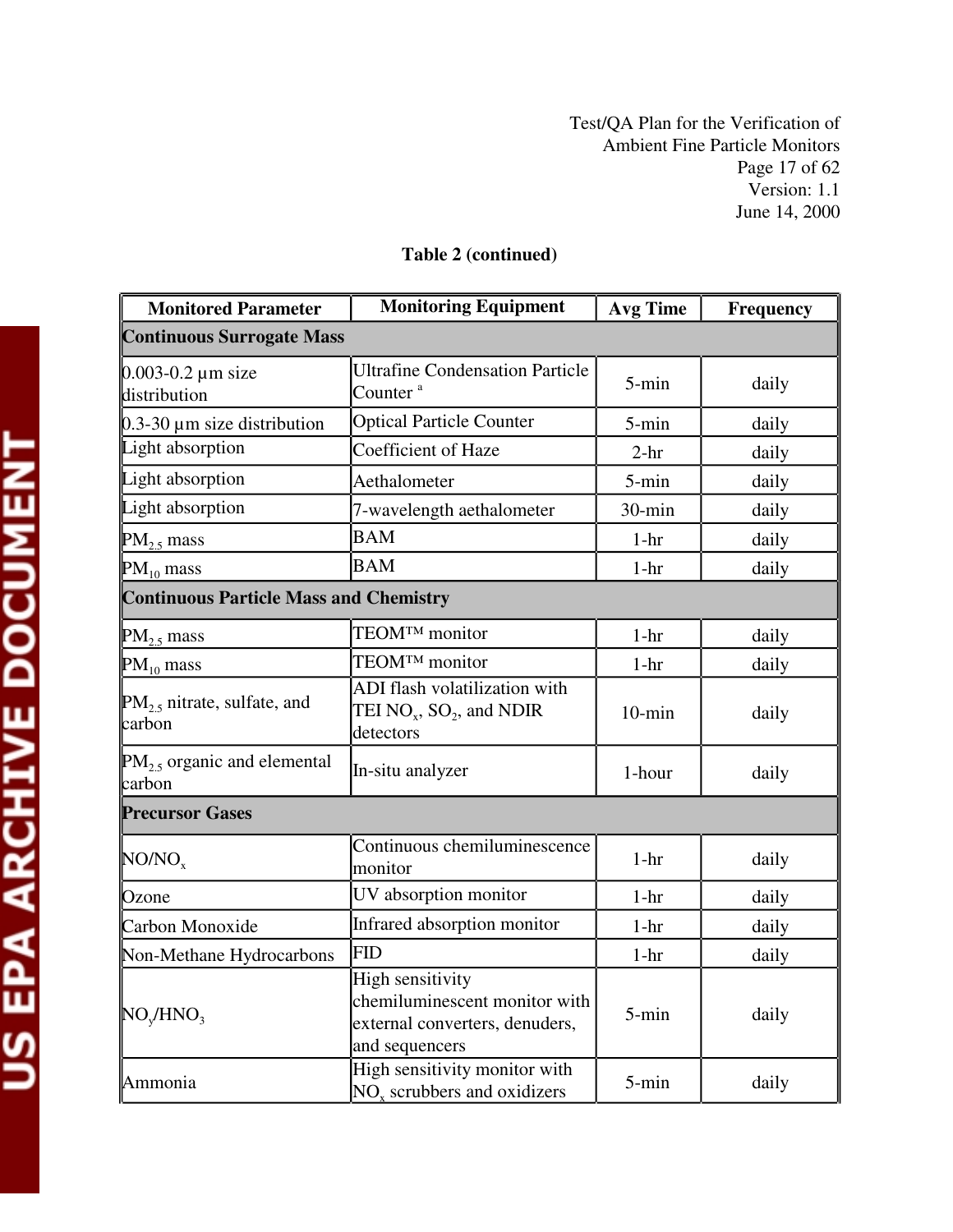Test/QA Plan for the Verification of Ambient Fine Particle Monitors Page 18 of 62 Version: 1.1 June 14, 2000

| <b>Monitored Parameter</b>         | <b>Monitoring Equipment</b>                  | <b>Avg Time</b>                | <b>Frequency</b>    |  |  |
|------------------------------------|----------------------------------------------|--------------------------------|---------------------|--|--|
| <b>Organic Gases and Particles</b> |                                              |                                |                     |  |  |
| Toxic hydrocarbons                 | Xontec 910 canister sampler                  | $24-hr$                        | 12th day            |  |  |
| $\mathbb C$ arbonyls               | Xontec 925 DNPH sampler                      | $24-hr$<br>summer<br>4 per day | 12th day<br>3rd day |  |  |
| <b>Meteorology</b>                 |                                              |                                |                     |  |  |
| Temperature                        | High accuracy sensor                         | $5 - min$                      | daily               |  |  |
| Wind speed/direction               | High sensitivity wind vane and<br>anemometer | $5$ -min                       | daily               |  |  |
| Relative humidity                  | High accuracy sensor                         | $5 - min$                      | daily               |  |  |
| Solar radiation                    | Radiometer                                   | $5 - min$                      | daily               |  |  |

#### **Table 2 (continued)**

a May be integrated with scanning mobility particle sizer  $(0.005 \text{ to } 1.0 \mu \text{m})$ .

Located in central California, Fresno is included in the San Joaquin Valley Unified Air Pollution Control District (SJVUAPCD) and is impacted by a wide variety of both primary and secondary air quality influences. The region is relatively densely populated, with approximately 3 million people living within the  $64,000 \text{ km}^2$  which comprise the SJVUAPCD. The primary industry in the region is agriculture, however, other local industries include oil and gas production, refining, waste incineration, transportation, and light manufacturing.

PM<sub>2.5</sub> concentrations during winter. Carbon-containing PM (both organic and elemental) levels The Fresno site is expected to experience high concentrations of ambient ammonium, nitrate, geological, and carbonaceous material during the winter.<sup>9</sup> During winter, the high local concentration of gaseous ammonia combined with the low temperatures and high humidity conditions in central California favor the equilibrium formation of particulate ammonium nitrate from the available nitrate. Though less than in other seasons, geological material from agricultural activities, construction, road dust, and wind erosion contributes significantly to the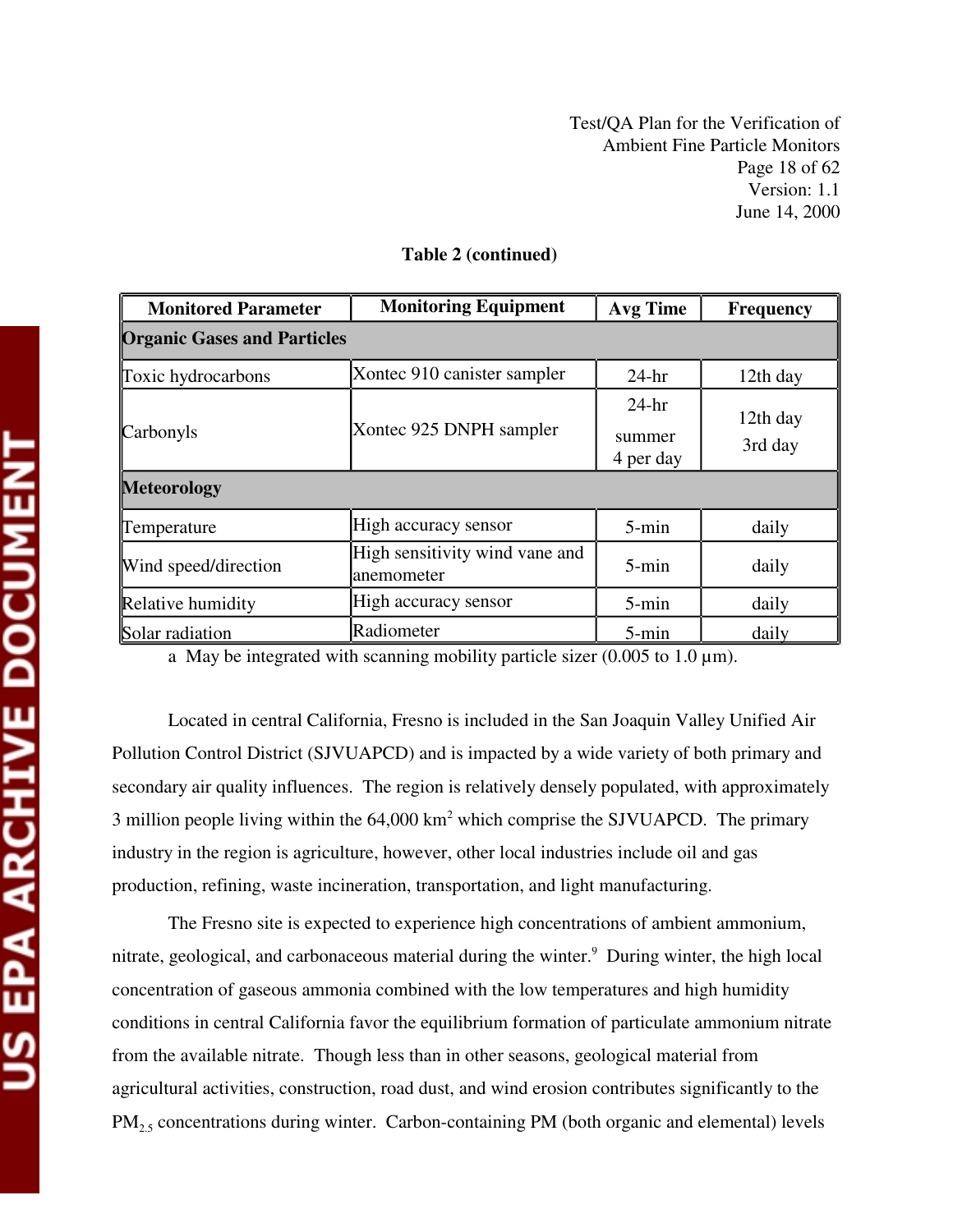are also high in the winter as a result of various activities including fuel combustion, vehicle exhaust, meat cooking, and agricultural burning. **3.3. Experimental Design** 

The design of this verification test is similar to that of a recent instrument intercomparison study performed for CARB.<sup>13</sup> In that study, a variety of continuous and manual methods were intercompared to assess operational relationships among the different methods. This verification test will be similar to that study in that similar comparisons will be made between the continuous and manual methods. This verification test will be different in that it will expand on some of the comparisons, and will be performed at two different sites and in different seasons. However, in contrast to the CARB study, no intercomparison of the monitors being verified will be made in this verification test.

This verification test will involve collocation of duplicate commercial monitors to be verified at the test sites, which have established reference methods already in place, including both FRM and speciation samplers. The duplicate monitors will be placed in close proximity to each other (< 5 meters) and to reference samplers (<10 meters) to eliminate spatial variability as a source of error in statistical comparisons. Comparisons between the continuous monitors and the reference methods will be made to assess the comparability of the monitors being tested and the reference methods, or the capabilities of the continuous monitors in predicting the results from the reference methods. Comparisons of the results from duplicate monitors will be used to assess intra-method precision for each type of monitor. Continuous measurement of meteorological conditions and the concentration of precursor gases will be used to support these assessments. In this way, the accuracy and variability of the continuous monitors may be assessed under various conditions after adjusting for the influence of those conditions. Additional observations will be made by On-Site Operators and documented to describe general

Test/QA Plan for the Verification of Ambient Fine Particle Monitors Page 19 of 62 Version: 1.1 June 14, 2000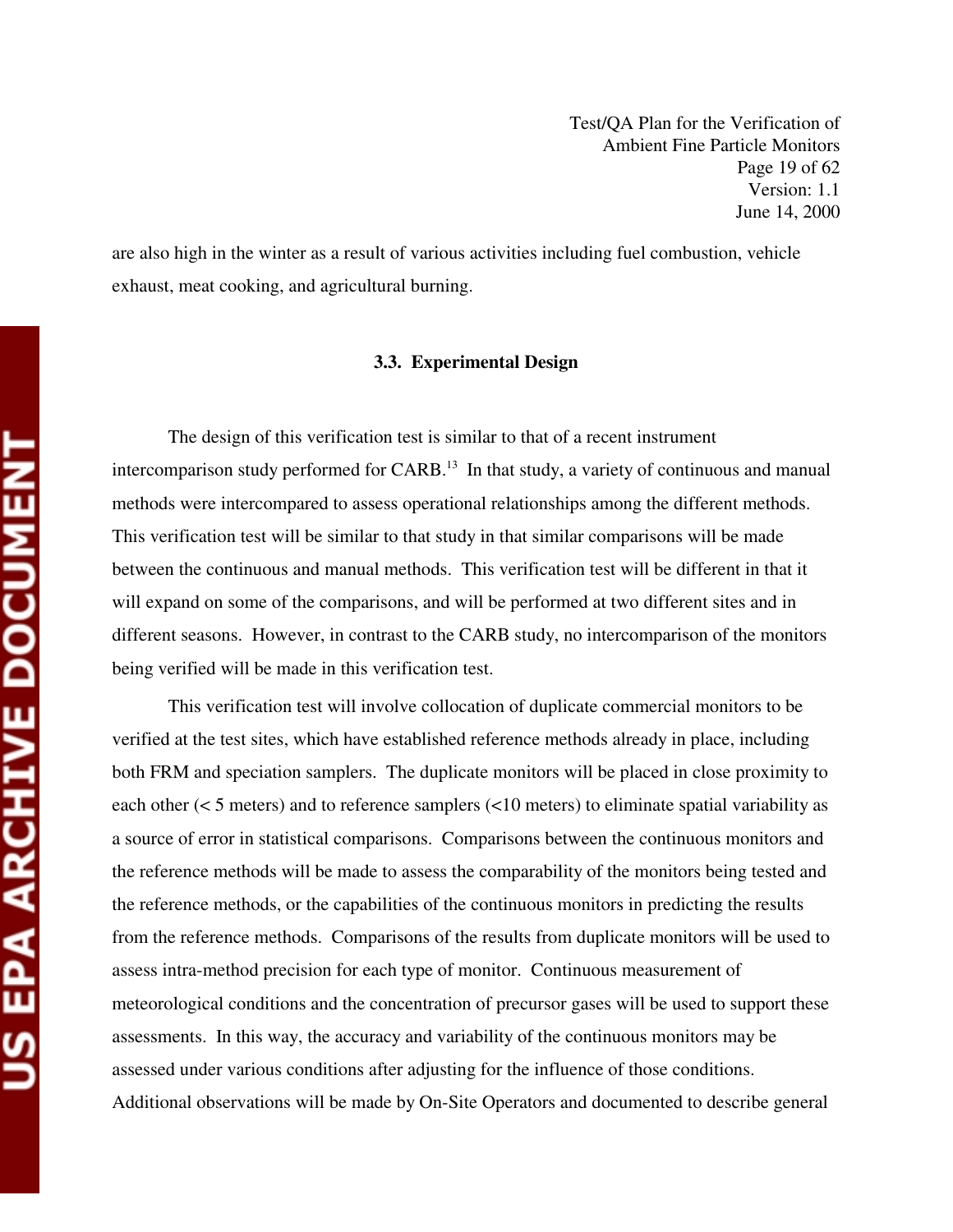operational characteristics of these monitors, including general performance, reliability, maintenance, and ease of use.

The primary comparison for each monitor will be with the 24-hour time-integrated samples collected by the respective reference methods (see Section 3.4). As a result, the primary comparison will include approximately 25 samples from each month-long phase. In likelihood, the actual number of data points available for use in these comparisons will be somewhat smaller than 25. In addition to the 24-hour samples used for the primary comparisons, a number of shorter term samples (3, 5, 8-hour) will be collected and used for supplemental comparisons. The data sets available for the supplemental comparisons may be larger based on the frequency of data collection (up to 5 samples per day). Continuous meteorological and precursor gas concentration data will also be used to support the primary comparisons. The variability in ambient air parameter levels over the course of the month of data collection is expected to be much larger than the size of error in measurement, allowing for accurate estimation of the relationship between the reference methods and the monitors tested.

 In some cases, monitors to be verified in this test are already in use at one or both of the sites. As such, the vendor of a monitor already on site will provide a single additional monitor for verification. The test for that type of monitor will thus include a monitor that has been operating in the field, and one newly installed in the field. In these cases, the history of these monitors may provide useful information about performance issues, and records of performance (including monitoring results and maintenance activities) at the site may be used to support the observations made during the intensive portion of the verification test. When available, monitoring results from these continuous monitors and the reference methods may provide an indication of performance of these monitors during multiple seasons at a given site, and maintenance records may provide an indication of the long-term reliability of these monitors.

When possible, the same monitors will be verified in the two phases of this test. However, when a monitor being tested is part of the site monitoring equipment, a different monitor will necessarily be tested at the other site. The additional monitor provided by the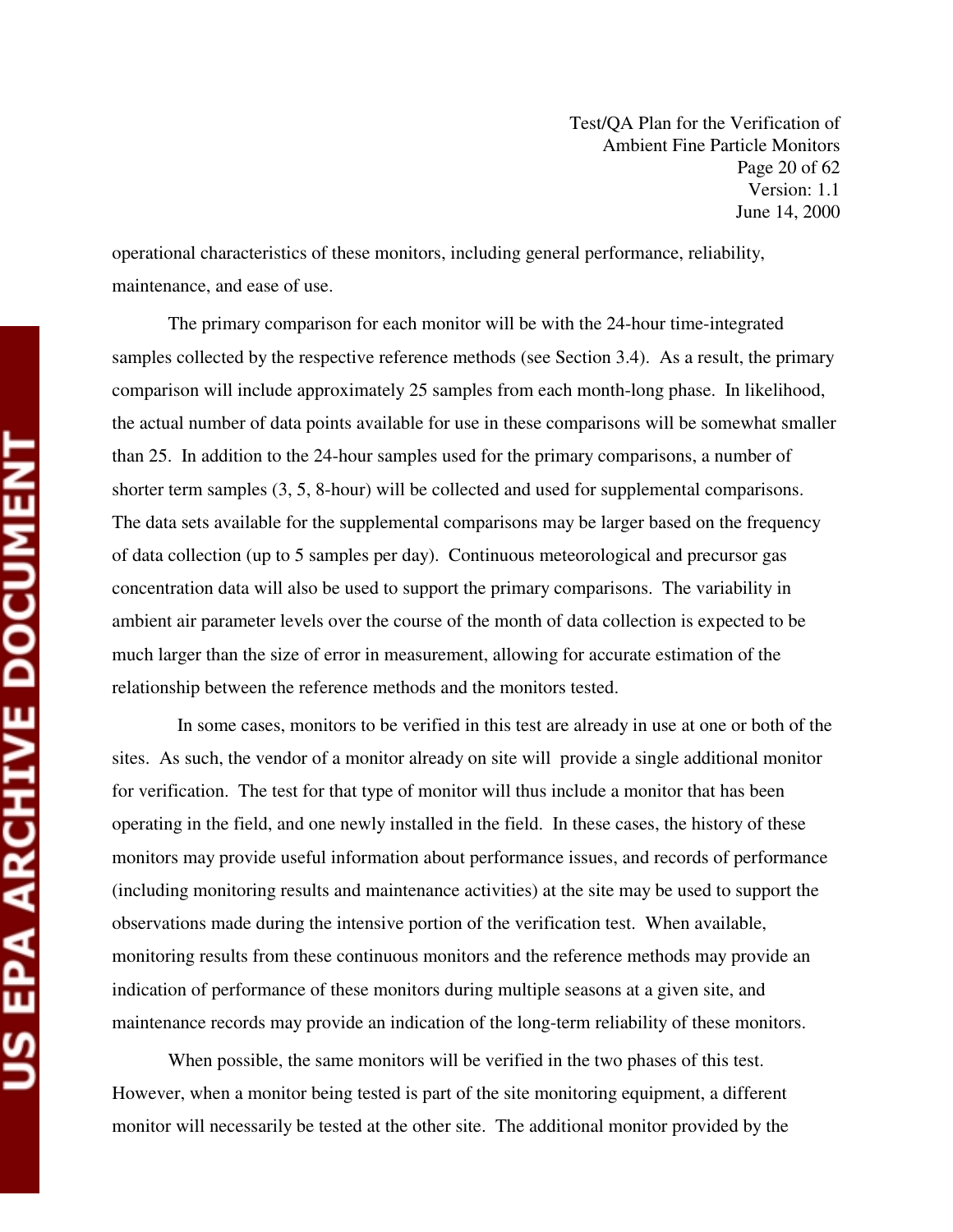Test/QA Plan for the Verification of Ambient Fine Particle Monitors Page 21 of 62 Version: 1.1 June 14, 2000

vendor will be used at both sites. In all cases, the verification report will clearly indicate which monitors (by serial number) were tested at the respective sites. Furthermore, as a result of the time difference between the two phases of the verification test, there is a potential that design modifications may be made to one or more of the monitors being tested. If changes of this type are made, the updated version may be used in the second phase. Again, the verification report will clearly indicate what design changes were made. As the statistical analyses will be performed separately for the individual monitors at each site, the potential use of different monitors at different sites will not affect the validity of statistical comparisons made in the verification process. Records indicating which monitors were verified in each phase may be used to explain potential differences in verification results between monitors at a site.

#### **3.4. Reference Methods and Supplemental Measurements**

Verification of the performance of continuous ambient fine particle monitors will be based in part on comparisons to appropriate reference methods or procedures. Since no appropriate absolute standards for fine particulate matter exist, the reference methods for this test were selected to provide comparisons of the results from the continuous monitors to those of currently accepted methods for the determination of particulate matter mass or chemical concentration. It is recognized that comparisons of real-time measurements to time-averaged measurements may not fully explore the capabilities of the real-time monitors. However, in the absence of accepted standards for real-time fine particulate matter measurements, the use of timeaveraged standard methods which are currently widely accepted is necessary. The limitations associated with the use of these methods (including measurement uncertainties) will be discussed in the verification reports. A summary of each reference method to be used during the verification test is given below.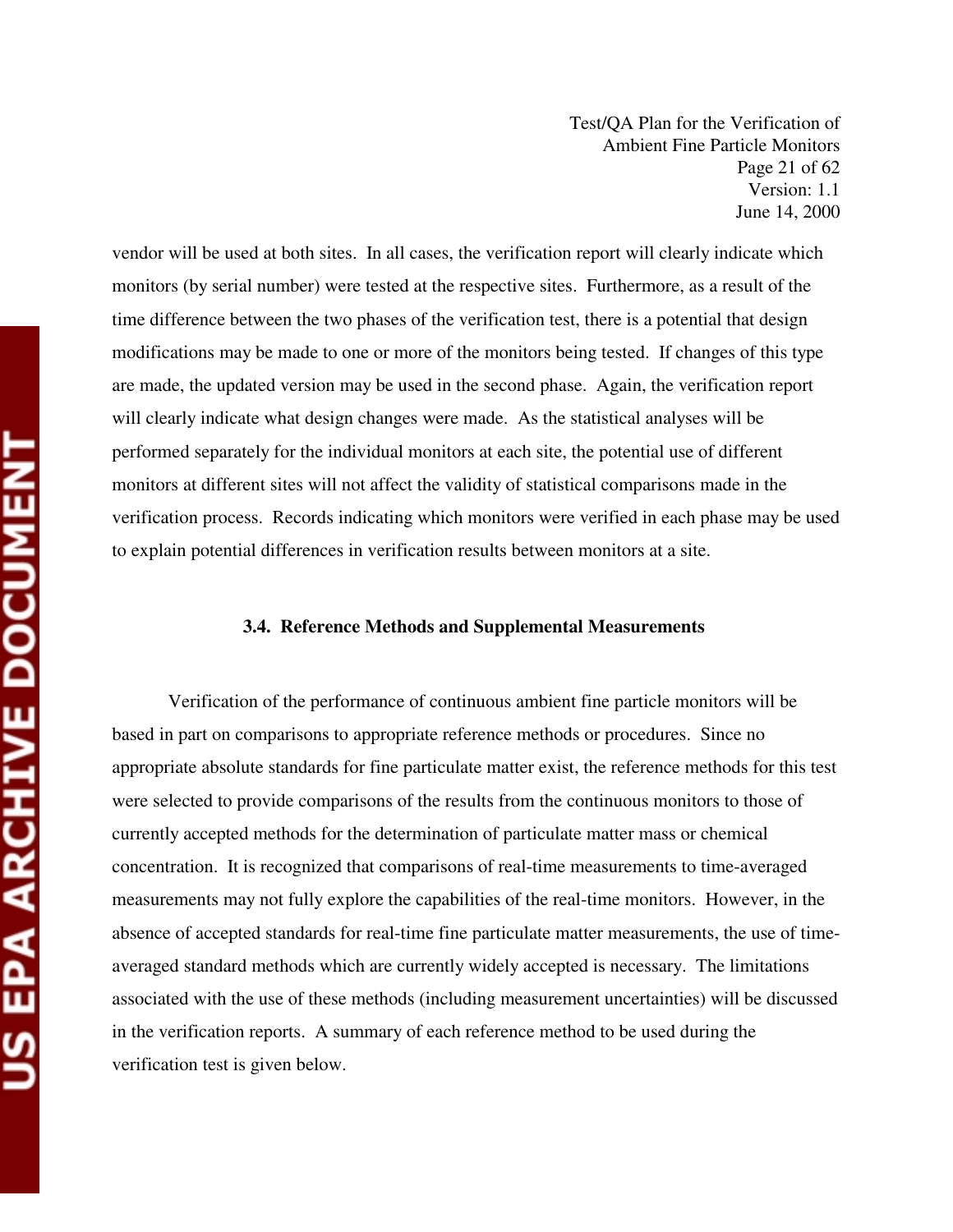Test/QA Plan for the Verification of Ambient Fine Particle Monitors Page 22 of 62 Version: 1.1 June 14, 2000

#### **3.4.1 PM**<sub>2.5</sub> Mass

Comparisons to  $PM_{2.5}$  mass will be made relative to the FRM for  $PM_{2.5}$  mass determination, i.e., the 24 hour time-averaged procedure detailed in 40 CFR Part  $50<sup>2</sup>$ . This method involves manual sampling using any of a number of designated commercially available filter samplers, followed by gravimetric analysis of the collected sample. In this method a size selective inlet is used to sample only that fraction of aerosol of interest (i.e., <2.5 µm diameter). The air sample is drawn into the sampler at a fixed rate and the aerosol is collected on an appropriate filter for gravimetric analysis. After equilibration of the sample and filter in a temperature and humidity controlled environment, the sample is weighed on an appropriate microbalance. The particulate sample weight is determined by subtracting the weight of the filter alone, determined prior to sampling after similar equilibration. Protocols for sample collection, handling, and analysis are described by EPA and will be followed for this verification test.

 FRM samples will be collected daily during each phase of the testing using a BGI PQ200 Sampler (RFPS-0498-116), or comparable sampler, and  $PM_{2.5}$  will be determined according to the FRM procedures mentioned above. Results from other single filter or sequential FRM samplers may be used after the comparability of these other samplers and the BGI sampler is established (see Section 3.5.2 and Section 7.3). Time periods shorter than the FRM-prescribed 24-hour sampling will also be used in some cases to assess the short-term capabilities of the continuous monitoring technologies. This short-term  $PM_{2.5}$  sampling will augment, rather than replace, the 24-hour FRM sampling.

#### **3.4.2 Speciation**

The reference methods to be used for chemical speciation of ambient  $PM_{2.5}$  are described in the EPA guidance document "Guideline on Speciated Particulate Monitoring", 14 with the exception of the method for particle-bound PAH analysis. As with the gravimetric mass determination, these reference methods involve time-integrated sample collection and subsequent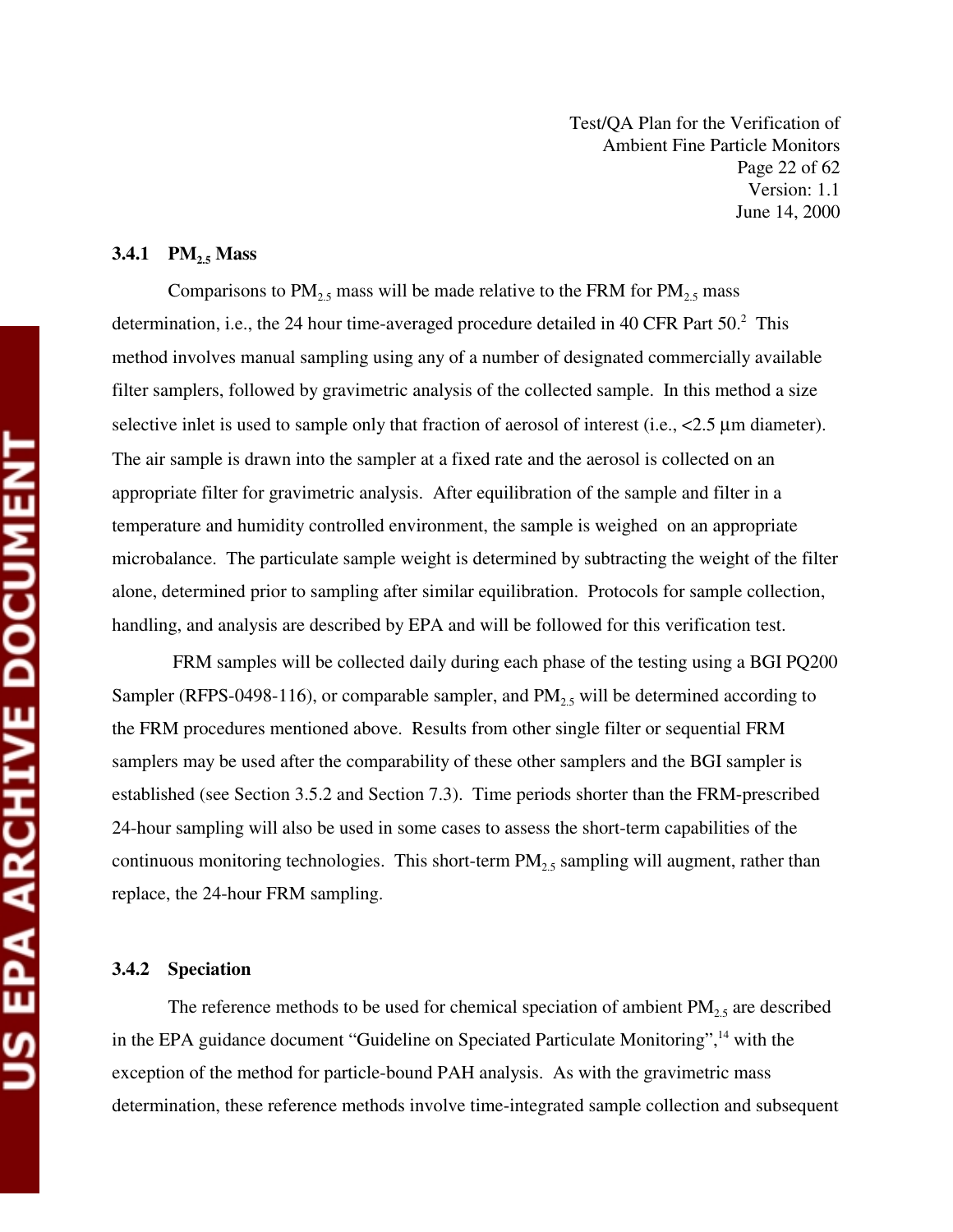laboratory analysis, although the collection media and the methods of analysis vary for the different species.

In general, the speciation samplers have individual trains for the determination of specific components of the ambient aerosol. The aerosol is drawn into the sampler through a size selective inlet, and divided into separate streams for collection and subsequent chemical-specific analysis. Alternatively, separate size-selective inlets may be used for each stream. After sampling, the collected fractions are sent for preparation and laboratory analysis. At each field site, one or more approved speciation samplers will be employed as part of the studies performed at those sites. Collected samples from those speciation samplers will be analyzed by contract laboratories selected by Battelle, and the results of those analyses will be used for the data comparisons. Particulate nitrate, particulate sulfate, and elemental/organic carbon are the chemical species for which samples from the speciation samplers will be analyzed. At each site, particulate nitrate and particulate sulfate fractions will be collected on nylon filters downstream from a MgO denuder used to remove gaseous nitric acid. These fractions will subsequently be analyzed by ion chromatography as suggested in the EPA's "Guideline on Speciated Particulate Monitoring".<sup>14</sup> EC/OC fractions will be collected on quartz fiber filters and analyzed by both the IMPROVE thermal optical reflectance (TOR) and the NIOSH 5040 thermal optical transmission (TOT) techniques. At the Fresno site, 24-hour chemical speciation sampling will be augmented with 3, 5, and 8-hour sampling, to allow data comparisons over shorter time periods. At the DOE/NETL site, only 24-hour chemical sampling will be conducted.

For particle-bound PAH measurements, sample collection and analysis procedures based on ASTM Method D-6209-98<sup>16</sup> will be used. Battelle will supply filter/XAD resin sampling trains and appropriate denuders to determine the particle-phase PAH species. After removal of the vapor phase material in the denuder, the total particle-phase PAH will be collected on a quartz fiber filter followed by an XAD-2 resin bed. Particulate matter collected on the combined filter/XAD trains will be analyzed for PAH content by solvent extraction and subsequent gas chromatography/mass spectrometry (GC/MS) procedures. Particulate matter samples for PAH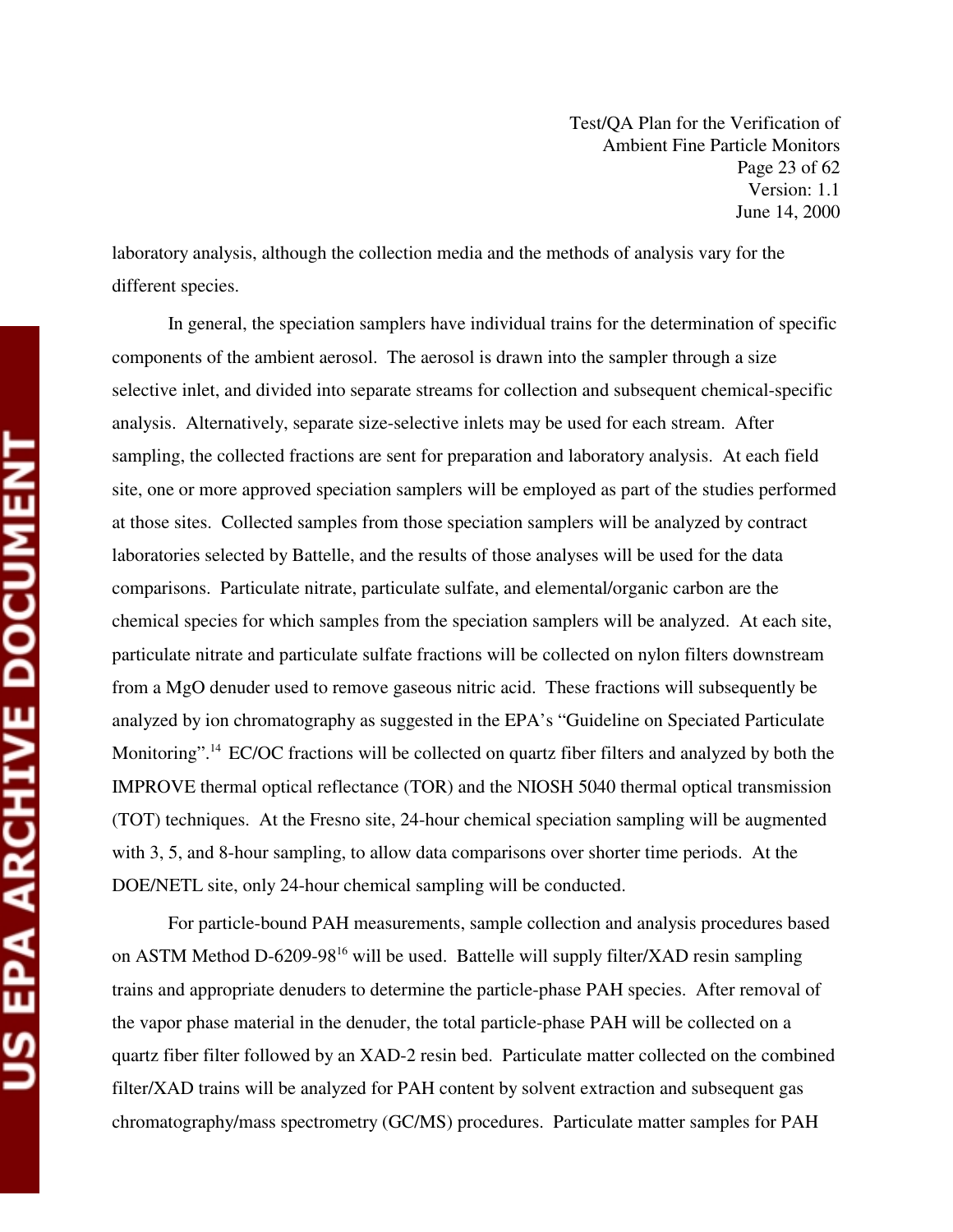determination will be collected daily over 24-hour periods at each test site, and used to verify the performance of the commercial particulate PAH monitor.

#### **3.4.3 Supplemental Measurements**

Various supplemental measurements will be recorded and used to further establish the performance of the continuous monitors being tested. Meteorological conditions will be monitored and recorded continuously throughout each phase of the verification test. These measurements will include at least temperature, relative humidity, wind speed, and direction. Likewise, the ambient concentrations of various precursor gases including ozone and NOx will also be measured continuously during the verification test, and will be used to assess the influence of these parameters on the performance of the monitors being tested.

To supplement the 24-hour samples, additional samples will be collected at the Fresno site over shorter sampling periods (i.e., 3, 5, 8-hour) to help assess the capabilities of the monitors being tested, in indicating short term PM levels. These short-term samples will be collected and analyzed for  $PM_{2.5}$  mass, nitrate, sulfate, and carbon fractions. Before use in evaluating the performance of the continuous monitors, these short term sampling measurements will be compared with the corresponding 24-hour results of the reference methods. These comparisons will be used to establish the relationship between the two sets of measurements.

#### **3.5. Data Comparisons**

#### **3.5.1 Quantitative Comparisons**

Table 3 provides a summary of the primary and supplemental comparisons to be made in evaluating technology performance. These comparisons are intended to evaluate the continuous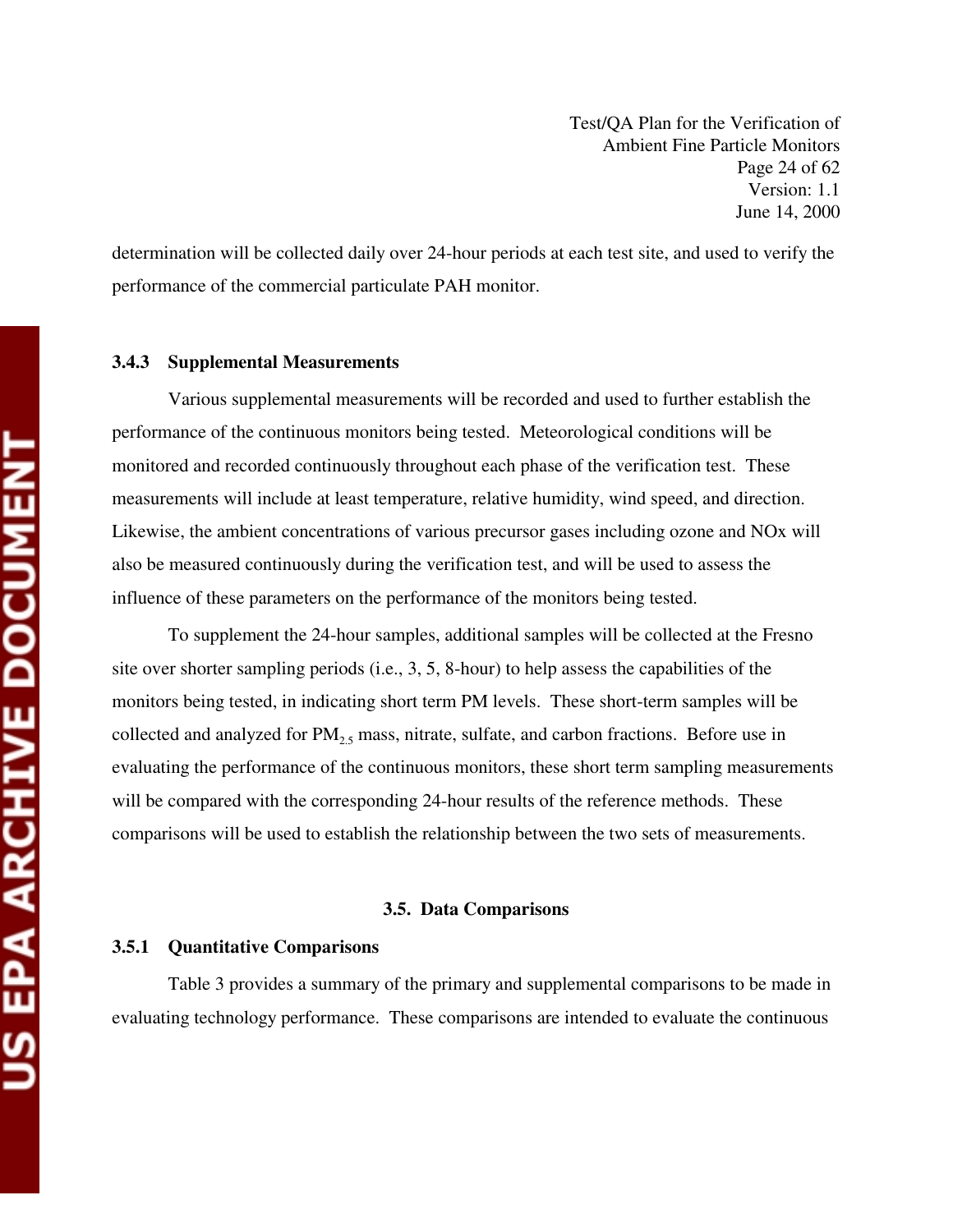Test/QA Plan for the Verification of Ambient Fine Particle Monitors Page 25 of 62 Version: 1.1 June 14, 2000

# **Table 3. Summary of Data Comparisons to be Made in Verification of Continuous Monitors**

| <b>Technology</b><br>to be<br><b>Verified</b> | <b>Parameter</b><br><b>Measured by</b><br><b>Technology to</b><br>be Verified | <b>Primary Data to</b><br>be Used for<br><b>Comparison</b> | <b>Supplemental</b><br>Data to be Used for Comparisons                                                                      |
|-----------------------------------------------|-------------------------------------------------------------------------------|------------------------------------------------------------|-----------------------------------------------------------------------------------------------------------------------------|
| Aethalometer                                  | <b>Black Carbon</b>                                                           | Daily 24-hour<br>EC/OC samples                             | 3, 5, or 8 hour EC/OC samples; <sup>a</sup><br>continuous meteorological data                                               |
| <b>ACPM</b>                                   | EC/OC                                                                         | Daily 24-hour<br>EC/OC samples                             | 3, 5, or 8 hour EC/OC samples; <sup>a</sup><br>continuous meteorological data                                               |
| <b>APNM</b>                                   | NO <sub>3</sub>                                                               | Daily 24-hour $NO_3^-$<br>samples                          | 3, 5, or 8 hour $NO_3$ samples; <sup>a</sup><br>continuous $NO_x$ , $O_3$ measurements;<br>continuous meteorological data   |
| <b>APS</b>                                    | <b>Mass</b>                                                                   | Daily 24-hour FRM<br>samples                               | 3, 5, or 8 hour $PM_{2.5}$ mass samples; <sup>a</sup><br>continuous meteorological data                                     |
| <b>BAM</b>                                    | <b>Mass</b>                                                                   | Daily 24-hour FRM<br>samples                               | 3, 5, or 8 hour $PM_{2.5}$ mass samples; <sup>a</sup><br>continuous meteorological data                                     |
| <b>CAMM</b>                                   | <b>Mass</b>                                                                   | Daily 24-hour FRM<br>samples                               | 3, 5, or 8 hour $PM_{2.5}$ mass samples; <sup>a</sup><br>continuous meteorological data                                     |
| <b>ELPI</b>                                   | <b>Mass</b>                                                                   | Daily 24-hour FRM<br>samples                               | 3, 5, or 8 hour $PM_{2.5}$ mass samples; <sup>a</sup><br>continuous meteorological data                                     |
| Nephelometer                                  | Light scattering<br>intensity                                                 | Daily 24-hour FRM<br>samples                               | 3, 5, or 8 hour $PM_{2.5}$ mass samples; <sup>a</sup><br>continuous meteorological data                                     |
| <b>PAS</b>                                    | PAH and EC                                                                    | Daily 24-hour PAH<br>and EC samples                        | 3, 5, or 8 hour EC samples; <sup>a</sup><br>continuous meteorological data                                                  |
| Sulfate<br>Monitor                            | $SO_4^2$                                                                      | Daily 24-hour $SO_4^2$<br>samples                          | 3, 5, or 8 hour $SO_4^2$ samples; <sup>a</sup><br>continuous $SO_2$ , $O_3$ measurements;<br>continuous meteorological data |
| <b>TEOM</b>                                   | <b>Mass</b>                                                                   | Daily 24-hour FRM<br>samples                               | 3, 5, or 8 hour $PM_{2.5}$ mass samples; <sup>a</sup><br>continuous meteorological data                                     |

<sup>a</sup> Short-term samples collected at Fresno only.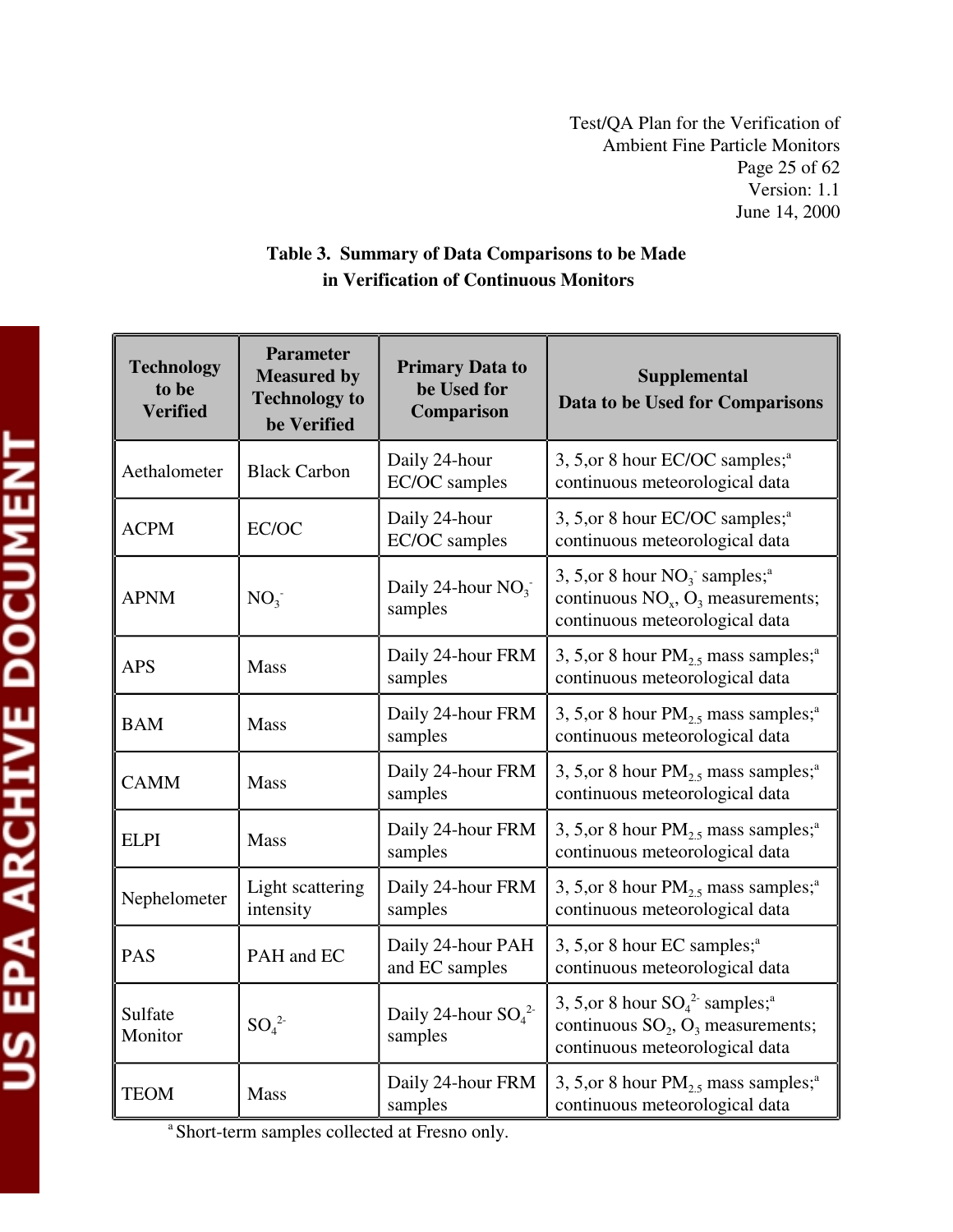Test/QA Plan for the Verification of Ambient Fine Particle Monitors Page 26 of 62 Version: 1.1 June 14, 2000

monitors being verified by comparison to the reference method which most closely matches the quantity measured by the technology. The primary comparisons will be made with the reference methods described above. Additional comparisons will be made with the supplemental measurements to assess (1) the effects of meteorological conditions and precursor gas concentrations on the response of the monitors being tested, and (2) the capabilities of these monitors to indicate short-term levels of ambient PM. The comparisons will be based on statistical calculations as described in Section 7.3 of this test/QA plan.

Comparisons will be made independently for the data from each site, and, with the exception of the intra-method precision calculations, the results from the duplicate monitors will be analyzed and reported separately. Intra-method precision will be determined from a statistical intercomparison of the results from the duplicate monitors.

#### **3.5.2 Qualitative Comparisons**

There is evidence that some continuous monitors may be considered comparable with the FRM. For example, a recent study commissioned by the California Air Resources Board to intercompare a variety of PM measuring equipment, has shown high a degree of comparability (slope = 0.91, intercept = 0.80  $\mu$ g/m<sup>3</sup>, R<sup>2</sup> = 0.989) between the PM<sub>2.5</sub> FRM and a Beta Attenuation Monitor with a Well-Impactor Ninety-Six  $PM_{2.5}$  inlet (BAM-WINS).<sup>13</sup> Therefore, in addition to the comparisons outlined in Table 3, additional comparisons may be made with other available methods if appropriate methods are in place at the test site and can be shown to be adequately comparable to the  $PM<sub>2.5</sub> FRM$ . Although less stringent than the criteria for FEM equivalence, the criteria used in this test for a continuous monitor to be considered adequately comparable with the FRM are based on those presented in the EPA guidance document for the use of continuous monitors.<sup>7</sup> These criteria require that the results of the continuous monitor be compared with the reference method and analyzed by linear regression. The results of that statistical analysis must have a slope within three standard deviations of unity, an intercept within three standard deviations of zero, and have a squared correlation coefficient of greater than 0.9,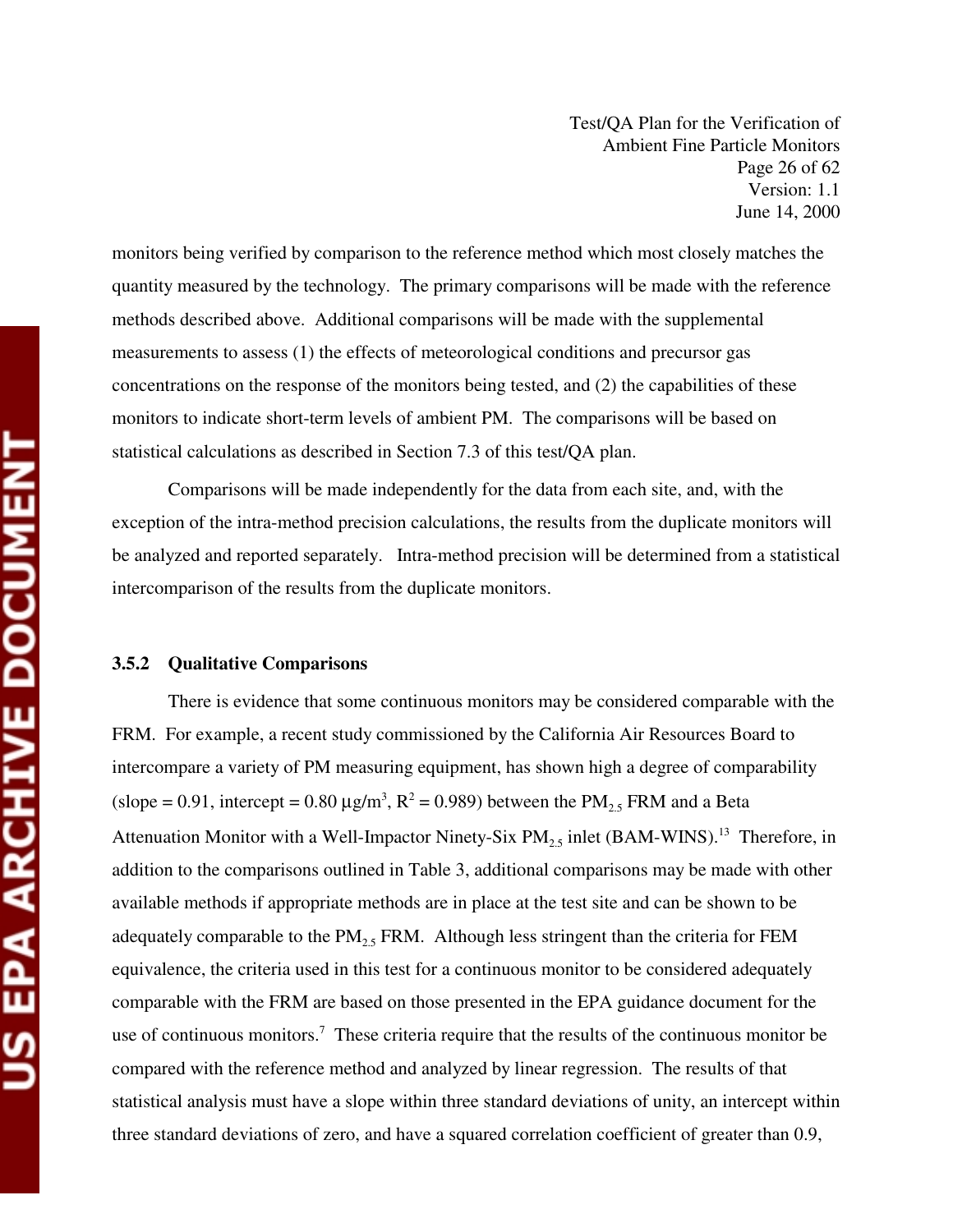for that monitor to be accepted as a comparable method. The degree to which each monitor being verified meets these comparability criteria will be assessed.

PM<sub>2.5</sub> mass (for example) may correlate with features in the PM mass or composition If a monitor being verified in this test meets these criteria, it may be used for comparison with other monitors being verified. If an additional method in use at either test site shows comparability with the FRM, it may be used as a secondary means of comparison for illustration of the temporal response of the monitors being tested. The use of these data will be limited to qualitative comparisons, and no quantitative conclusions about the performance of the monitors tested will be made. However, the temporal features which appear in real-time measurements of measurements of the other continuous monitors being verified. Comparisons of this type which can be used to show temporal features will illustrate the utility of the tested methods.

#### **3.6. Roles and Responsibilities**

The verification test will be performed by Battelle with the participation of EPA, the vendors who will be having their monitors verified, and the test sites. The organizational chart below shows the individuals from Battelle, the vendor companies, EPA, and the test sites who will have responsibilities in the verification test. The specific responsibilities of these individuals are detailed below.

#### **3.6.1 Battelle**

The Verification Test Coordinator will have the overall responsibility for ensuring that the technical, scheduling, and cost goals established for the verification test are met. The Verification Test Coordinator will: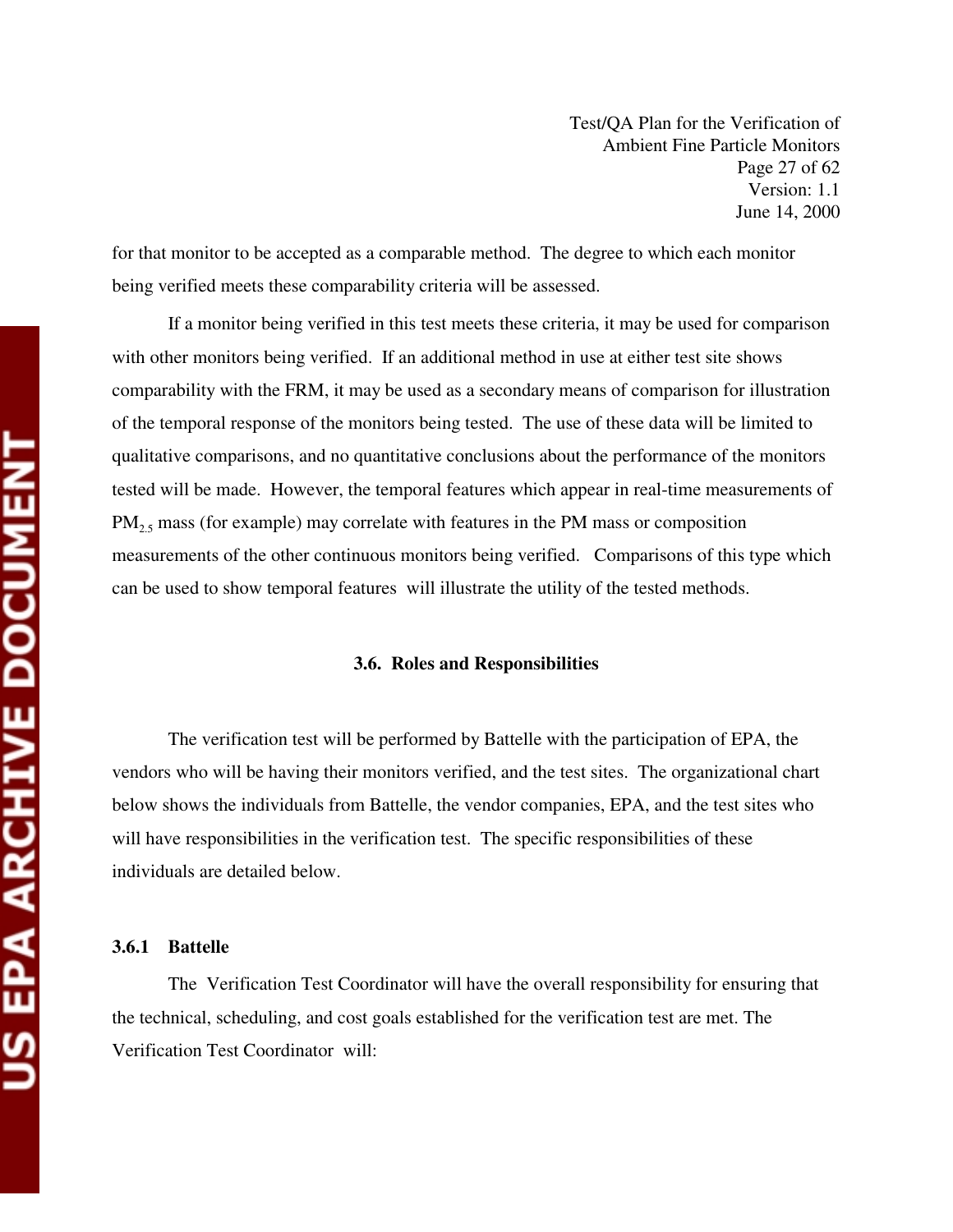

Version: 1.1

**Figure 1. Organizational Chart for Ambient Fine Particle**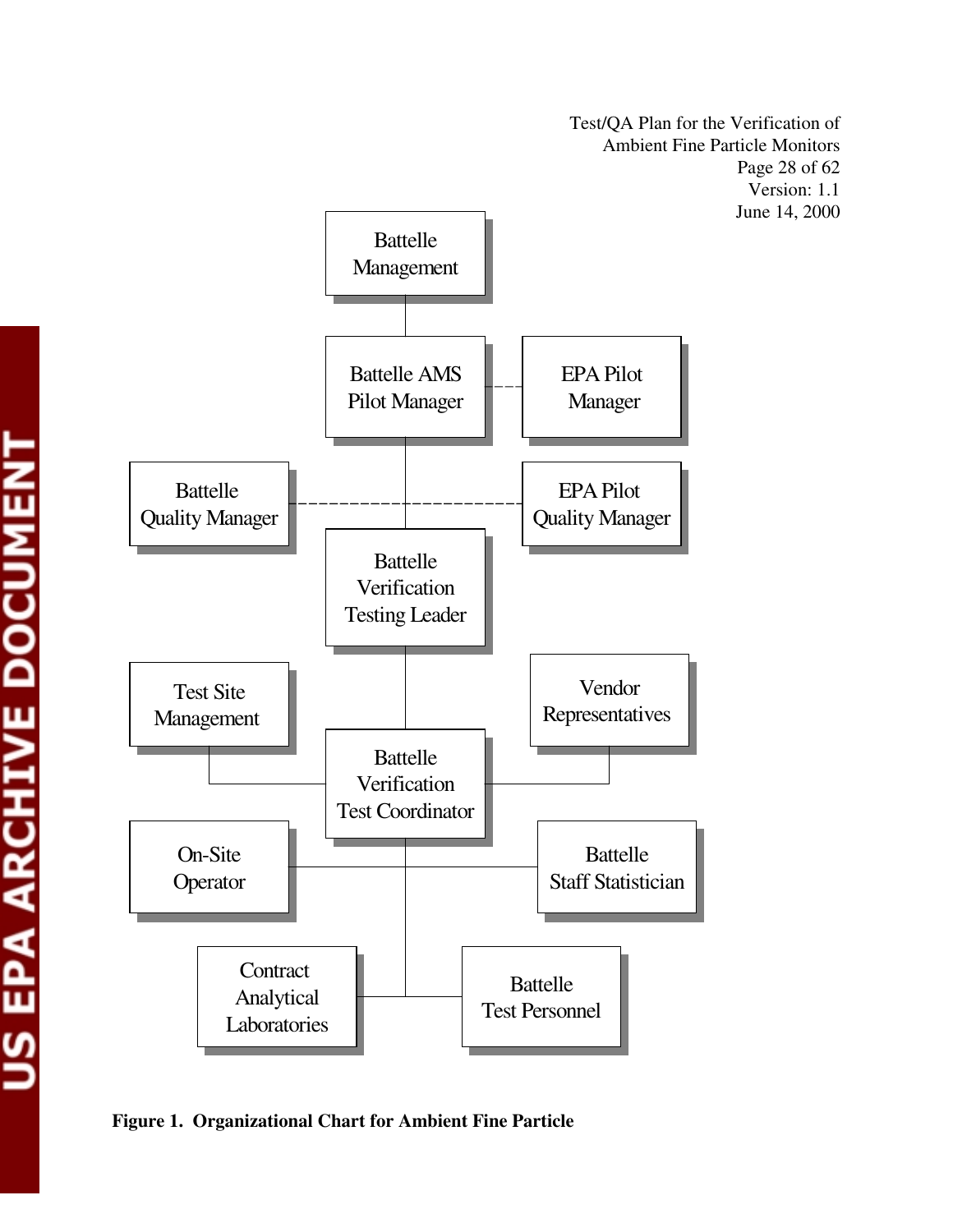Test/QA Plan for the Verification of Ambient Fine Particle Monitors Page 29 of 62 Version: 1.1 June 14, 2000

# **Monitor Verification Test**

- Prepare the draft test/ $QA$  plan, verification reports, and verification statements
- Revise the draft test/QA plan, verification reports, and verification statements in response to the reviewers' comments
- Coordinate testing parameters and test schedule with management and technical staff at each testing site
- Arrange for necessary Battelle materials to be available at the test sites when needed
- Ensure that all quality procedures specified in the test/OA plan and in the OMP are followed
- Respond to any issues raised in assessment reports and audits, including instituting corrective action as necessary
- Serve as the primary point of contact for vendor and site representatives
- Establish a budget for the verification test and monitor staff effort to ensure that the budget is not exceeded
- Ensure that confidentiality of vendor information is maintained.

 The Verification Testing Leader for the AMS pilot will provide technical guidance and oversee the various stages of verification testing, and will:

- Support the Verification Test Coordinator in preparing the test/QA plan and organizing the testing
- Review the draft test/OA plan
- Review the draft verification reports and statements
- Ensure that confidentiality of vendor information is maintained.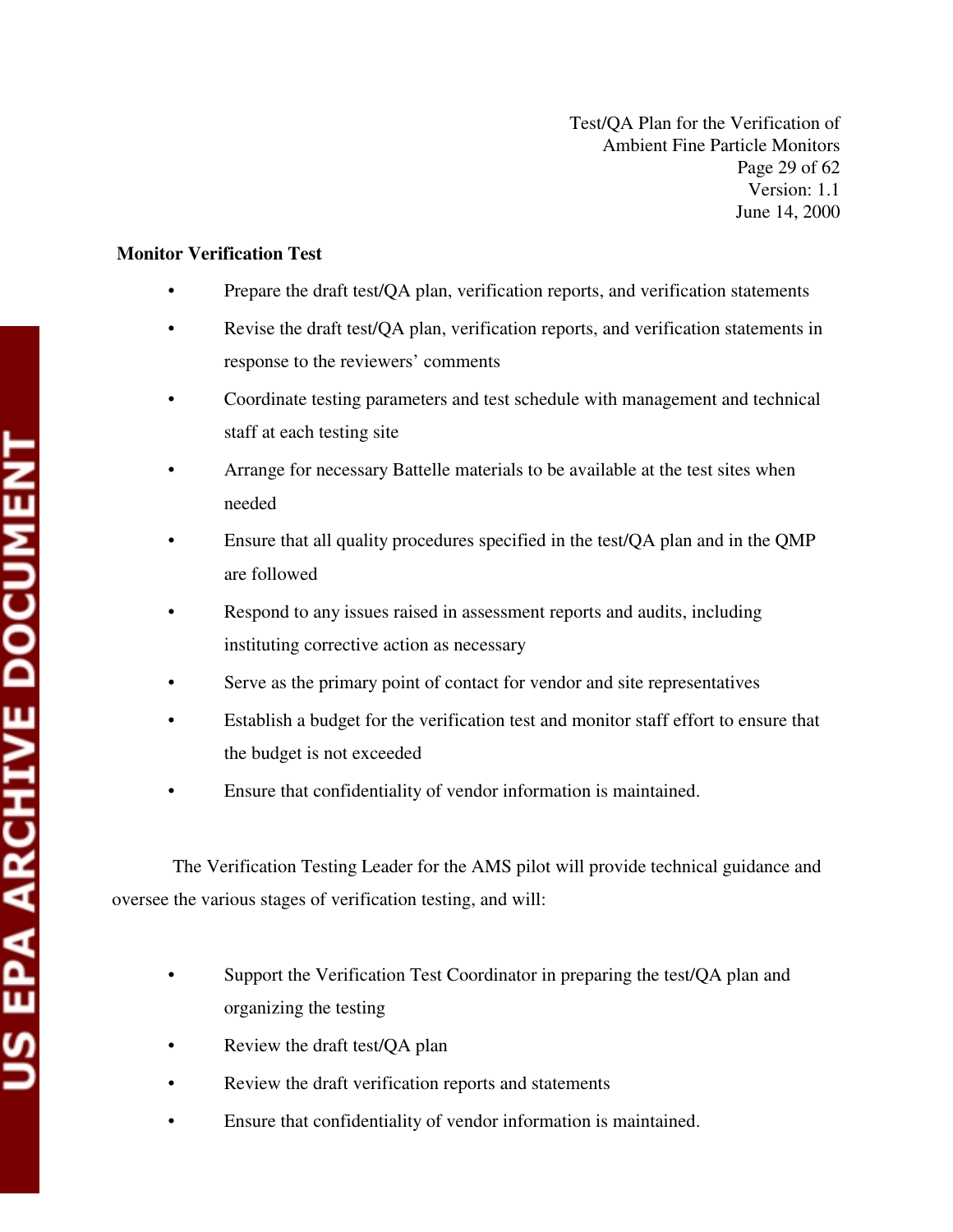Test/QA Plan for the Verification of Ambient Fine Particle Monitors Page 30 of 62 Version: 1.1 June 14, 2000

# Battelle's AMS Pilot Manager will:

- Review the draft test/QA plan
- Review the draft verification reports and statements
- Coordinate distribution of the final test/QA plan, verification reports and statements
- Ensure that necessary Battelle resources, including staff and facilities, are committed to the verification test
- Ensure that vendor confidentiality is maintained
- Support the Verification Test Coordinator in responding to any issues raised in assessment reports and audits
- Maintain communication with EPA's pilot and quality manager.

Battelle will provide test personnel who will assist as necessary during the verification test. The responsibilities of these test personnel include:

- Assist in the set-up and removal of the monitors and testing equipment as needed
- Train On-Site Operators in operating procedures of Battelle-supplied equipment
- Ensure that confidentiality of vendor information is maintained.

Battelle will provide a Staff Statistician who will support statistical and data analysis activities for this verification test. Specifically the Staff Statistician will:

Assist in the conversion of verification data from electronic spreadsheet format to appropriate file format for statistical evaluation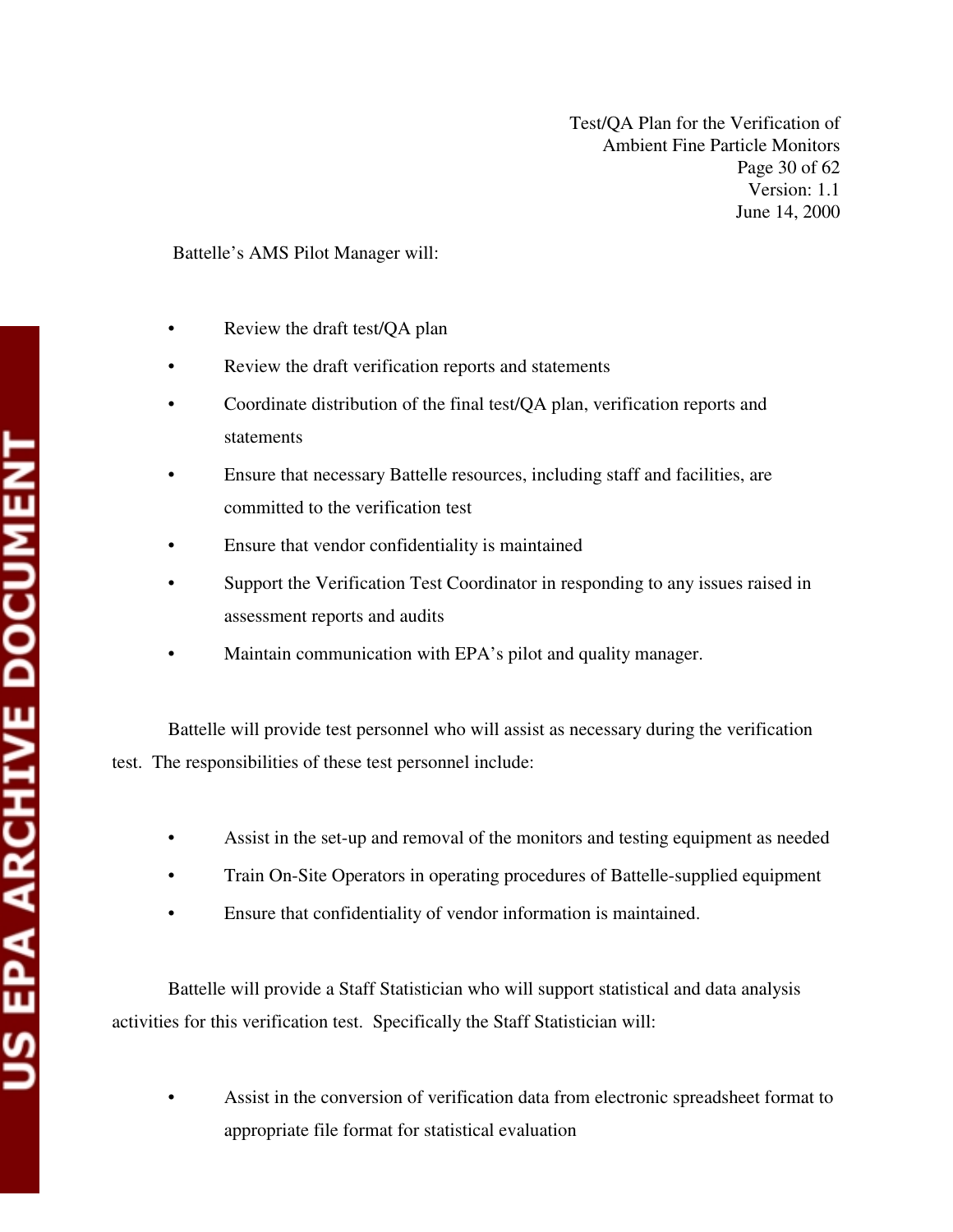Test/QA Plan for the Verification of Ambient Fine Particle Monitors Page 31 of 62 Version: 1.1 June 14, 2000

- Support the Verification Test Coordinator in performing statistical calculations specified in this test/QA plan on the verification data
- Provide results of statistical calculations and associated discussion for the verification reports as needed
- Support the Verification Test Coordinator in responding to any issues raised in assessment reports and audits related to statistics and data reduction.

Battelle's Quality Manager for this verification test will:

- Review the draft test/QA plan
- Conduct a technical systems audit once during each phase of the verification test
- Review results of performance evaluation audits specified in this test/QA plan
- Audit at least  $10\%$  of the verification data
- Prepare and distribute an assessment report for each audit
- Verify implementation of any necessary corrective action
- Issue a stop work order if self audits indicate that data quality is being compromised; notify Battelle AMS Pilot Manager if stop work order is issued
- Provide a summary of the QA/QC activities and results for the verification reports
- Review the draft verification reports and statements
- Have overall responsibility for ensuring that the test/OA plan is followed
- Ensure that Battelle management is informed if persistent quality problems are not corrected
- Interface with EPA's Pilot Quality Manager
- Have overall responsibility for ensuring that the QMP is followed.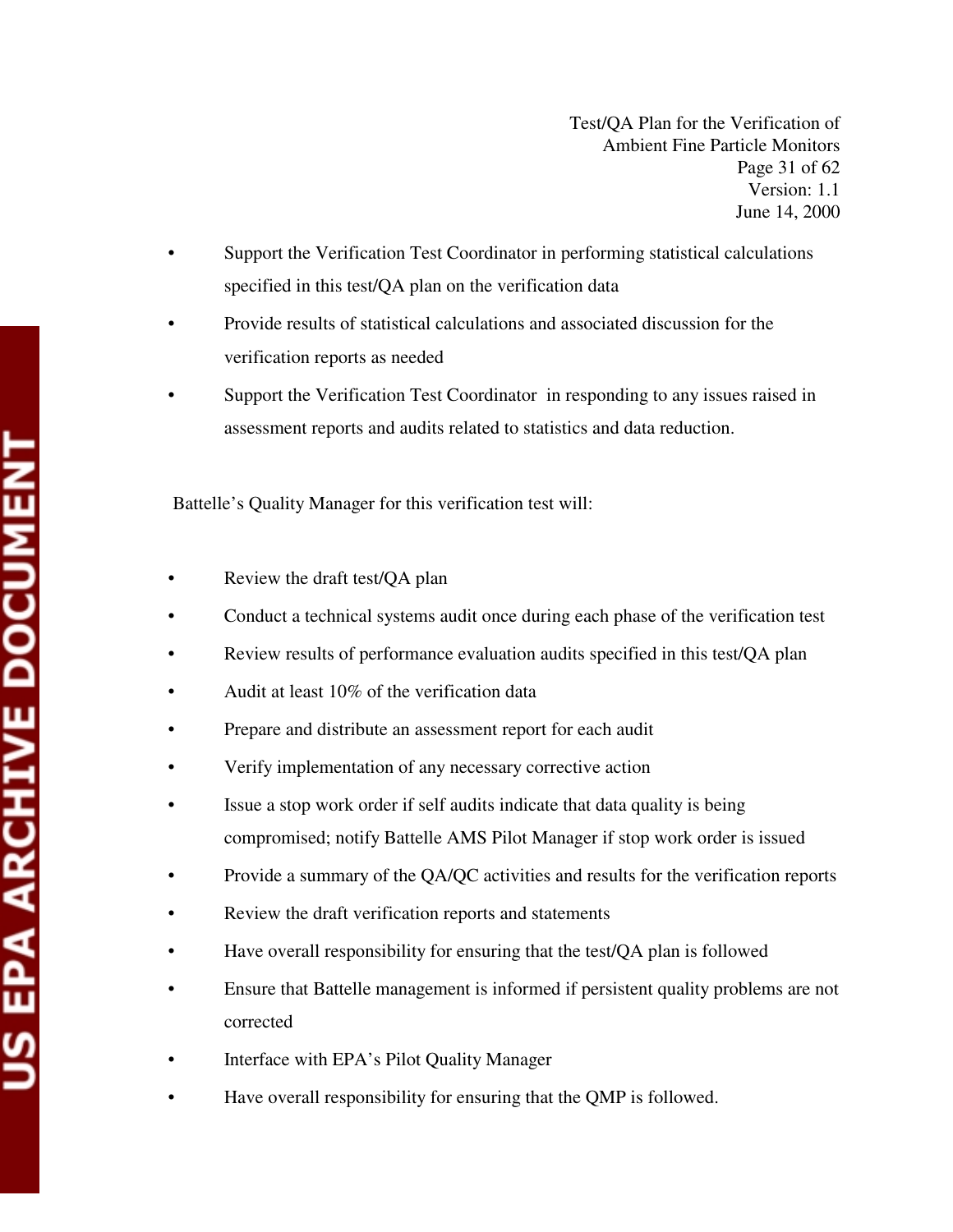Test/QA Plan for the Verification of Ambient Fine Particle Monitors Page 32 of 62 Version: 1.1 June 14, 2000

## **3.6.2 Vendors**

Vendor representatives will:

- Review the draft test/QA plan and provide comments and recommendations
- Approve the revised test/QA plan
- Provide Battelle with detailed description of installation requirements prior to testing to ensure adequate facilities are available
- Provide duplicate commercial ready monitors for testing for the duration of each phase of the verification test at each site
- Install the monitors to be verified at each site and ensure proper operation before testing (vendors will have access to the test site at least one week in advance of testing during each phase)
- Provide detailed checklist to On-Site Operators of items which should be checked to verify proper operation of monitors
- Provide on-site operator or on-site technical support as needed
- Review and comment upon their respective draft verification report and statement.

# **3.6.3 EPA**

EPA's responsibilities in the AMS pilot and this verification test are based on the requirements stated in the "Environmental Technology Verification Program Quality and Management Plan for the Pilot Period (1995-2000)" (QMP)<sup>15</sup>. The roles of the specific EPA staff are as follows:

EPA's Pilot Quality Manager will:

- Review the draft test/OA plan
- Perform, at her option, one external technical system audit during the verification test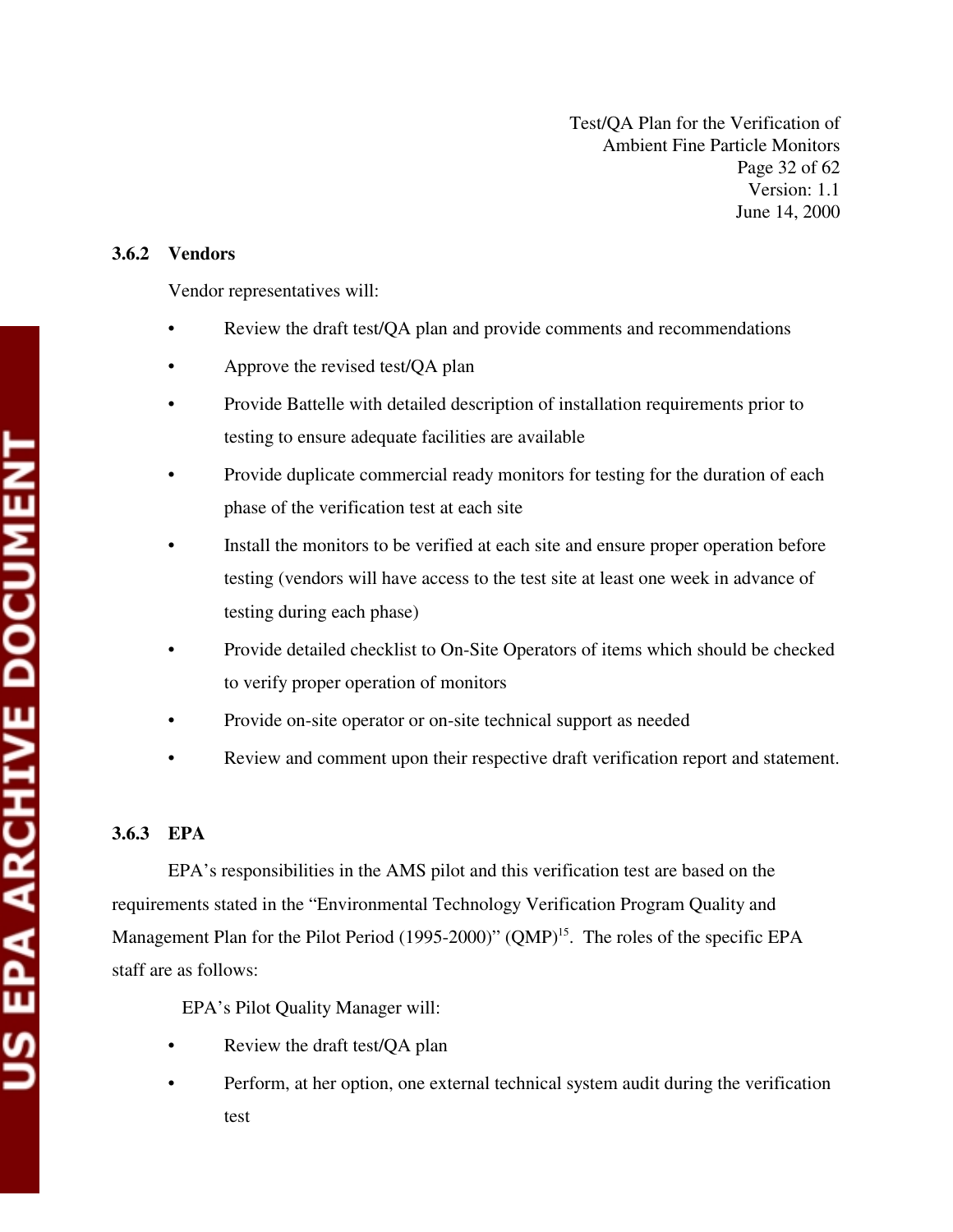Test/QA Plan for the Verification of Ambient Fine Particle Monitors Page 33 of 62 Version: 1.1 June 14, 2000

- Notify the Battelle Pilot Manager to facilitate a stop work order if external audit indicates that data quality is being compromised
- Prepare and distribute an assessment report summarizing results of external audit, if performed
- Review draft verification reports and statements.

# EPA's Pilot Manager will:

- Review the draft test/QA plan
- Approve the final test/QA plan
- Approve the final verification reports
- Review the draft verification statements.

# **3.6.4 Test Sites**

The verification testing will be conducted in two phases. The first phase will be conducted at the DOE/NETL site in Pittsburgh, PA. The second phase will be conducted at the CARB/EPA supersite in Fresno, CA. The responsibilities of the host sites are:

- Assist in developing a plan to conduct verification tests at the site in collaboration with ongoing measurements
- Allow facility access to vendor, Battelle, and EPA representatives during the scheduled verification testing including set-up and tear-down operations
- Provide adequate working space at the testing site for the duration of verification testing
- Provide sufficient power for the simultaneous operation of all test equipment and technologies being verified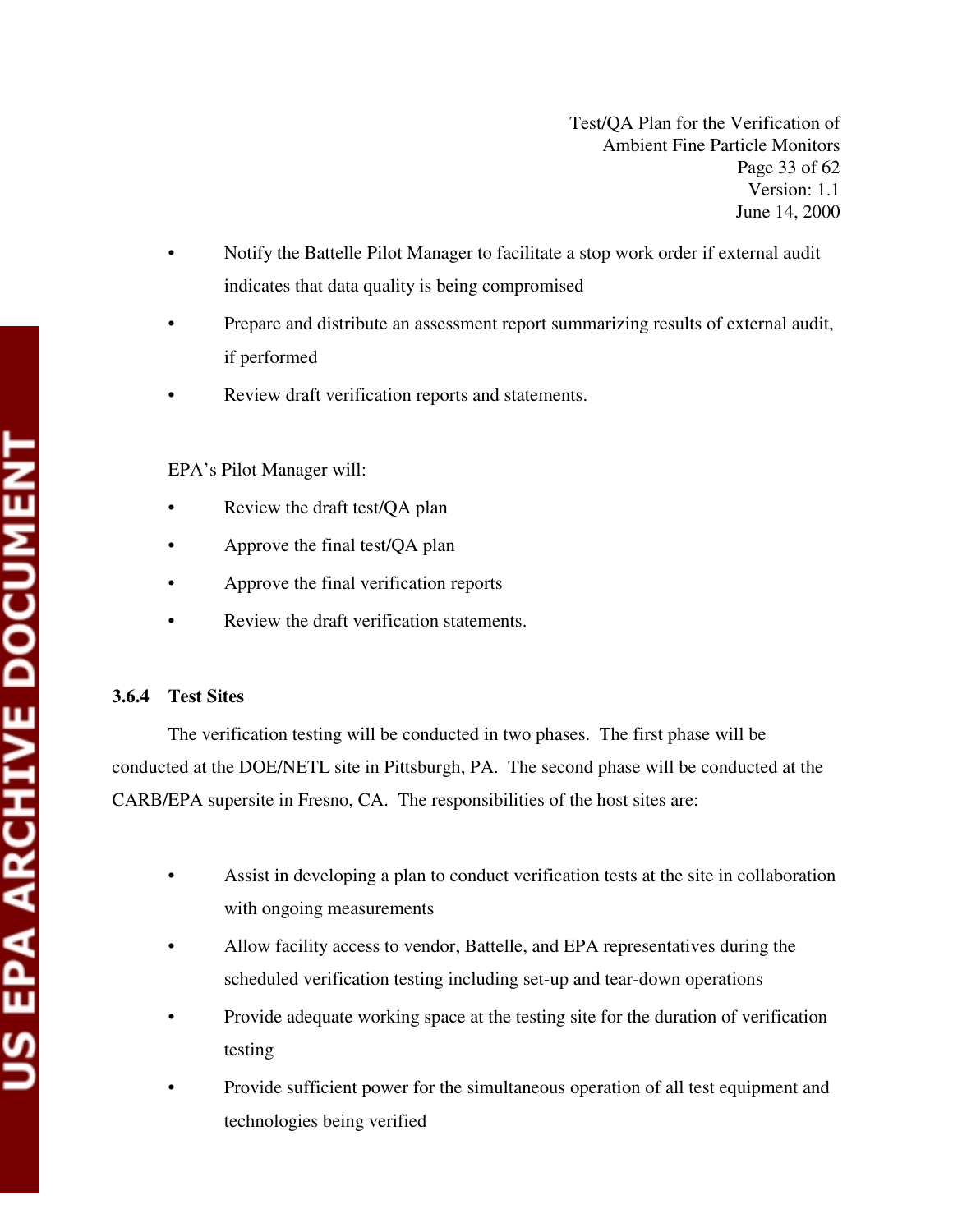Test/QA Plan for the Verification of Ambient Fine Particle Monitors Page 34 of 62 Version: 1.1 June 14, 2000

- Provide access to data from equipment collocated at test site, including available reference methods, continuous gas monitors, and meteorological monitors.
- Assist Battelle in arranging for augmented sampling schedules or additional sample analysis
- Cooperate with Battelle's documentation of the host site's QA/QC procedures
- Review portions of the verification report to assure accurate descriptions of the host site operations, and to provide technical insight on verification results
- Provide safety instructions to test and QA personnel for operations at the test site.

# **3.6.5 On-Site Operators**

Battelle will hire On-Site Operators to assist, as necessary, in activities associated with this test that are not already performed by the test sites. The responsibilities of these on-site operators are:

- Observe the operation of the monitors being test and complete checklists for each monitor, as well as make general observations about the performance and maintenance of the monitors being tested
- Perform sampling activities according to this test/QA plan, documented procedures, and as instructed by the Verification Test Coordinator
- Arrange for and ship samples to the respective Contract Analytical Laboratories
- As necessary, inform respective vendors and Battelle of problems associated with the monitors being tested
- Ensure that confidentiality of vendor information is maintained.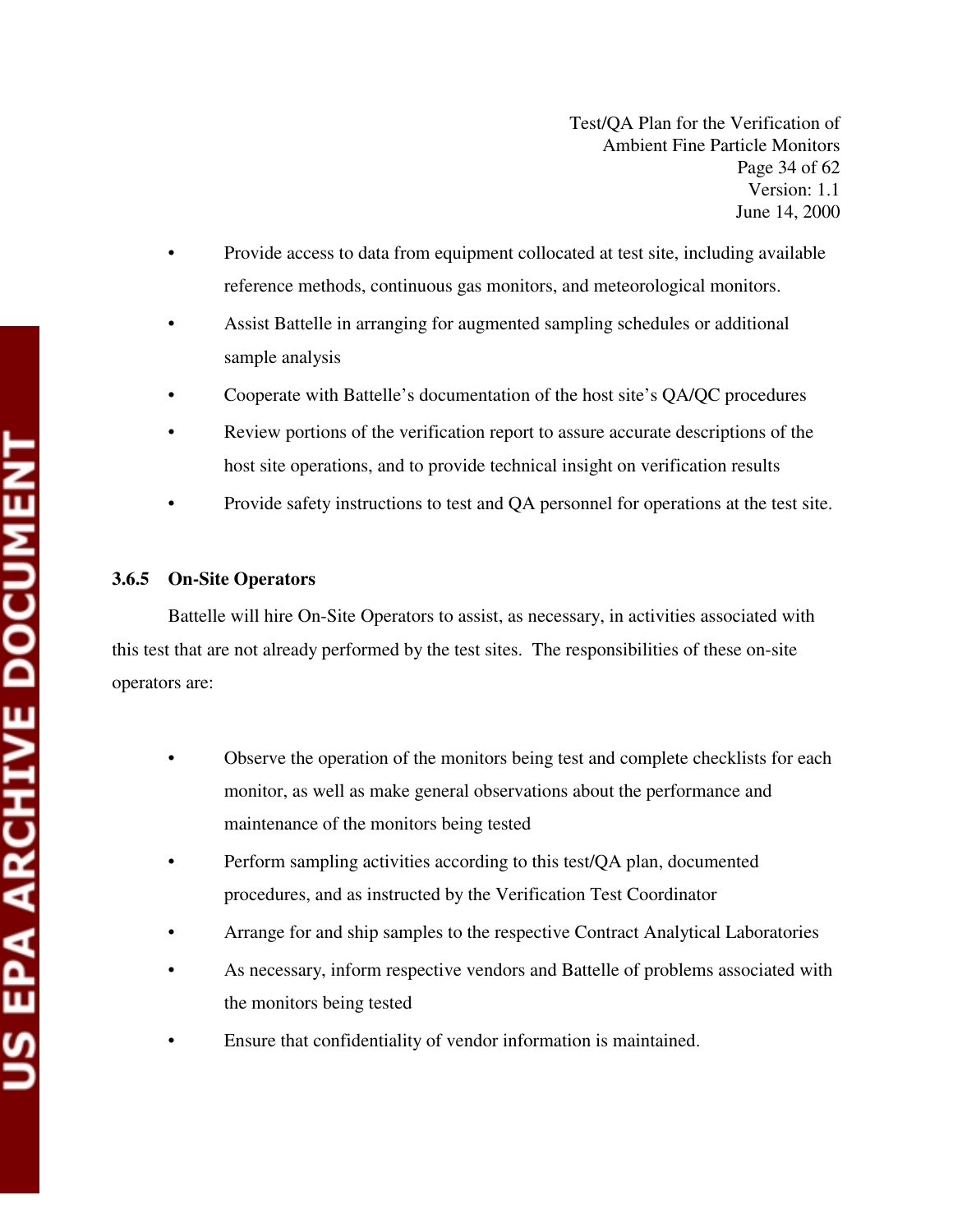Test/QA Plan for the Verification of Ambient Fine Particle Monitors Page 35 of 62 Version: 1.1 June 14, 2000

#### **3.6.6 Contract Analytical Laboratories**

This verification test relies on the results of various analytical measurements. Battelle will secure the services of Contract Analytical Laboratories to conduct these measurements. The responsibilities of these laboratories are:

- Conduct quality assured analytical measurements of collected samples
- Provide Battelle with results of analytical measurements in mutually agreed upon format
- Provide Battelle and EPA, as necessary, with appropriate QA records and documents, including standard operating procedures, calibration records, training records, etc.
- As necessary, allow an external technical systems audit of laboratory facility, personnel, and procedures by Battelle and/or EPA staff.

# **4. TEST PROCEDURES**

Field testing will be conducted in two separate phases. Phase I will be conducted at the DOE/NETL site for an approximately one month period of intensive sampling from Monday, July 31 to Friday, August 25, 2000. Phase II of the verification test is to be conducted at the EPA supersite in Fresno, between December 11, 2000 and January 12, 2001. At each site data from the monitors being tested, the meteorological monitors, and the precursor gas monitors will be collected continuously over the course of the verification test. Samples will be collected by the reference methods (i.e., FRM, speciation, and PAH samplers) according to the schedules in place at the sampling sites. In all cases, the monitoring and sampling equipment will be operated according to the recommendations provided in the respective operator's manual or standard operating procedures for the samplers, and within the procedures and protocols set forth in this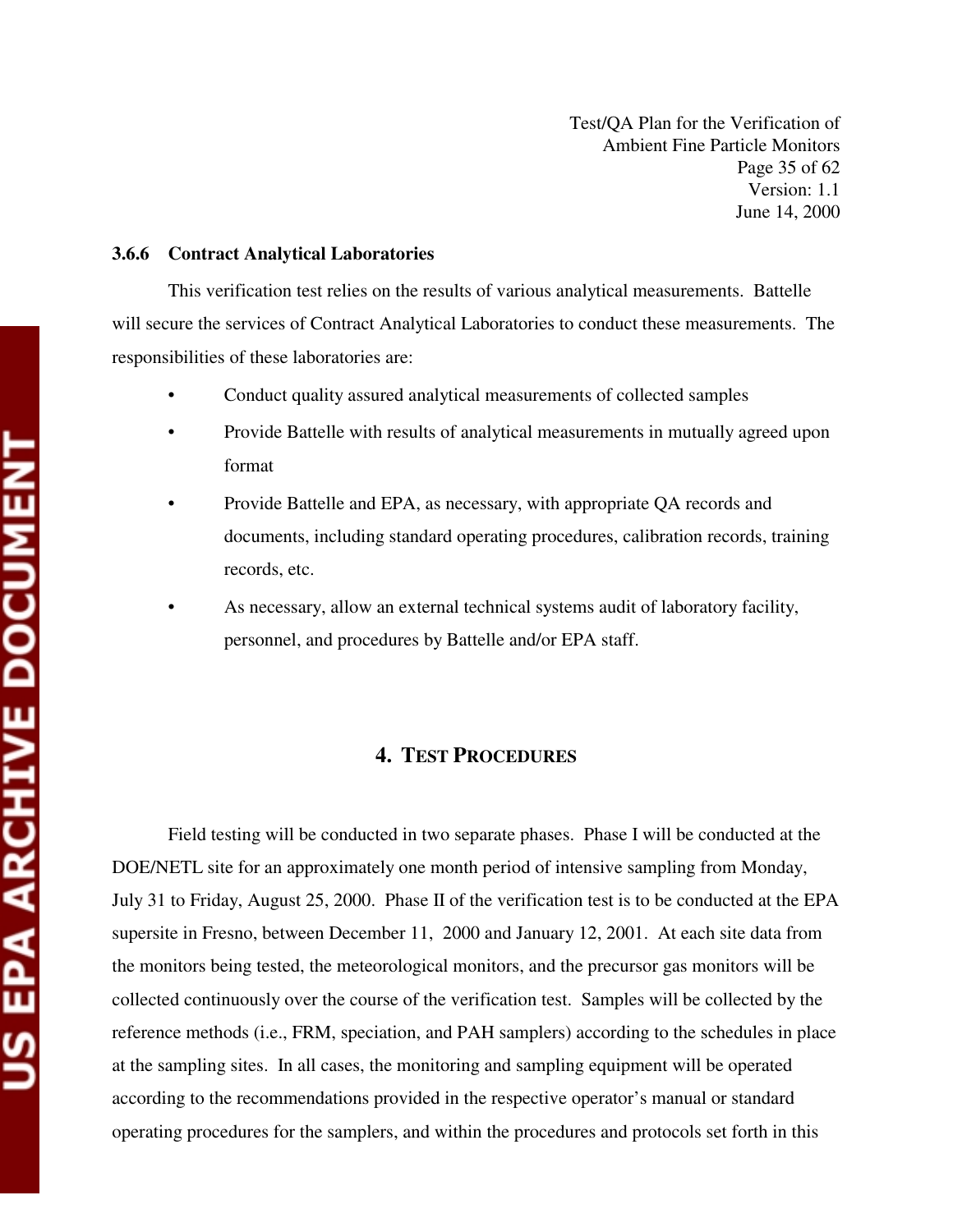Test/QA Plan for the Verification of Ambient Fine Particle Monitors Page 36 of 62 Version: 1.1 June 14, 2000

test/OA plan or the quality assurance plans<sup>8, 9, 10</sup> in place at the respective sites and the analytical laboratories.

In some cases, monitors being verified are already in operation at the field sites. In these cases, the vendors will be allowed to perform appropriate calibration and maintenance on their respective monitors before testing begins. For those that are not, the vendor will install and ensure the proper calibration and operation of the monitors to be verified at each site. Routine operation during the verification test will be observed by On-Site Operators after appropriate training by vendor staff. Instrumental status will be documented by the On-Site Operators by completing checklists provided by the respective vendors. In the case of instrument failure, the vendor will be notified by the on-site operators and allowed to perform on-site repair if necessary. Since testing at each site will be conducted over a limited time period, it is expected that the vendor will arrange for adequate time for installation and training at each site before testing begins. Testing will not be delayed if installation of the monitors is not complete, and will not be extended to make up for downtime if a monitor being verified fails during the test.

At each site, On-Site Operators will be asked to make observations about the operational performance, maintenance, ease of use and reliability of each technology, as well as provide additional insight concerning general technology performance, and sampling conditions on the respective checklists provided by the vendors. If existing records pertaining to the past performance of one or more of the monitors are available, they may be used in the respective verification report to support discussions of operational performance. Information concerning maintenance and daily operation of these monitors, including data output requirements, will be recorded by site operators and summarized in the verification reports.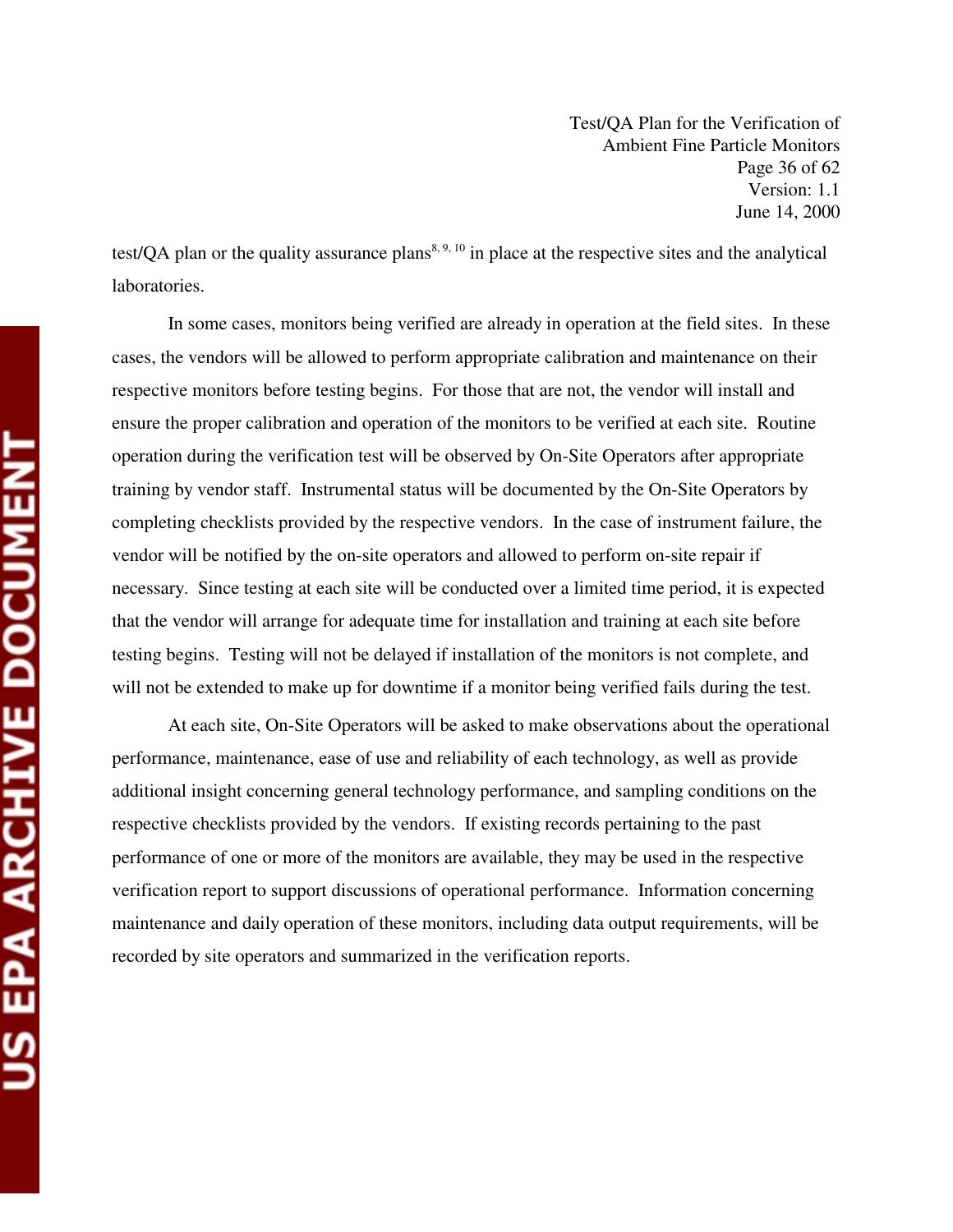### **4.1. Phase I - Pittsburgh**

Table 1 lists the equipment that is scheduled to be operated by DOE/NETL at the Pittsburgh site. The entries in this table are grouped according to the parameter to be measured, and include the monitoring equipment to be used, the averaging time, and the frequency of measurement for each of these instruments. Procedures for the operation of this monitoring equipment are provided in the respective instrument manuals or in the SOPs for the DOE/NETL study.

To augment the measurements made by NETL, Battelle will provide an FRM sampler, and a speciation sampler, with which to collect the reference samples. The speciation sampler provided will be equipped to collect samples for carbon, nitrate, sulfate, and PAH analyses. The procedures to be followed for the daily operation and routine maintenance of the Battellesupplied FRM and speciation sampler are described in the respective instrument manuals provided by the manufacturers. Procedures for the daily sampling for PAHs are provided below. On-Site Operators responsible for the operation of these samplers will be trained in the procedures for daily operation of this equipment before verification testing begins and will follow these procedures during testing. Gravimetric and chemical analysis of the samples will be performed by Contract Analytical Laboratories according to their respective SOPs. Preparation of the denuders and analysis of the PAH samples will be performed at Battelle according to the procedures described in Section 4.3.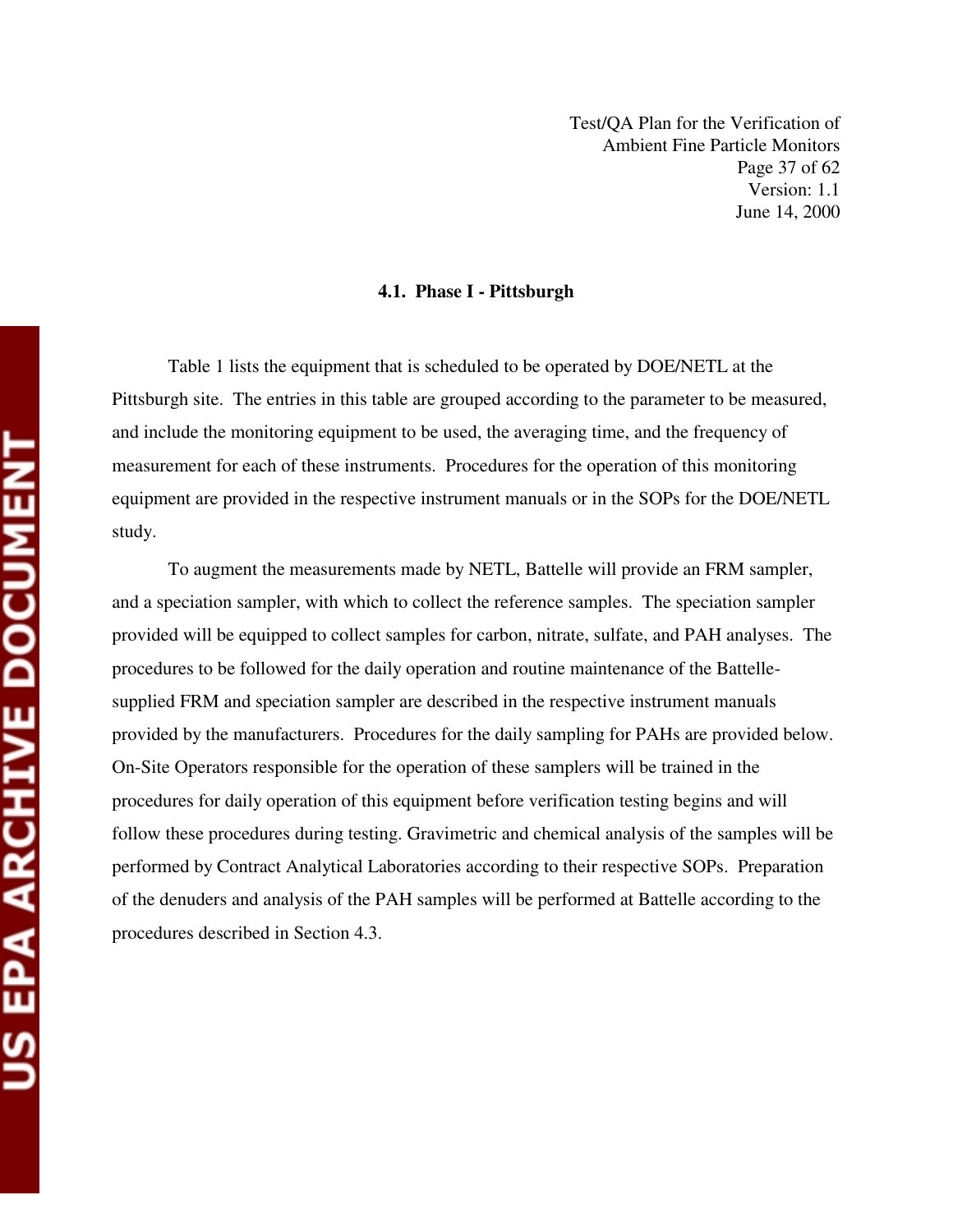### **4.2. Phase II - Fresno**

 A list of the equipment to be operated by CARB/DRI as part of the various studies performed at the Fresno Supersite is provided in Table 2. This table also identifies the parameter to be measured, the average time for measurement, as well as the frequency of measurement. Procedures for the operation of these monitoring and sampling technologies are provided in the respective operator's manuals, or in the site planning documents.<sup>9, 10</sup>

In addition to the instruments listed in Table 2, Battelle will provide a PAH sampler for particulate-bound PAH monitoring. Procedures for the denuder preparation, operation of the PAH sampler, and the analysis of the PAH samples are provided in Sections 4.3. On-Site Operators will be trained by Battelle in the procedures for the daily operation of the PAH sampler.

#### **4.3. PAH Sampler**

Particulate PAH data will be obtained for verification of the commercial PAH monitor by means of a denuder/filter/sorbent train that separates vapor- and particle-phase PAHs. The method to be used for PAH determination is based on ASTM Method D-6209-98.16 The principle of this method is that, as sample air is drawn through the train, vapor-phase PAHs diffuse rapidly to the walls of an annular denuder tube and are captured. Particles pass through the denuder in the sample air stream because of their much slower rate of diffusion, and are collected on a quartz fiber filter backed up by a sorbent trap. The sorbent trap serves to collect any PAH that volatilizes from the filter after particle collection. The particle-phase PAH concentration is determined by extracting and analyzing the filter/sorbent combination together. In addition, if needed the denuder can be extracted for determination of the vapor-phase PAHs.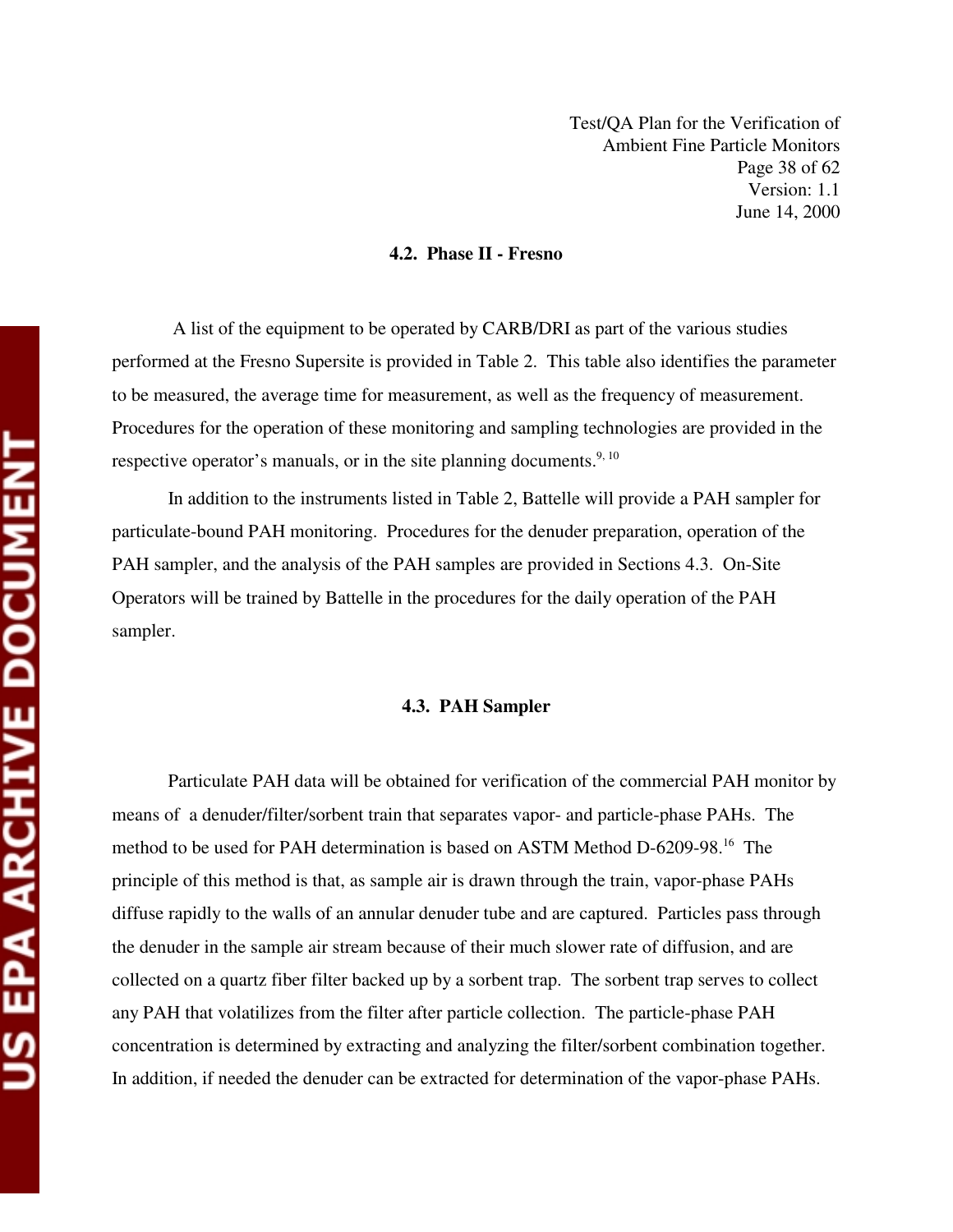The procedures for the daily operation of the PAH sampler are summarized below, including the origin, handling, shipping, and installation of the denuders, handling and installation of the sample filters, field sampling, and laboratory analysis.

#### **4.3.1 Denuders**

The denuders to be used are based on those developed by Gundel and co-workers,<sup>17</sup>and consist of a glass annular denuder with a sandblasted inner surface coated with finely ground XAD-4 resin. The resin particles collect vapor-phase PAH from the air stream, but are resistant to removal from the glass surface during air sampling, solvent extraction, and handling of the denuder. The primary purpose of the denuder is to provide an air stream free of vapor-phase PAH, so that particle-phase PAH may be collected without artifact from the vapor phase. However, the denuders can also be extracted with solvent for determination of the collected vapor-phase PAH.

The denuders used in this verification test will be commercial units supplied by URG and coated by Restek Corporation. The denuders to be used will be appropriate for use with the sampler being used to collect the PAH samples. Preliminary chamber and field studies will be performed to characterize the performance of these denuders before the verification test.

## **4.3.2 Other Sampling Components**

Cleaned quartz fiber filters and XAD-2 resin traps will be prepared by Battelle. Commercial quartz fiber filters will be cleaned by heating in a muffle furnace in high purity air, and will be stored wrapped in similarly muffled aluminum foil. XAD-2 resin is cleaned by Soxhlet extraction with multiple solvents, and stored in sealed, pre-cleaned glass sampling cartridges. At least one sampling assembly from each batch will be analyzed as a laboratory blank. A blank will be considered acceptable if the mass of each individual PAH species does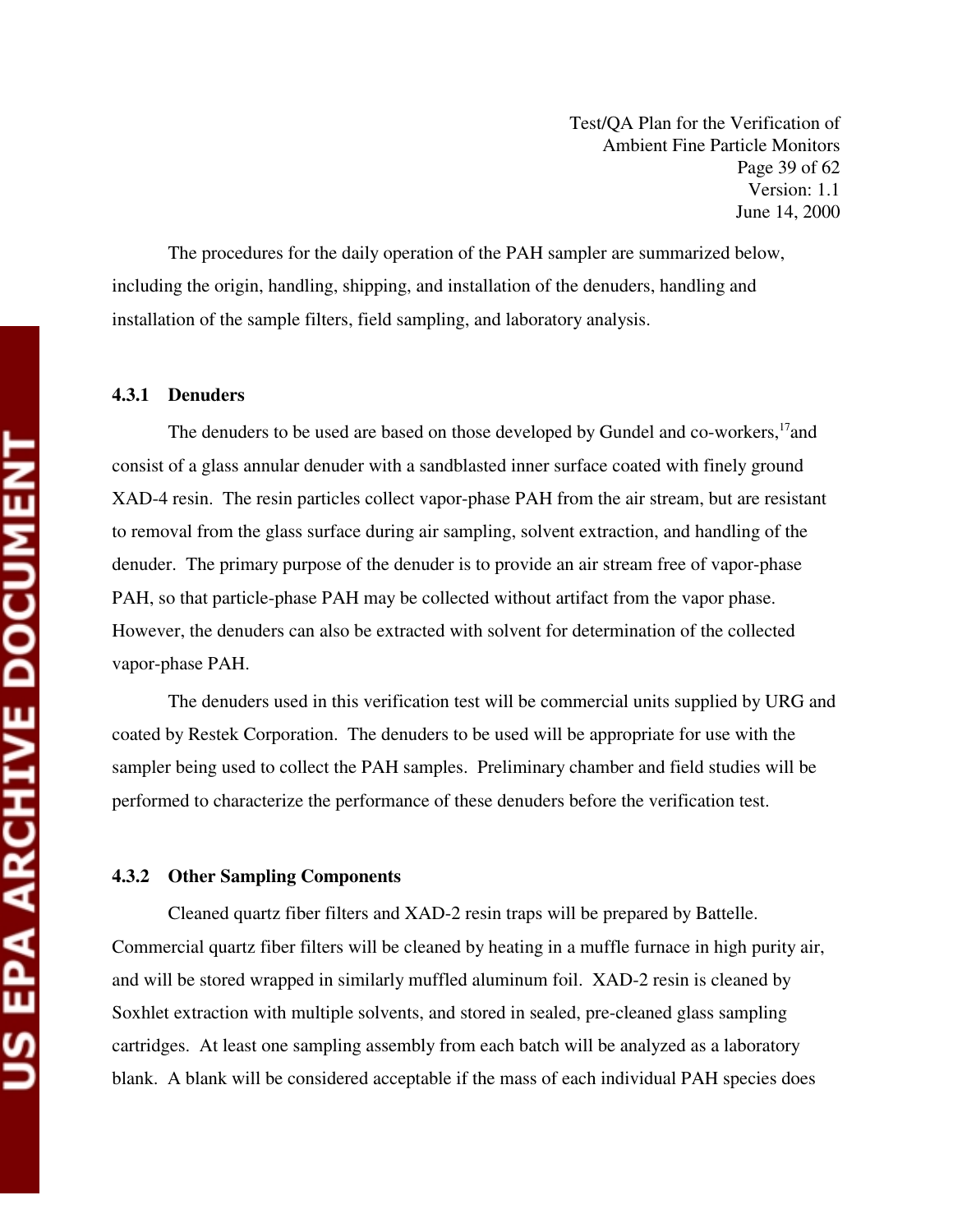not exceed 10 ng, and if the blank PAH concentration is less than 10% of the expected ambient concentration (based on historical averages if available).

## **4.3.3 Shipment of Sampling Components**

Sets of denuders, filters, and XAD-2 traps will be shipped to the test site at weekly to twice-weekly intervals in protective shipping containers by overnight delivery service. These materials will be stored at room temperature and kept sealed until the time of use. After sample collection, the sampling components will be resealed in their original containers and kept refrigerated (below 4"C) until enough samples are collected for a return shipment to Battelle. Refrigerated samples will then be returned to Battelle in the same containers used for shipment to the site. Field blank sampling materials will undergo the same handling and shipment procedures as actual samples. Temperature records of the shipped samples will accompany the samples.

### **4.3.4 Field Sampling for PAH**

Sampling for particle-phase PAH is scheduled to take place at the respective test site on each day of both test phases. At least 10 % of the PAH samples collected and analyzed will be field blanks. Field blanks will be collected by inserting the filter/sorbant assembly into the sampler and removing the assembly without sampling.

The air flow rate of the PAH sampler will also be checked as part of the field performance audit schedule at each site as a quality control procedure. The procedures sampler operation and for flow rate checks are provided by the manufacturer in the operator manual.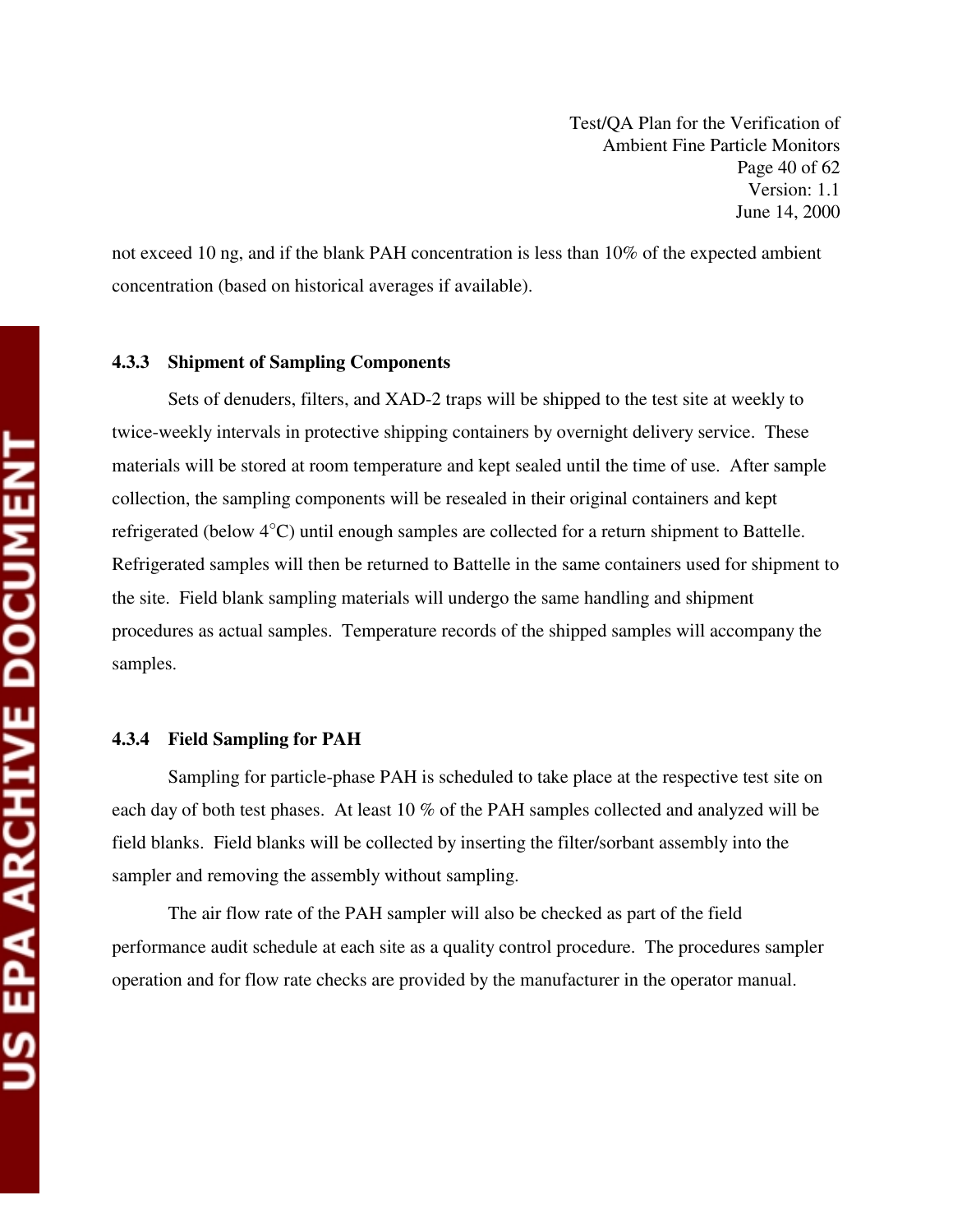Test/QA Plan for the Verification of Ambient Fine Particle Monitors Page 41 of 62 Version: 1.1 June 14, 2000

#### **4.3.5 PAH Analysis**

Upon return to Battelle, each quartz fiber filter and its corresponding XAD-2 resin trap will be extracted in methylene chloride using Soxhlet apparatus, and the extracts will be concentrated to less than 1 mL volume. Analysis will be by GC/MS using the electron impact mode of ionization. All samples and blanks will be spiked prior to extraction with perdeuterated PAH as internal standards in the analysis. The particle-phase PAH data obtained from the filter/XAD combinations will be the primary basis for comparison with the continuous PAH monitor.

Performance verification of the continuous PAH monitor will be based on the response of the monitor to only those particle-bound PAH species which are expected to be ionized by the light source employed in the monitor (i.e., the ionization potential is below the photon energy).

# **5. MATERIALS AND EQUIPMENT**

In general, this verification test relies on the materials and equipment in use as part of routine monitoring efforts at each of the two field sites. The equipment in use as part of those studies will be operated and maintained by the personnel at the respective sites. In addition to the on-site equipment operated by the test site, Battelle will provide the following equipment as needed.

## **5.1. FRM Sampler**

A single filter BGI PQ200 FRM sampler will be provided, as needed, to the test sites for use during the verification test. Filter transport cases and extra filter cassettes will be provided, as will a BGI DataTrans module for retrieval of stored sampling information.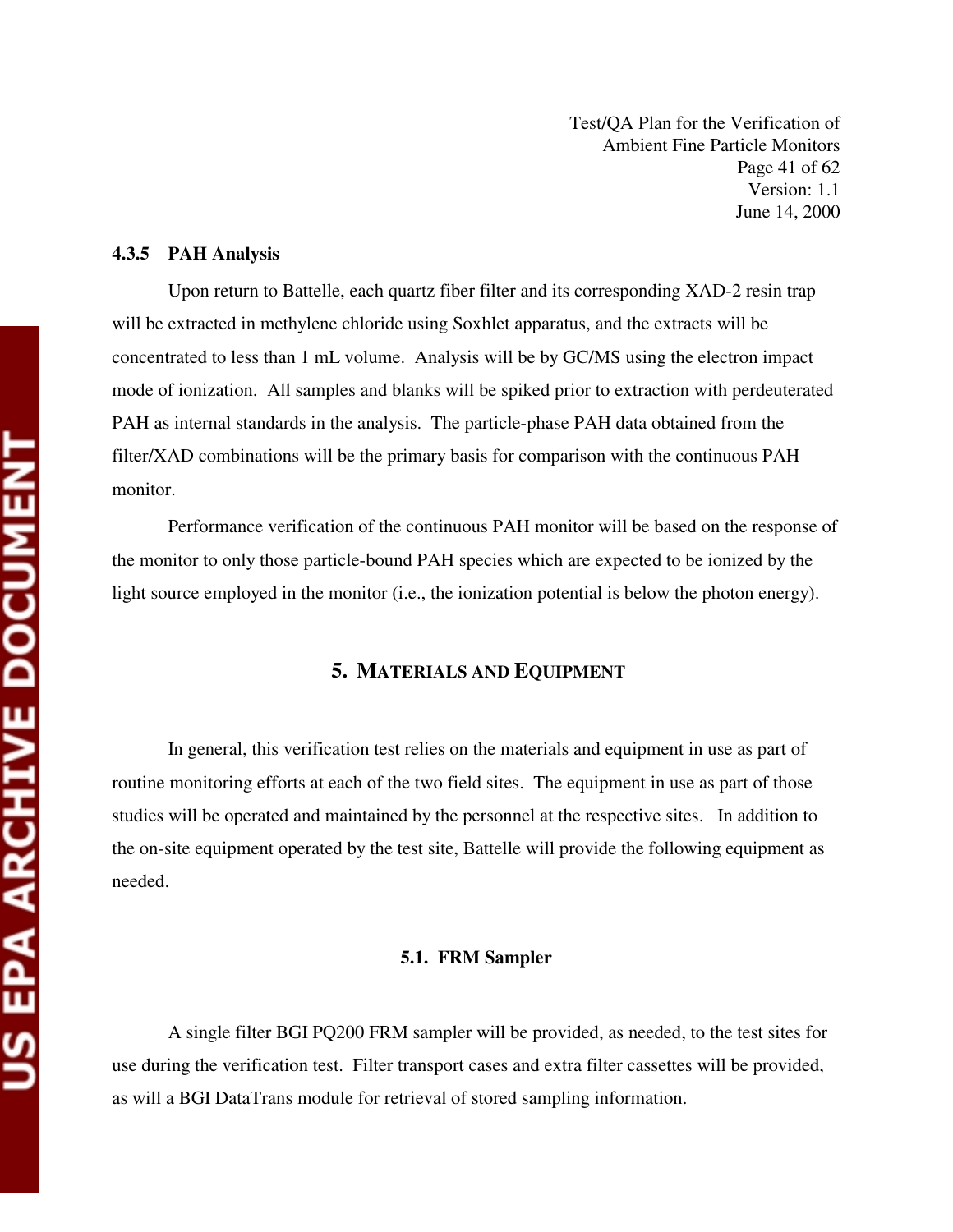#### **5.2. Speciation Sampler**

An Andersen RAAS2.5-400 Chemical Speciation sampler, or similar sampler, will be provided, as needed, to the test sites for use during verification. Filter transport cases and extra filter cassettes will be provided.

## **5.3. PAH Sampler**

The sampler to be used for the PAH sampling will be provided by Battelle for each phase of the verification test. The sampler will be equipped with the following components for the separation and collection of particle-phase PAH:

- commercial annular denuder coated with XAD-4 resin
- quartz fiber filter
- glass backup trap containing XAD-2 resin.

These components will be prepared and shipped to the respective sites by Battelle weekly to twice weekly during the individual verification test phases. After sample collection, these assemblies will be properly stored and shipped back to Battelle by site staff for analysis.

The other components of the sampler include the inlet, vacuum system, and pump. These components will be shipped to the respective site before each phase of testing for installation on the sampling platform. These components will be provided as either a stand-alone unit or as a train in a commercial speciation sampler (i.e., Andersen RAAS2.5-400, etc.).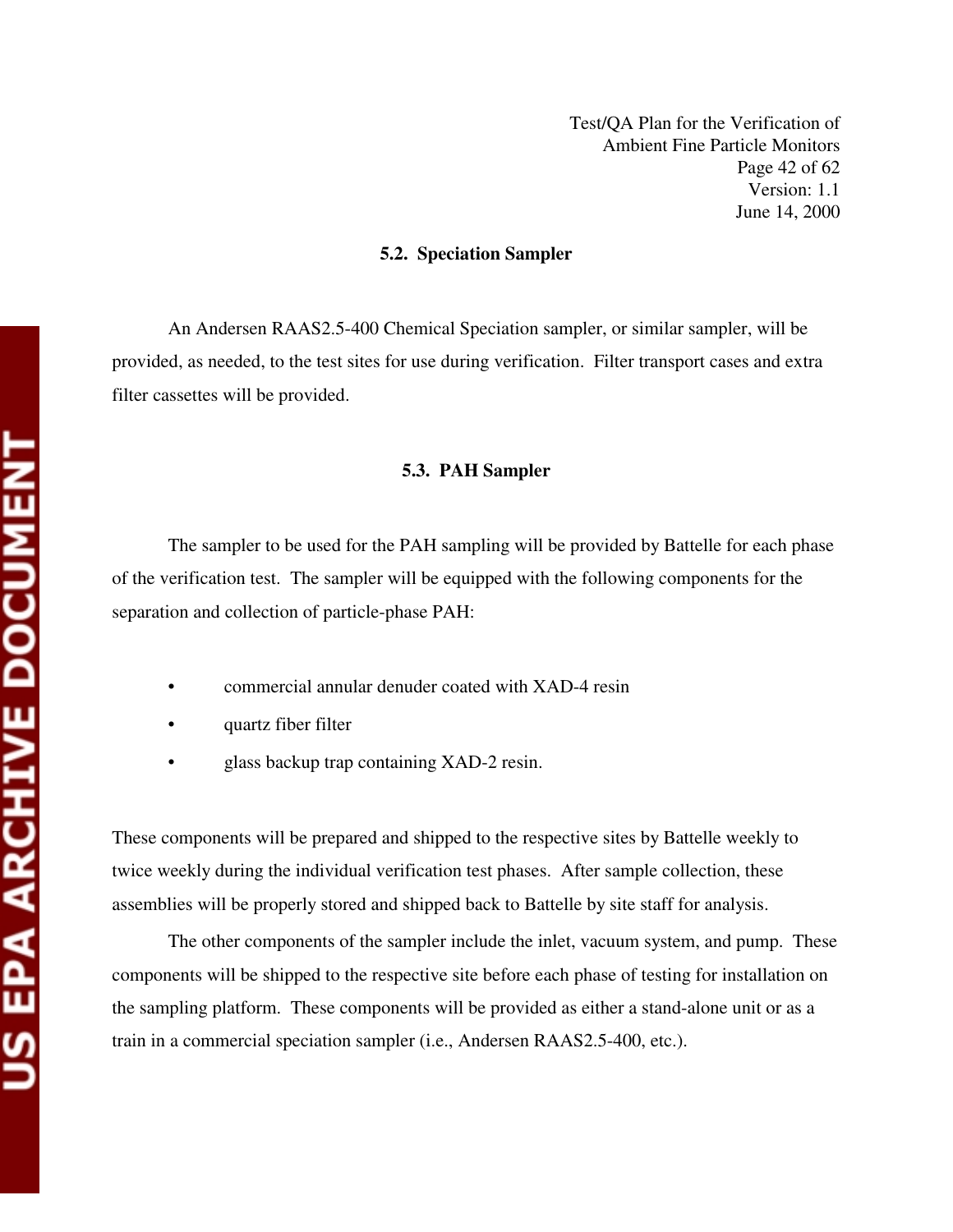#### **5.4. Sampling Media**

All materials necessary for sampling specifically associated with this verification test, including filters, denuders, and sorbant traps, will be supplied by Battelle. Arrangements for delivery dates and locations will be made with the respective Test Site Management or On-Site Operators by the Verification Test Coordinator.

# **6. QUALITY ASSURANCE/QUALITY CONTROL**

This verification effort relies in part on the existing QA/QC programs in place at the DOE/NETL and Fresno sites. That is, the QA/QC procedures for the studies ongoing at each site will be adopted as part of this verification test. Each site has established QA/QC activities in accordance with appropriate guidelines from various sources including NARSTO, EPA, and DOE. These procedures cover daily operation of the site equipment, calibration, sample collection and handling, laboratory analysis, data collection and handling, as well as scheduled auditing. These procedures will be followed by site staff throughout the duration of testing at these sites, including the period during which the verification test is conducted. Adherence to those existing data quality procedures that relate to this test will be assessed by Battelle QA personnel, through review of procedures during the field verification periods. Additional QA/QC procedures specific to this verification test are described below.

#### **6.1. Sample Collection/Transfer**

Samples collected using Battelle-supplied equipment will be collected by On-Site Operators daily during each phase of the test according to the procedures described in this test/QA plan. After receipt by the On-Site Operators, filters and other necessary sampling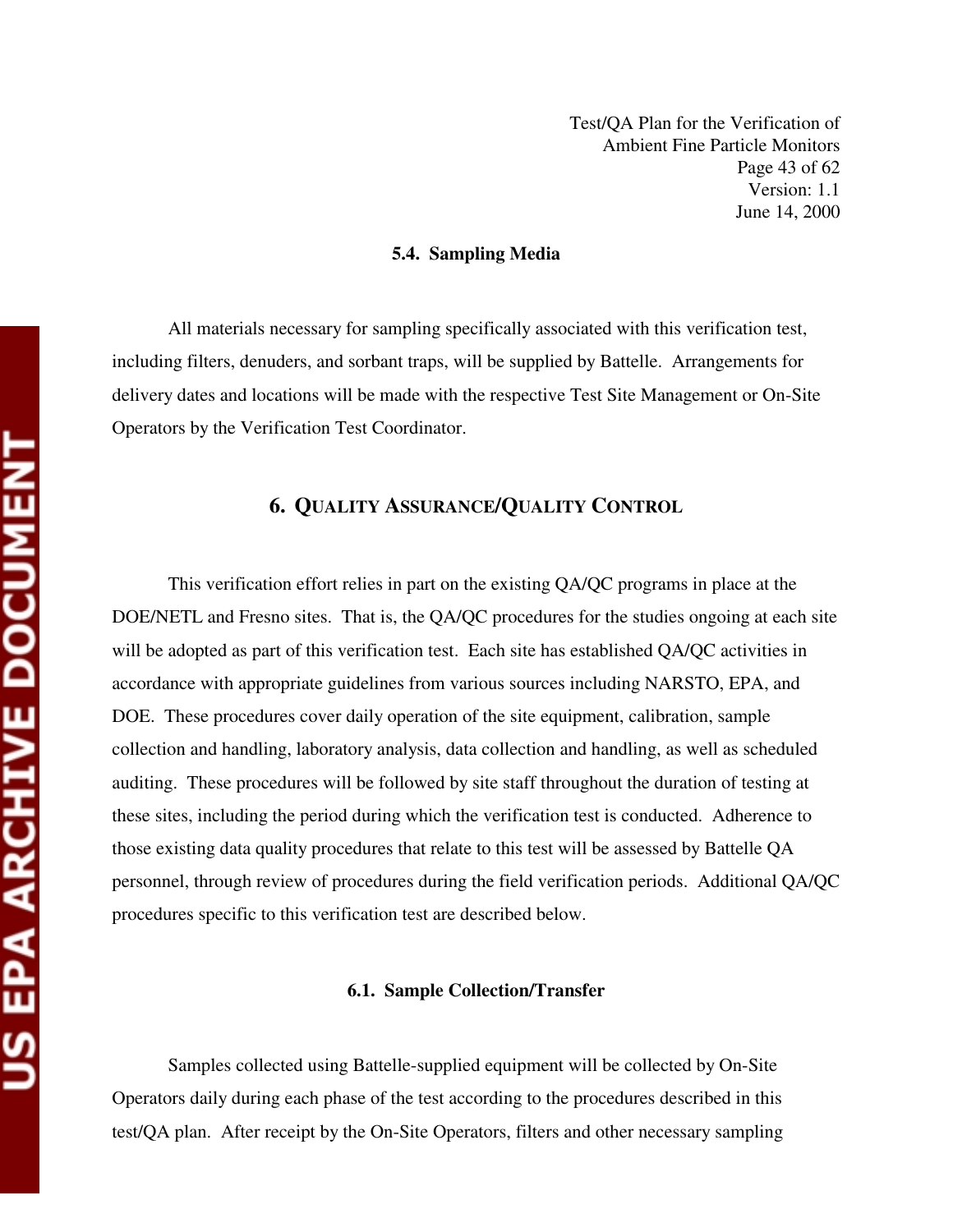Test/QA Plan for the Verification of Ambient Fine Particle Monitors Page 44 of 62 Version: 1.1 June 14, 2000

materials (i.e., denuders, PUF cartridges) for collection of these samples, as well as for the collection of field blanks, will be kept in a clean, temperature and humidity controlled environment until transported to the test site for sampling. If kept off-site these sampling materials will be transported to the site by the On-Site Operators so as to avoid contamination. Filters and other sampling materials will receive unique codes for identification according to the procedures of the On-Site Operators or Contract Analytical Laboratory depending on which party prepares the materials for sampling. Each sample will be accompanied by a chain-of-custody form during each step of it's transport. Information on these forms will be completed by the sample sender and recipient as needed. Chain-of-custody forms will accompany samples which will be transported to or from the Contract Analytic Laboratories which are independent of the On-Site Operators. Sample run data forms documenting the sampling parameters will be completed by the On-Site Operators for each sample. On-Site Operators will forward these sample run data forms to the Verification Test Coordinator for approval within one week of the sampling date. The Contract Analytical Laboratories will forward the chain-of-custody forms to the Verification Test Coordinator for approval within one week of completion of the sample analysis. Approval of these records will be indicated by the signature of the Verification Test Coordinator on each form. Example forms are shown in Appendix A.

## **6.2. Data Collection/Transfer**

Data from the time integrated and continuous monitors operated at each site and the results of laboratory analyses will be recorded according to the procedures described in the respective test plans for the sites or standard operating procedures, and will transferred to Battelle after validation procedures are performed. The data received by Battelle from each site will be maintained by Battelle's Verification Test Coordinator, and information regarding specific technologies being tested will be kept confidential while under the control of Battelle.

Data generated by Battelle or on behalf of Battelle for this verification test, and that is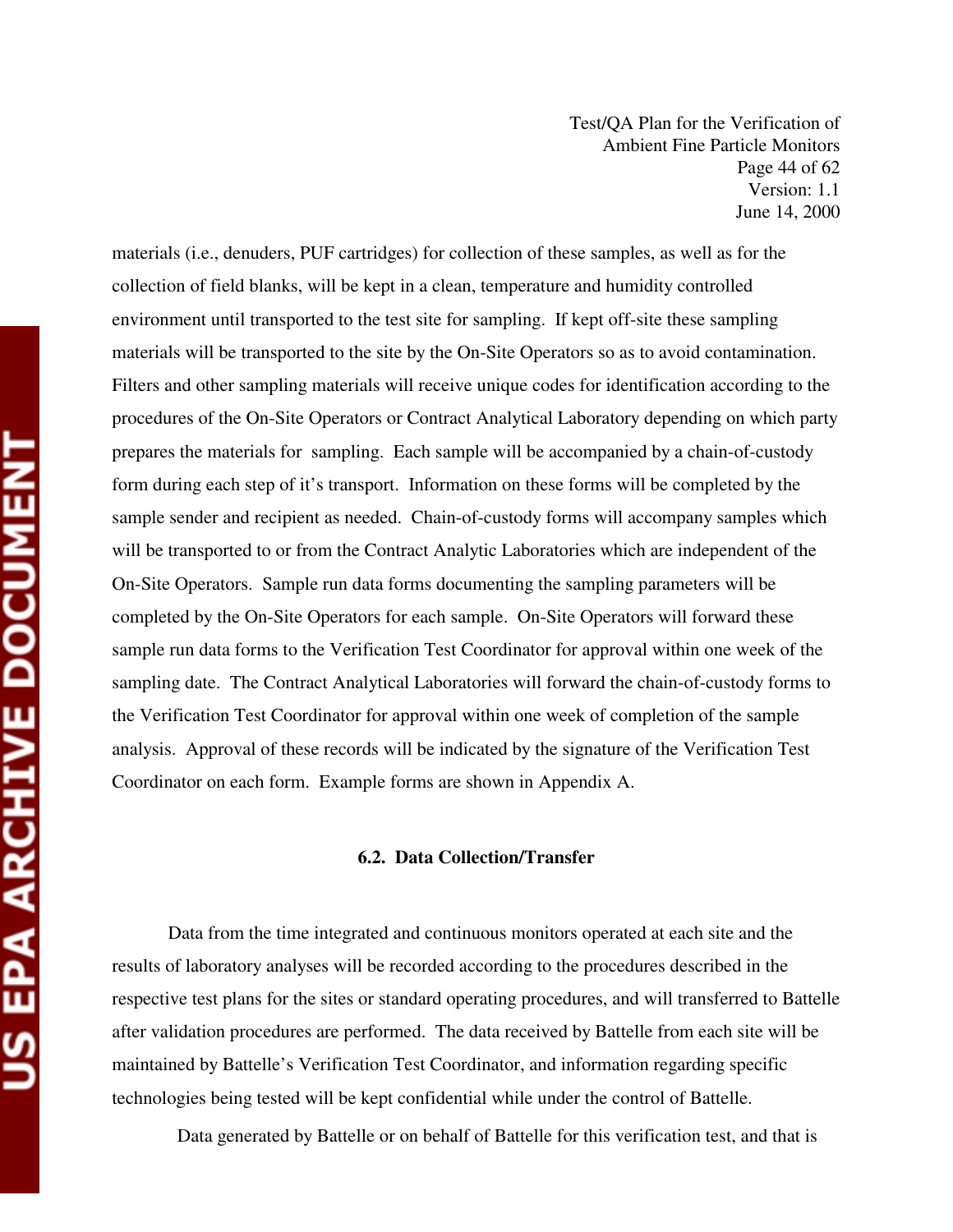Test/QA Plan for the Verification of Ambient Fine Particle Monitors Page 45 of 62 Version: 1.1 June 14, 2000

not already covered by procedures at the test site will be recorded either electronically, on data sheets, or in laboratory notebooks. These data include those associated with particulate PAH measurements, and will include observations on the operation of the monitors being tested, weather observations, and other information. These data will be compiled in electronic format and, excluding confidential information about specific technologies being verified, will be made available to each site upon request.

#### **6.3. Field QA/QC Activities**

A variety of QA/QC activities will be performed by the On-Site Operators at the test sites to ensure that the samplers provided by Battelle are operating properly. These activities include flow rate checks, internal and external leak checks, as well as checks of the temperature and pressure sensors in the samplers. QA/QC activities associated with the reference methods supplied by the test sites will be conducted according to the procedures in place at the respective sites and the results will be provided to Battelle. For the reference methods supplied by Battelle, the QA/QC activities to be performed are based on those described in the manuals for the respective samplers and are summarized below.

### **6.3.1 Flow Rate Check**

The flow rate of the reference samplers provided by Battelle will be verified through single point checks to ensure the proper operation of the samplers. These flow rate checks will be conducted based on the procedures described in the respective manuals, and will be conducted at least once before (within one week of the start) and again once after (within one week of the end) each phase of the verification test. The flow rates will be checked using a calibrated flow meter to verify that the sampler is operated at a flow rate within +/- 5 % of the nominal operating flow rate of the sampler. Also, if the sampler includes an internal flow meter, agreement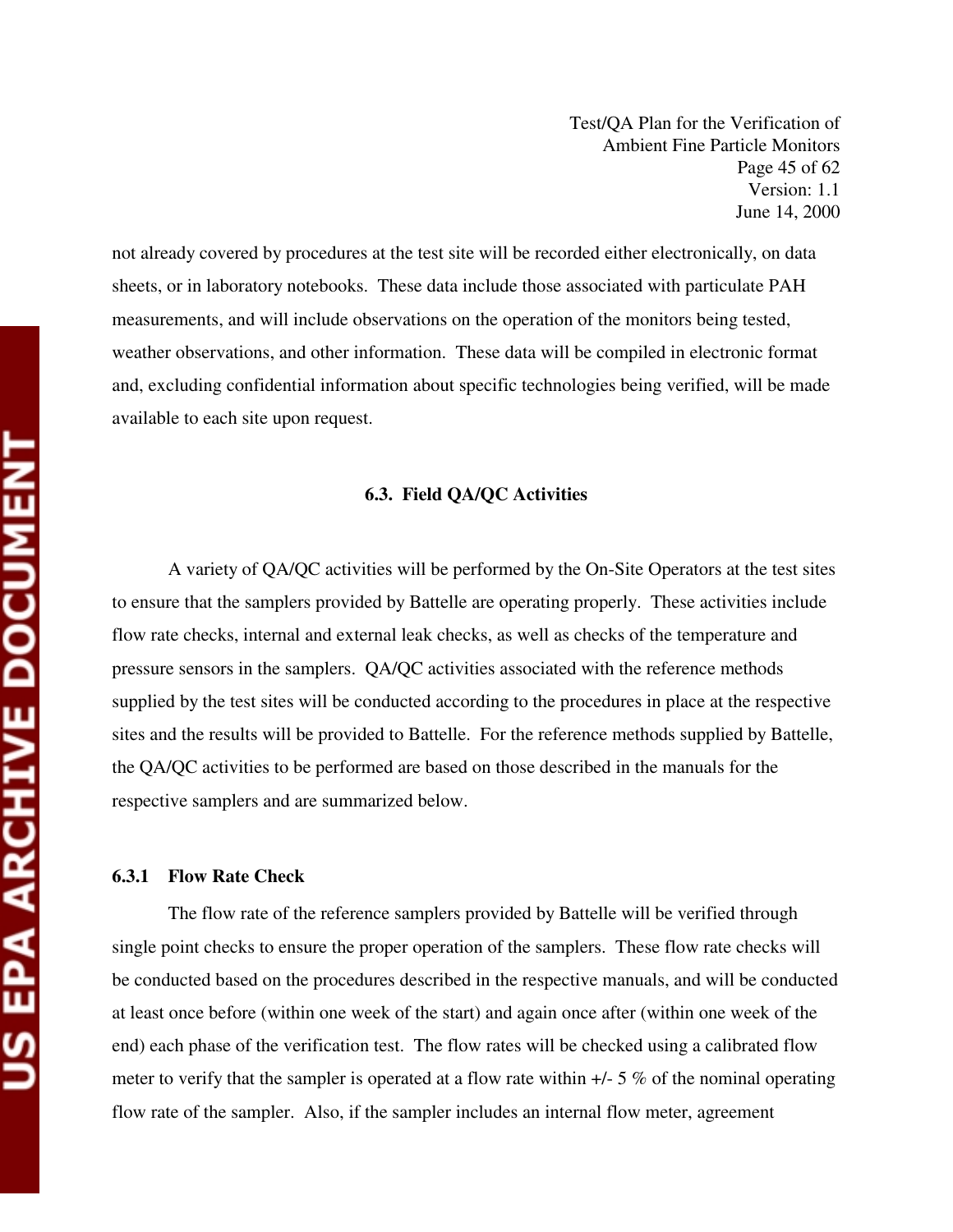Test/QA Plan for the Verification of Ambient Fine Particle Monitors Page 46 of 62 Version: 1.1 June 14, 2000

between the audit flow meter and the sampler flow meter must be within  $+/- 4\%$ . If  $+/- 5\%$ agreement between the sampler flow rate and the nominal operating flow rate is not achieved, the sampler flow rate will be manually adjusted to meet this performance criterion. If agreement between the sampler and audit flow meters does not meet the +/- 4% acceptance criterion, recalibration of the sampler flow meter will be performed per the procedures in the operators manual.

### **6.3.2 Leak Checks**

Internal and external leak checks of the reference samplers provided by Battelle will be performed to ensure the integrity of the sampling system. These leak checks will be performed based on the procedures described in the respective sampler manuals and will be conducted at least weekly during each phase of the verification test. Leak checks of the FRM sampler will be conducted after each cleaning of the Well-Impactor Ninety Six (WINS) impactor in the FRM sampler. The WINS impactor will be cleaned at least once every 5 sampling days. Acceptance criteria and corrective actions for these activities are described in the respective manuals for the reference samplers.

### **6.3.3 Temperature and Pressure Checks**

Single point calibration checks of the temperature and pressure sensors in the reference samplers provided by Battelle will be conducted based on the procedures described in the respective manuals. These checks will be performed at least twice during each phase of the verification test, once within one week of the beginning and once within one week of the end of each phase. Acceptance criteria and corrective actions for these activities are described in the respective manuals for the reference samplers.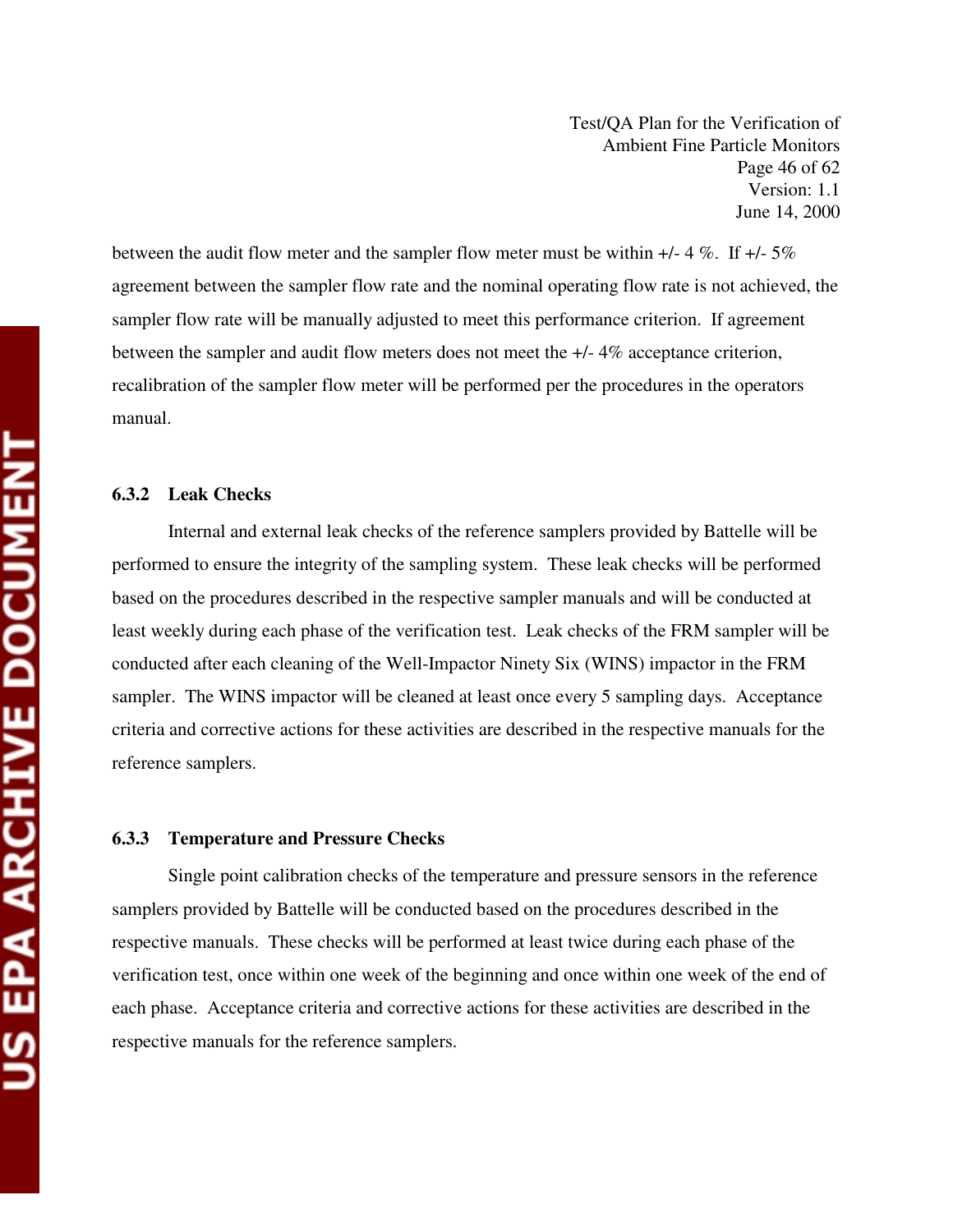Test/QA Plan for the Verification of Ambient Fine Particle Monitors Page 47 of 62 Version: 1.1 June 14, 2000

#### **6.3.4 Field Blanks**

Field blanks will be collected and analyzed for all the reference methods supplied by Battelle to assess the contamination levels associated with activities other than sampling. The field blanks will be collected by placing the sampling media in the sampler and removal without sampling. At least 10% of the collected samples will be field blanks. The acceptance criteria and corrective actions for the field blanks will be established based on procedures in place at the respective Contract Analytical Laboratories (based on historical averages if available).

For the field blanks for the PAH sampler, at least one will be collected within the first 3 days of sampling, and again within the last week of sampling of each test phase, with at least one additional blank collected during each phase. Blank levels for the PAH sampler will be considered acceptable if the mass of each individual PAH species, excluding naphthalene, does not exceed 20 ng on the filter/sorbent assembly, and if the blank PAH concentration is less than 10 % of the average ambient concentration. For naphthalene, the acceptance level for the blank sample is 200 ng. If this acceptance criterion is not met, the source of the contamination will be investigated, and the sample will be flagged as of questionable validity.

#### **6.3.5 Collocated Samplers**

The precision of the reference methods provided by Battelle will be established by collocation of each reference sampler with an identical or a similar sampler. The collocated samplers will be placed within four meters of each other and will collect at least five 24-hour samples to establish precision. This collocated sampling will be completed at the verification test site, before the start of the verification test sampling.

For the FRM reference method, agreement between the duplicate samples must be within 10% to be considered acceptable. If this agreement criterion is not met, the source of the discrepancy will be investigated, additional samples will be collected, and the analyses will be repeated.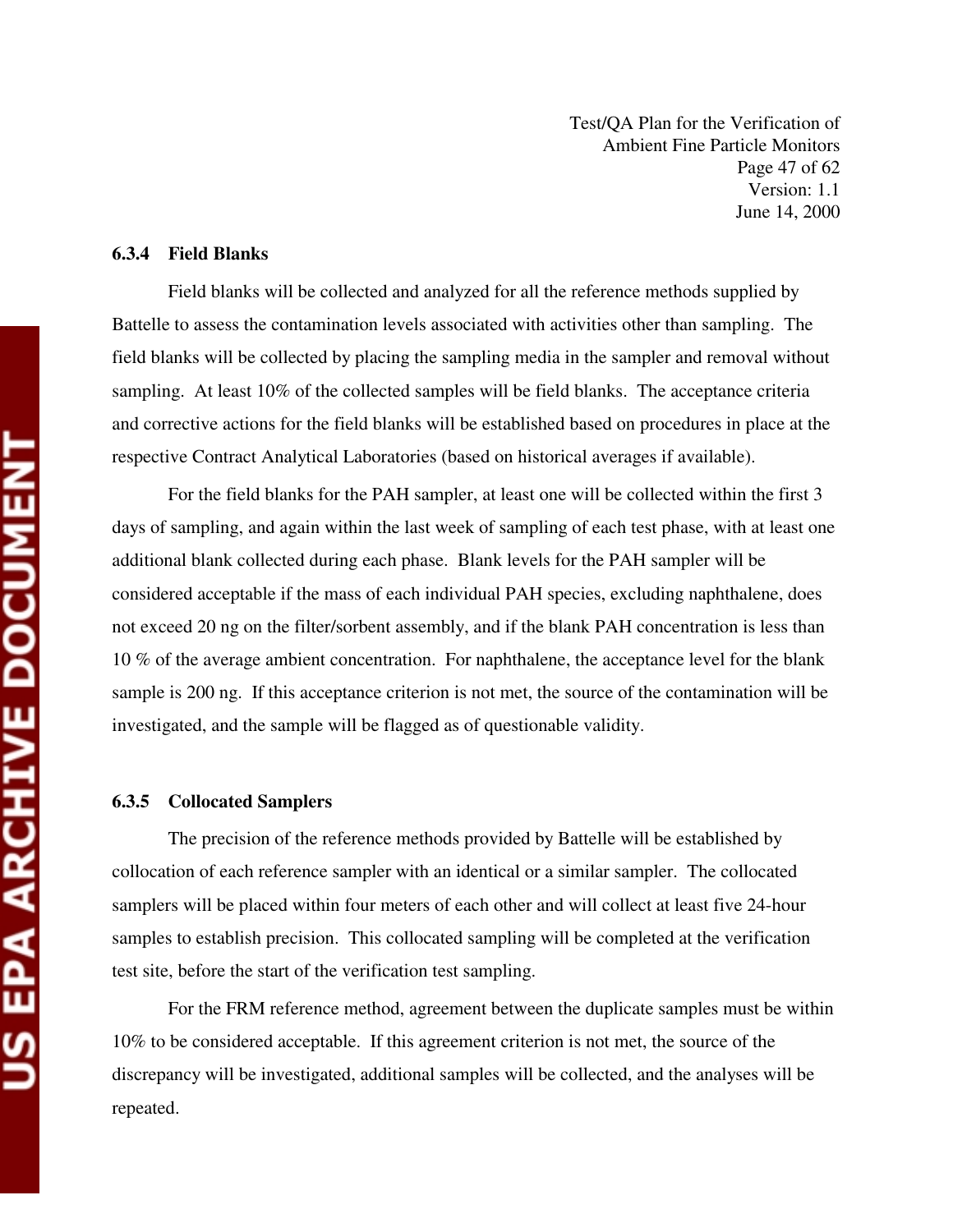Test/QA Plan for the Verification of Ambient Fine Particle Monitors Page 48 of 62 Version: 1.1 June 14, 2000

For the chemical speciation (nitrate, sulfate, carbon, and PAH) reference methods, the duplicate samples will be analyzed concurrently, and agreement between the observed concentration of each analyte must be within +/- 35% to be acceptable. If this agreement criterion is not met, the source of the discrepancy will be investigated, and if possible additional samples will be collected, and the analyses will be repeated.

## **6.4. Laboratory QA/QC Activities**

QA/QC practices performed by the laboratories used to conduct all the chemical and gravimetric analyses for this verification test, except for the PAH analysis, are described in their respective standard operation procedures or laboratory quality manuals. These activities include instrument calibration and verification, as well as analysis of laboratory and lot blanks. The acceptance criteria and corrective actions for these activities are described in the respective procedures.

Battelle will conduct the PAH analysis according to procedures based on ASTM Method D-6209-98. QA/QC activities for these analyses include analysis of laboratory blanks, analytical duplicates, and analytical spikes as described below.

## **6.4.1 Laboratory Blanks**

At least one sorbant/filter assembly from each batch of prepared assemblies will be analyzed as a laboratory blank. These blanks will undergo the same preparation and handling procedures as those traps which are shipped to the test sites for sampling, but will not be shipped or exposed to sampling. The laboratory blanks will be analyzed at the same time as the PAH samples. Acceptance criteria and corrective actions for these laboratory blanks will be the same as those for the PAH field blanks.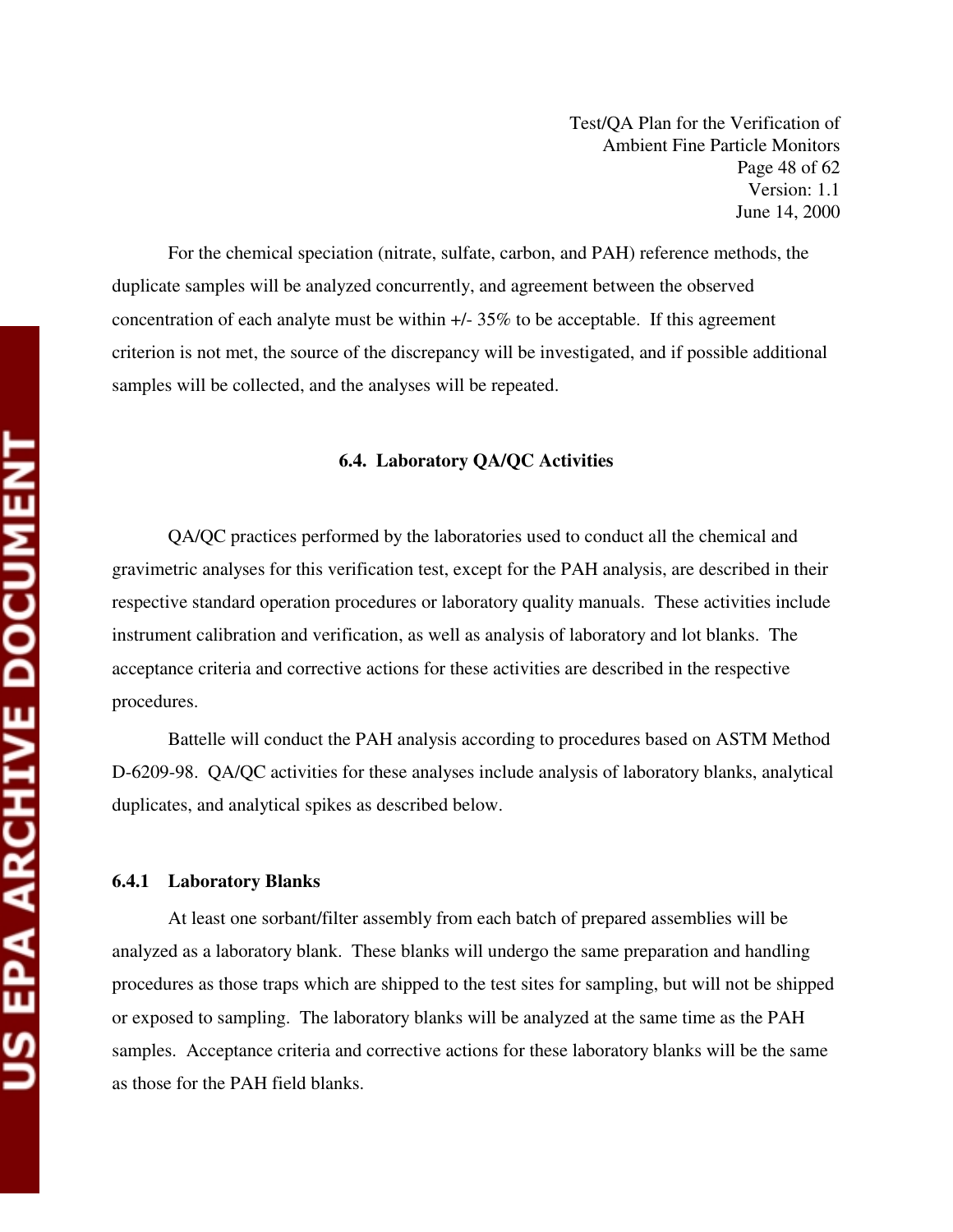Test/QA Plan for the Verification of Ambient Fine Particle Monitors Page 49 of 62 Version: 1.1 June 14, 2000

#### **6.4.2 Analytical Duplicates**

For the PAH analyses, an analytical duplicate of one sample will be run for each batch of samples analyzed to assess the precision of the analytical method. Agreement between the results from the duplicate analyses must be within 15% to be acceptable. If this agreement criterion is not met, the source of the discrepancy will be investigated and the analyses will be repeated, if possible.

#### **6.4.3 Analytical Spikes**

Analytical spikes will be used to assess the accuracy of the PAH analytical method. Each sample will be spiked prior to extraction with 100 ng each of pyrene- $d_{10}$  and chrysene- $d_{12}$  to serve as surrogate recovery standards. The percent recovery of each standard must be within +/-30% to be acceptable. If this agreement criterion is not met, the source of the discrepancy will be investigated and appropriate corrective action will be taken.

### **6.5. Assessments and Audits**

Independent of site and EPA QA activities, Battelle will be responsible for ensuring that the following audits are conducted as part of this verification test.

## **6.5.1 Performance Audits**

### *Reference methods supplied by the test sites*

Performance evaluation audits of the reference methods supplied and operated by the test sites, and of the laboratory analyses, will be performed according to the procedures and schedules provided in the procedures for the respective sites and Contract Analytical Laboratories, respectively. The audits of the reference samplers may include, among other activities, flow rate checks of the reference method samplers using calibrated flow meters to ensure proper flow during sample collection, and collocation of audit samplers with the reference samplers to assess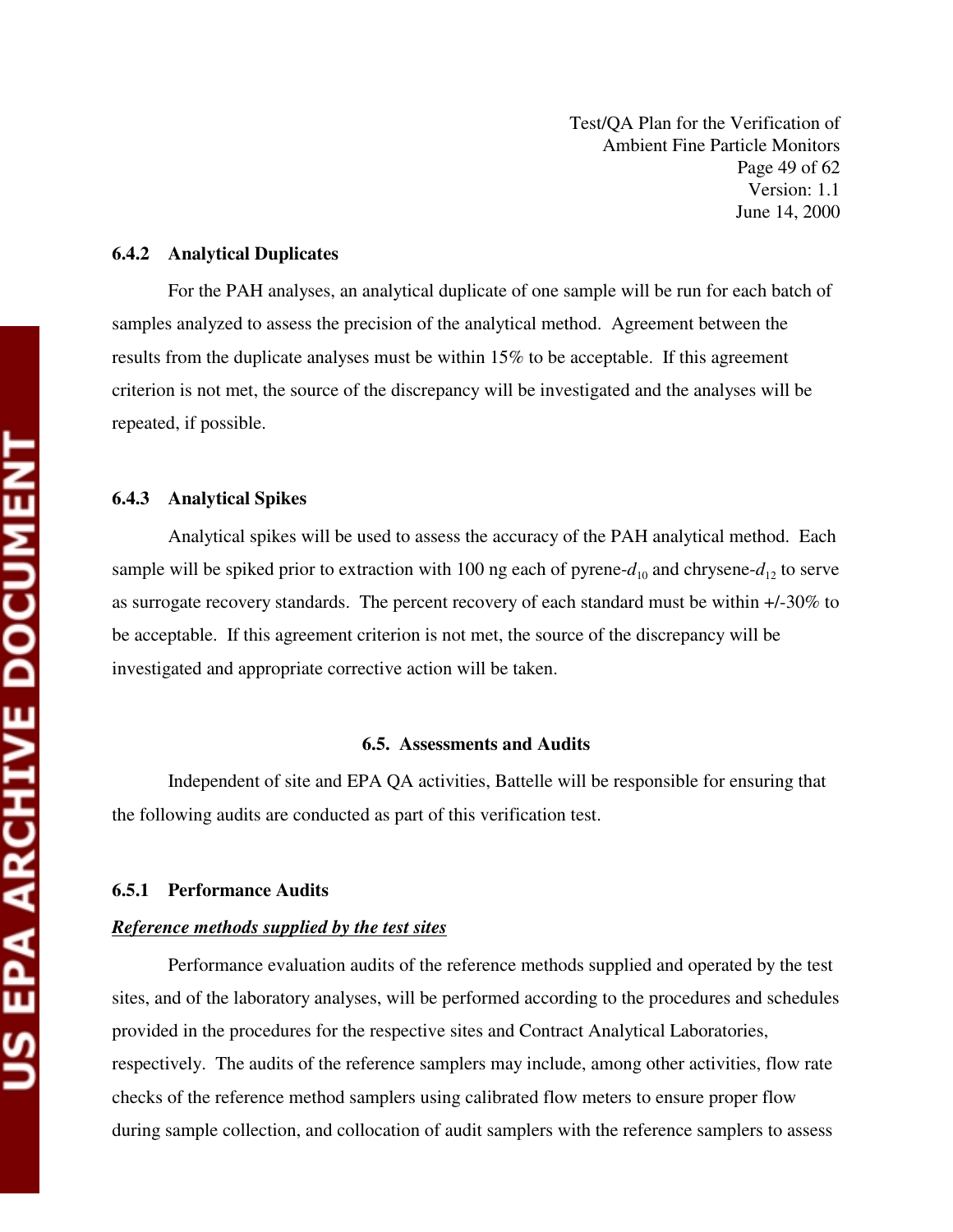the precision of the reference methods. Performance evaluation audits for laboratory analysis include calibration checks of balances and other analytical instrumentation, as well as analysis of blank samples. Acceptance criteria and corrective actions for these quality assurance activities are provided in the test plans or in the standard operating procedures for the respective sites or analytical laboratory. When possible Battelle QA staff will be present during the performance of these audits.

## *Reference methods supplied by Battelle*

Performance evaluation audits of the reference method equipment supplied by Battelle will be performed during the verification test. These audits include verification of the sampler flow rate, as well as verification of the temperature and pressure sensors to ensure proper sampler operation.

Performance evaluation audits of the flow rate, as well as the temperature and pressure sensors for the reference samplers provided by Battelle will be conducted according to the procedures described above in Section 6.2 with the same acceptance criteria and corrective actions. These audits will be conducted using sensors with NIST-traceable calibrations that are not those used for the usual checks described in Section 6.2 but may be traceable to the same primary standards. The audits will be observed by Battelle staff when possible, and when possible, will be performed by someone other than the usual On-Site Operator. These performance evaluation audits will be conducted at least once during each phase of the verification test and may be conducted within one month of the beginning of each phase.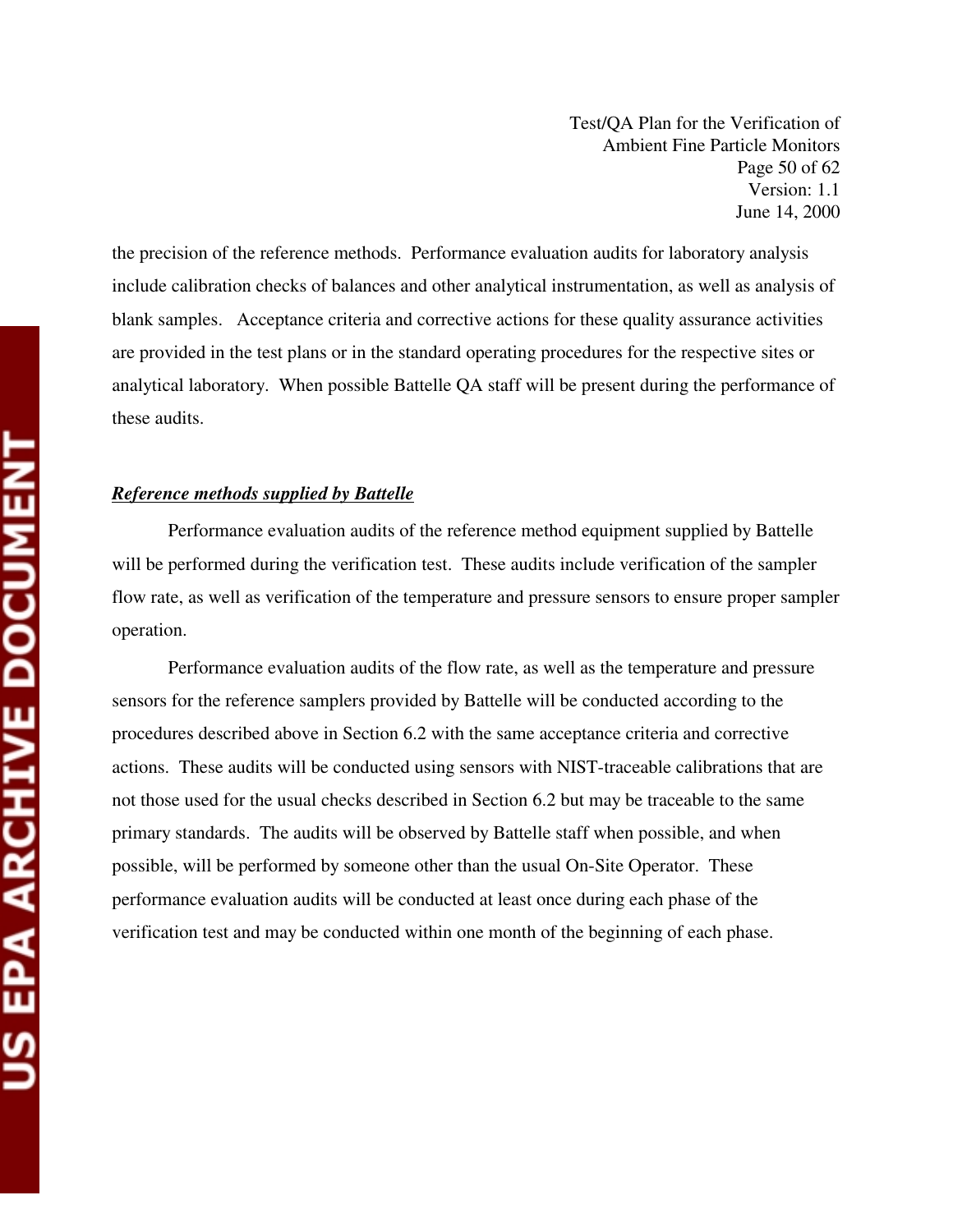Test/QA Plan for the Verification of Ambient Fine Particle Monitors Page 51 of 62 Version: 1.1 June 14, 2000

#### **6.5.2 Technical Systems Audits**

Battelle's Quality Manager will perform a technical systems audit (TSA) at least once during each phase of this verification test. The purpose of this audit is to ensure that the verification test is being performed in accordance with this test/QA plan and that all QA/QC procedures are being implemented. In this audit, the Quality Manager will review the reference methods used, compare actual test procedures to those specified or referenced in this plan, and review data acquisition and handling procedures. This effort will include reviewing the procedures used at the test site for compliance with this test/QA plan and with the SOPs for the respective site. When possible, a TSA of the Contract Analytical Laboratories will be conducted to ensure that analyses are being performed in accordance with the requirements of this test/QA plan and the SOPs of the laboratory. A TSA report will be prepared, including a statement of findings and the corrective actions taken to address any adverse findings.

At EPA's discretion, EPA QA/QC staff may also conduct an independent TSA of the verification test. In any case, EPA QA/QC staff will review Battelle's TSA report, and provide comments on the findings and actions presented in that report.

## **6.5.3 Data Audits**

Battelle's Quality Manager will audit at least 10 percent of the verification data acquired during the verification test. The Quality Manager will trace the data from initial acquisition, through reduction and statistical comparisons, and to final reporting. All calculations performed on the data undergoing the audit will be checked.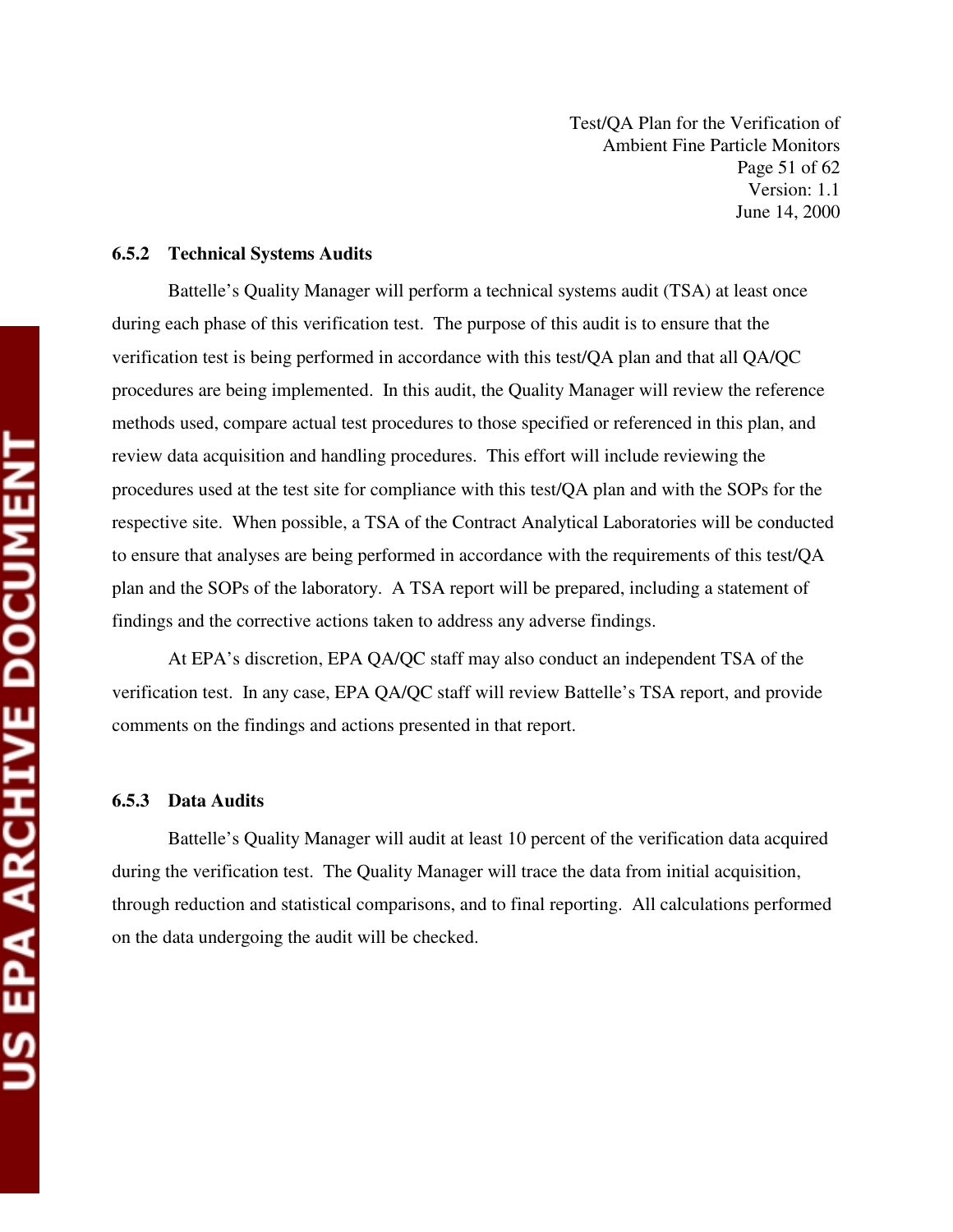## **6.6. QA/QC Reporting**

Each assessment and audit will be documented in accordance with Section 2.9.7 of the QMP for the AMS pilot.<sup>1</sup> Assessment reports will include the following:

- Identification of any adverse findings or potential problems
- Response to adverse findings or potential problems
- Recommendations for resolving problems
- Confirmation that solutions have been implemented and are effective
- Citation of any noteworthy practices that may be of use to others.

## **6.7. Corrective Action**

The Battelle or EPA Quality Managers during the course of any assessment or audit will identify to the technical staff performing experimental activities any immediate corrective action that should be taken. If serious quality problems exist, the Battelle Quality Manager is authorized to stop work. Once the assessment report has been prepared, the Verification Test Coordinator will ensure that a response is provided for each adverse finding or potential problem, and will implement any necessary follow-up corrective action. The Battelle Quality Manager will ensure that follow-up corrective action has been taken.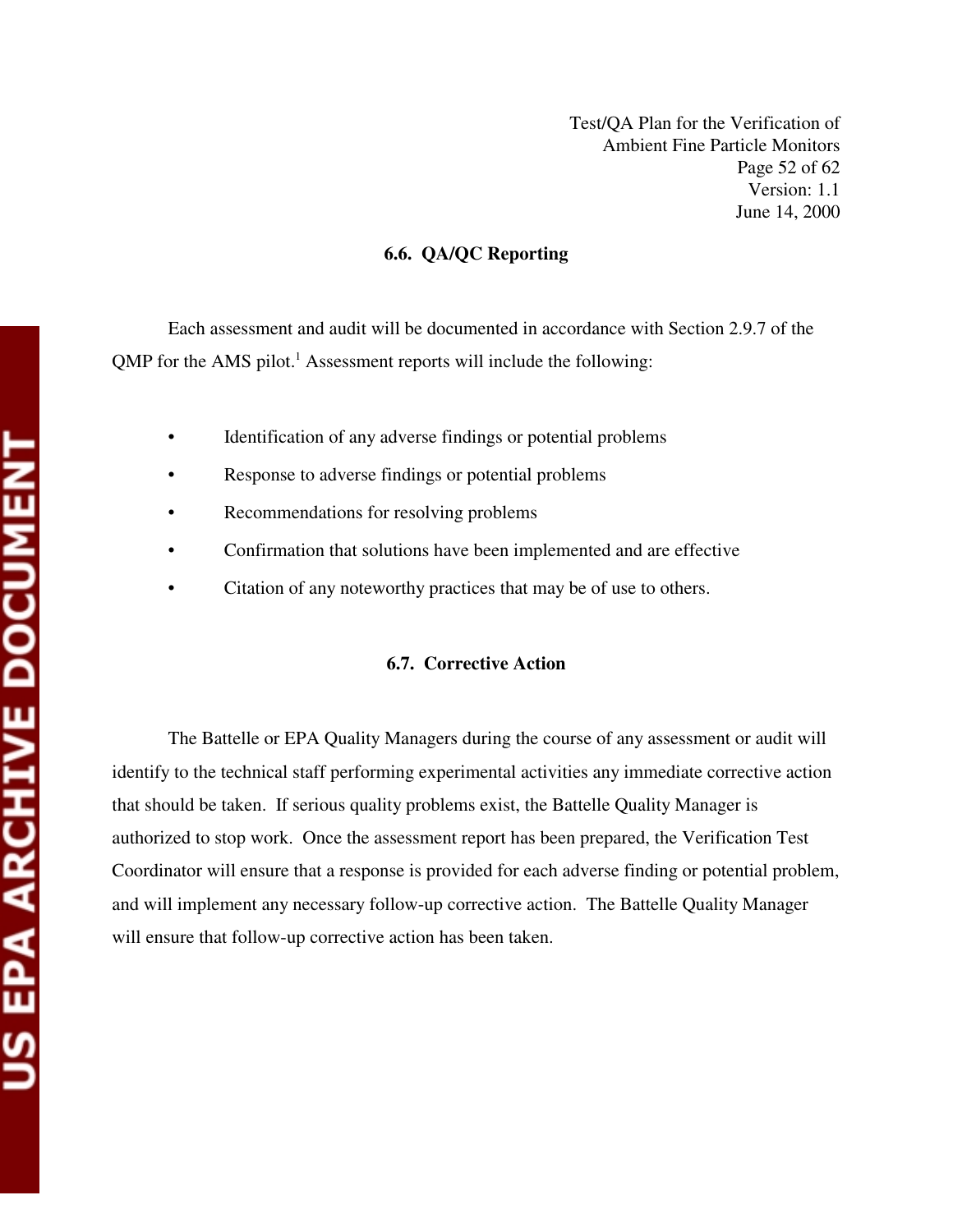# **7. DATA HANDLING AND REPORTING**

## **7.1. Data Acquisition**

A variety of data will be acquired and recorded electronically, or manually, by site or laboratory personnel in each phase of the verification test. After the prescribed validation at the respective test site, these data, including most reference method results, meteorological conditions, precursor gas concentrations, and the data from the technologies being verified, will be transferred to Battelle either electronically or in hard copy for subsequent reduction and analysis. Other data, namely PAH concentrations, will be generated by Battelle. These data will be compiled in electronic format and will be shared with the host sites. In all cases, strict confidentiality of the verification data will be maintained for each participating vendor. This will be accomplished in part by storing electronic data under separate and clearly identifiable computer file names. All hard copy information similarly will be maintained in separate folder files. At no time during verification testing will Battelle engage in any comparison or discussion of test data or intercomparison of different monitors undergoing verification. However, much of the data used in this verification test will be obtained from sources outside of the control of Battelle. Consequently, the same data that are used for technology verification through ETV may be used in intercomparative studies by other organizations.

## **7.2. Data Review**

Records received by or generated by Battelle staff in the verification test will receive a one-over-one review within two weeks after receipt or generation, respectively, before these records are used to calculate, evaluate, or report verification results. These records may include electronic records; laboratory record books; operating data from the test site; or equipment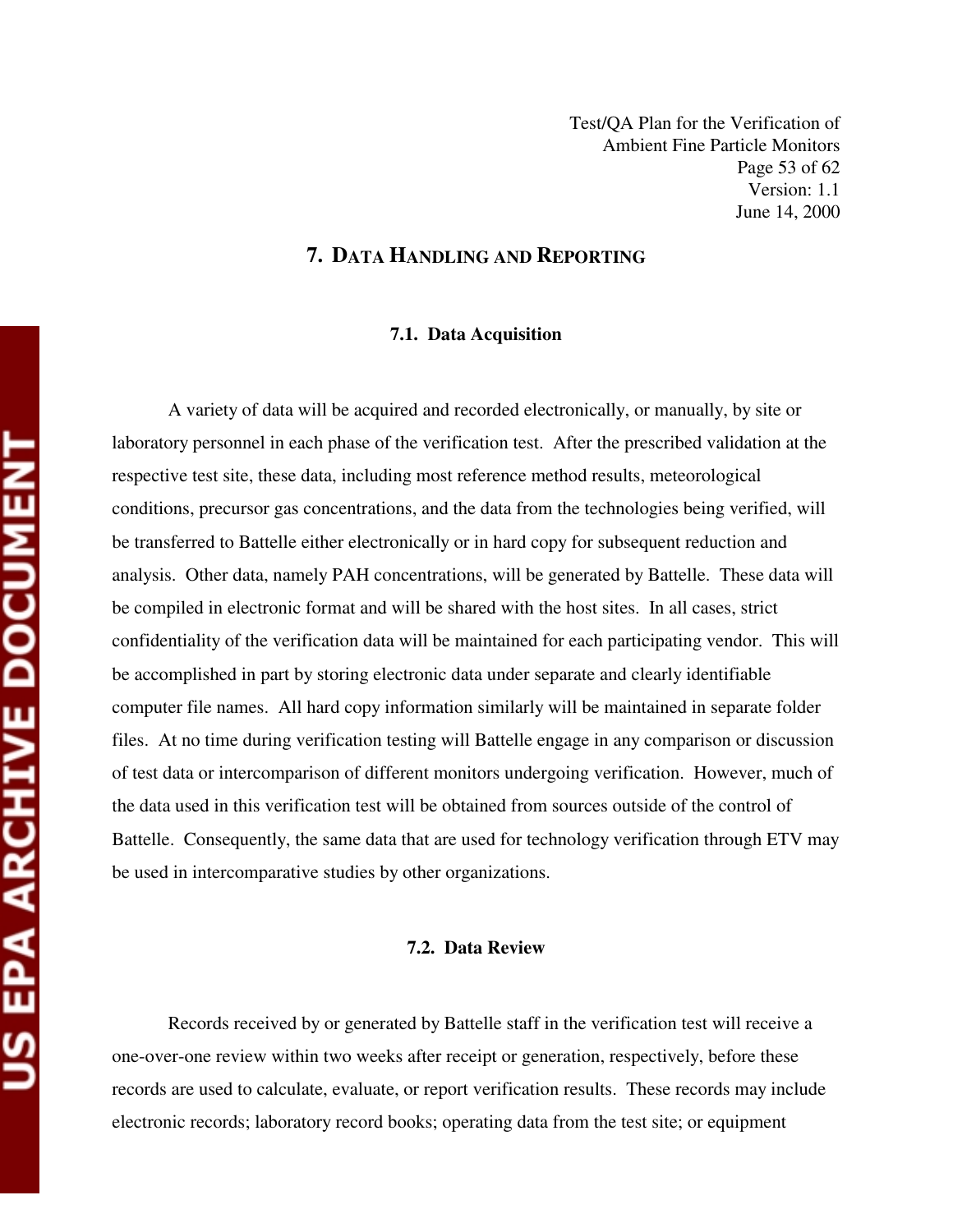Test/QA Plan for the Verification of Ambient Fine Particle Monitors Page 54 of 62 Version: 1.1 June 14, 2000

calibration records. This review will be performed by a Battelle technical staff member involved in the verification test, but not the staff member that originally received or generated the record. The review will be documented by the person performing the review by adding his/her initials and date to a hard copy of the record being reviewed. This hard copy will then be returned to the Battelle staff member who received or generated or who will be storing the record.

In addition, data calculations performed by Battelle will be spot-checked by Battelle technical staff to ensure that calculations are performed correctly. Calculations to be checked include determination of predictability or comparability, intra-method precision, and other statistical calculations to assess meteorological and precursor gas effects, and short term monitoring capabilities as identified in Section 7.3 of this test/QA plan.

## **7.3. Statistical Calculations**

Performance verification is based, in part, on statistical comparisons of continuous monitoring data to results from the reference methods. A summary of the calculations to be made is given below.

#### **7.3.1 Comparability**

The comparability between the continuous monitors and reference methods will be assessed only for monitors which yield measurements with the same units of measure as the reference method with which it is being compared. The relationship between the two will be assessed from a linear regression of the data using the reference method results as the independent variable and the continuous monitor results as the dependent variable as follows:

$$
C_i = \mu + \lambda R_i + \dot{\mu}
$$
 (1)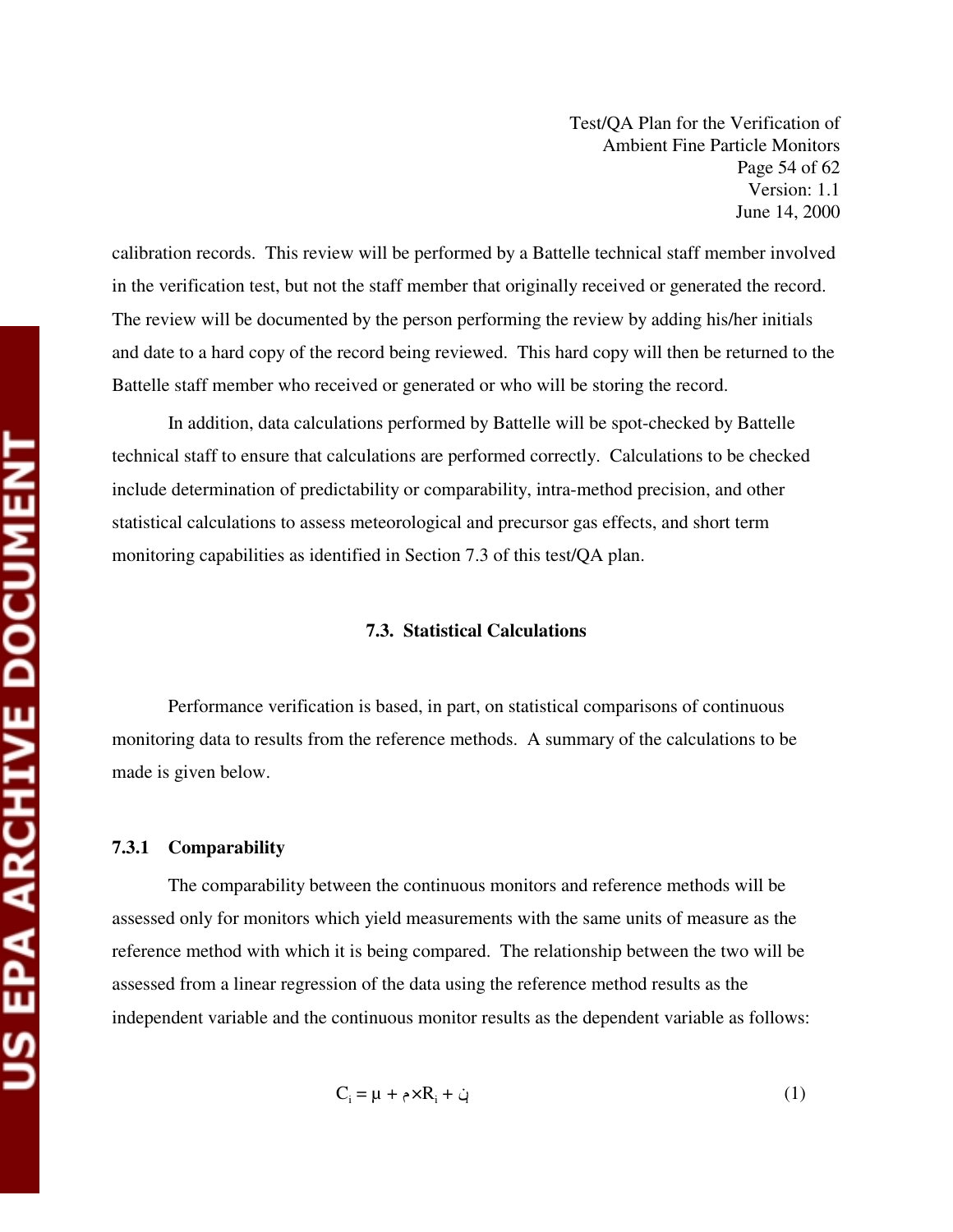Test/QA Plan for the Verification of Ambient Fine Particle Monitors Page 55 of 62 Version: 1.1 June 14, 2000

where  $R_i$  is the i<sup>th</sup> reference measurement (for a 24 hour period),  $C_i$  is the average of the continuous measurements over the same 24 hour time period as the  $i<sup>th</sup>$  reference measurement,  $\mu$ and م are the intercept and slope parameters, respectively, and نis error unexplained by the model. The average of continuous measurements is used as this is the quantity that is most comparable to the reference sampler measurements.

Comparability will be expressed in terms of bias between the continuous monitor and the reference method and the degree of correlation  $(i.e., r^2)$  between the two. Bias will be assessed based on the slope and intercept of the linear regression analysis of the data from the reference method and the continuous monitor. In the absence of bias, the regression equation would be  $C_i$  $=R_i + \dot{Q}$  (slope = 1, intercept = 0) indicating that the 24 hour average of continuous measurements is simply the reference measurement plus random error. A value of  $r^2$  close to 1 implies that the amount of random error is small, that is, the variability in the continuous measurements is almost entirely explained by the variability in the reference measurements.

Quantities to be reported include sample size,  $r^2$ , estimates and standard errors of the intercept and slope parameters, and the numbers of standard errors between the slope estimate and unity and between the intercept estimate and zero.

Comparability will be determined independently for each of the two duplicate monitors being tested and will be assessed separately for each phase of the verification test.

## **7.3.2 Predictability**

Predictability will be assessed for continuous monitors which report results in units which are different than those of the reference method with which it is being compared. In these cases the reported predictability will be representative of the usefulness of that monitor as a surrogate of the reference method, i.e., its ability to predict the measurement made by the reference method. The relationship between the two will be assessed from a linear regression of the data using the reference method results as the independent variable and the continuous monitor results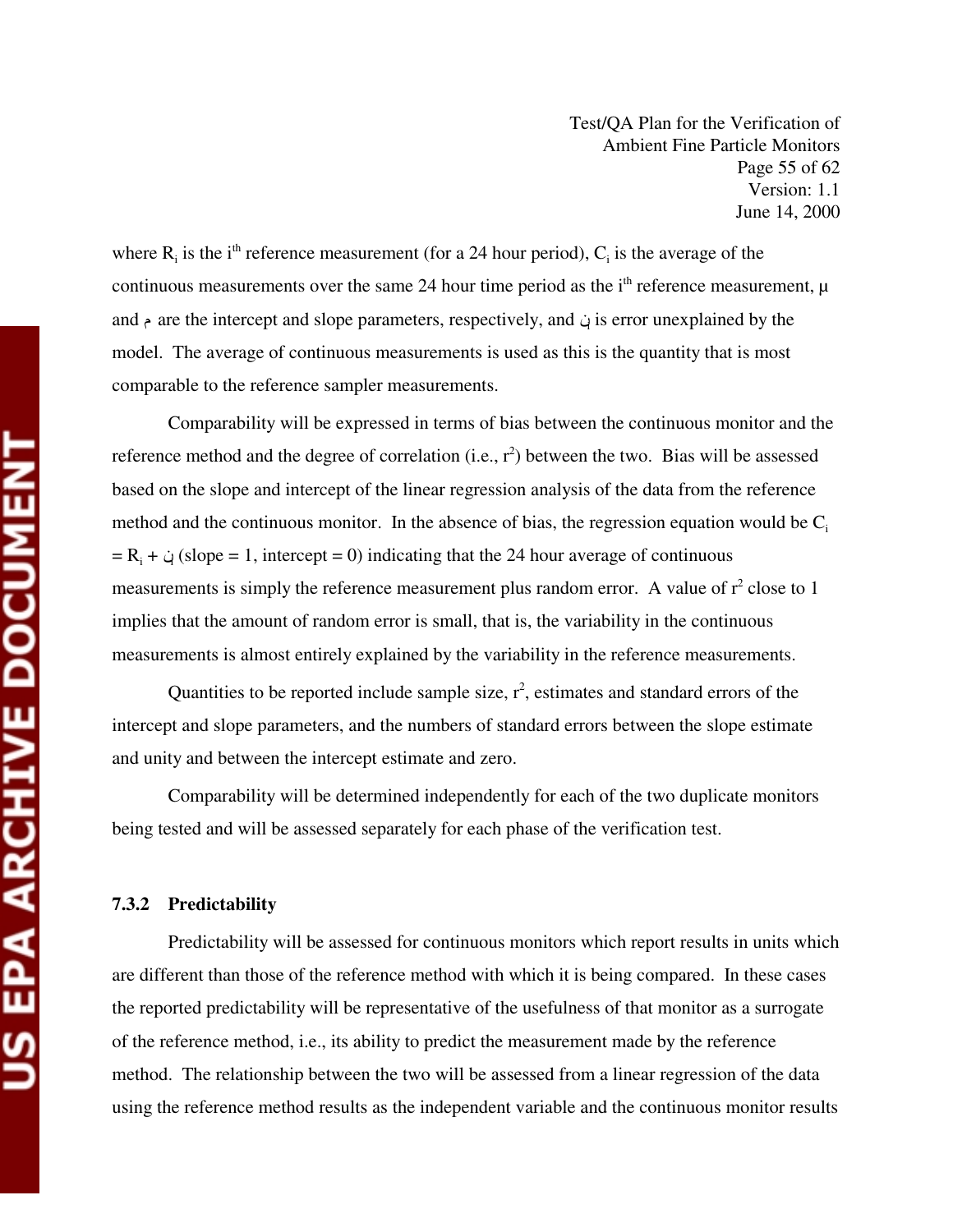US EPA ARCHIVE DOCUMENT

Test/QA Plan for the Verification of Ambient Fine Particle Monitors Page 56 of 62 Version: 1.1 June 14, 2000

as the dependent variable. The predictability of the continuous monitor will be expressed by the correlation coefficient of a linear regression analysis, and the slope and intercept of the regression analysis can be used to express the relationship between the two. The statistical model to be used is identical to model (1) for comparability. Quantities to be reported include sample size,  $r^2$ , and estimates and standard errors of the intercept and slope parameters. Additionally, by reversing the roles of the independent and dependent variables, a 95% percent prediction interval will be calculated for conversion from monitor measurement units to lower and upper bounds on reference method measurement units.

Predictability will be determined independently for each of the two duplicate monitors being tested and will be assessed separately for each phase of the verification test.

#### **7.3.3 Precision**

The intra-method precision of the continuous monitors will be determined based on procedures described in Section 5.5.2 of EPA 40 CFR 58, Appendix A, which contains guidance for precision assessments of collocated non-FRM samplers. Simultaneous measurements from duplicate monitors will be paired and the behavior of their differences used to assess precision. The following statistics will be reported for each parameter measured: sample size, mean difference, standard deviation of the difference, coefficient of variation (CV), and a 90% confidence interval for CV. As suggested by the EPA guidance, only measurements above level of detection will be used in precision calculations. The CV is defined as the standard deviation of the differences divided by the mean of the measurements and expresses the variability in the differences as a percentage of the mean.

Precision will be assessed separately for each phase of the verification test.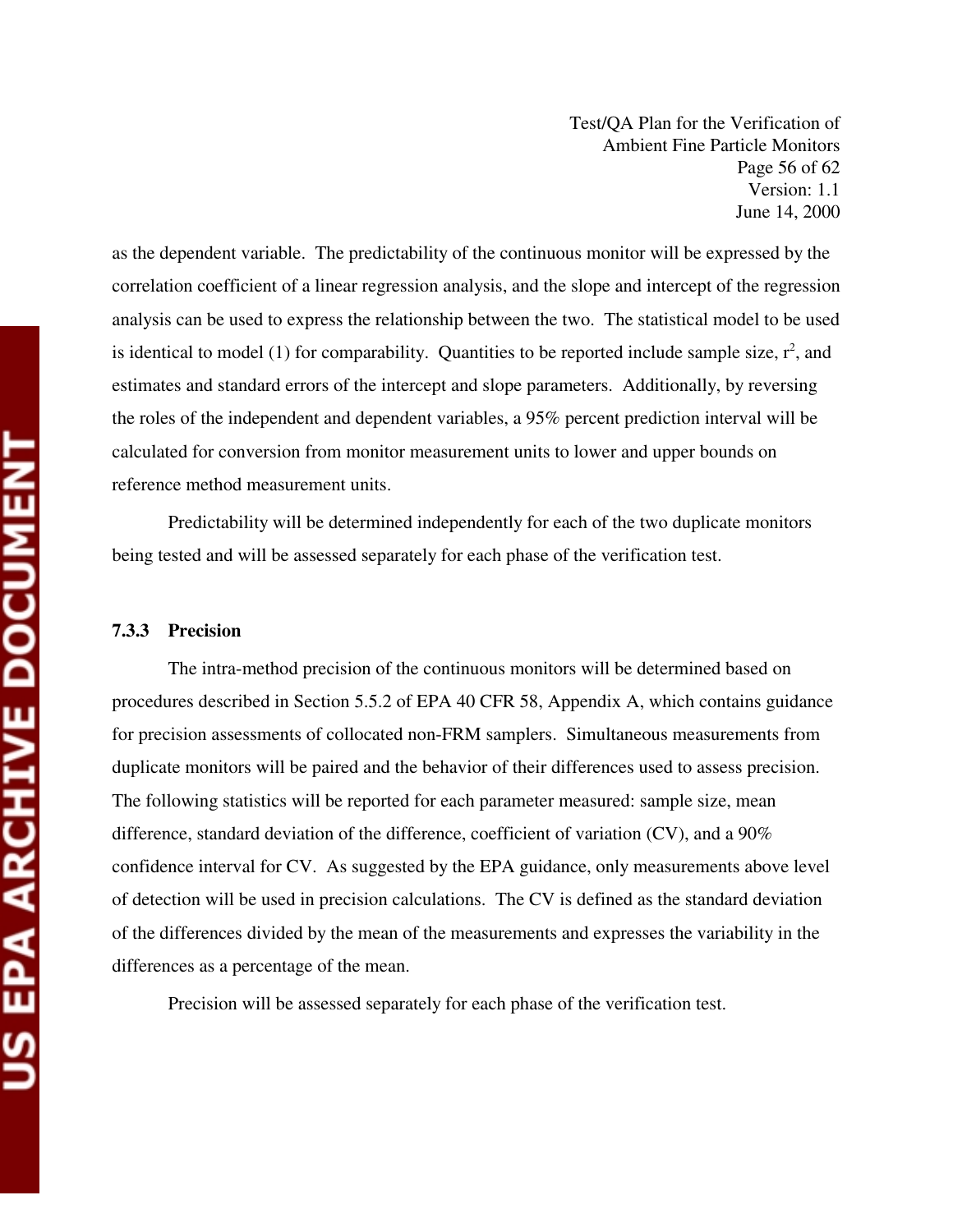where the  $X_{ji}$ 's are meteorological and/or precursor gas measurements for the i<sup>th</sup> 24 hour time period, the  $\sim_j$ 's are the associated slope parameters, and other notation is as before. Comparability and predictability results will be reported again after these variables are adjusted for in the model. Additionally, estimates and standard errors of the  $\rightarrow j$ 's will be provided.

Meteorological effects and precursor gas interferences will be assessed independently for each of the two duplicate monitors being tested and will be assessed separately for each phase of the verification test.

### **7.3.5 Short-Term Monitoring Capabilities**

The capabilities of these monitors will be assessed from comparison to gravimetric samples collected of short sampling periods (3-8 hours) by the reference methods. This assessment will be based on linear regression analysis of the short-term sampling results from the continuous monitors and the reference method to which it is being compared. The analysis will be conducted and the results will be reported in a fashion identical to that for the comparability and predictability results described in Sections 7.3.1 and 7.3.2.

Comparisons of this type will be made only after establishing the relationship between the short-term sampling results and the corresponding 24-hour results. The relationship between the two sets of reference measurements will be made by linear regression using the average of the

#### **7.3.4 Meteorological Effects/Precursor Gas Interferences**

The influence of meteorological conditions on the correlation between the continuous monitors and the reference methods will be evaluated by using meteorological data such as temperature, humidity, etc. as parameters in multi-variable analyses of the reference/monitor comparison data. The model to be used is as follows:

$$
C_i = \mu + {}_{\rho} \times R_i + {}_{\rho} {}_{j} \times X_{ji} + \dot{Q}
$$
 (2)

UMENT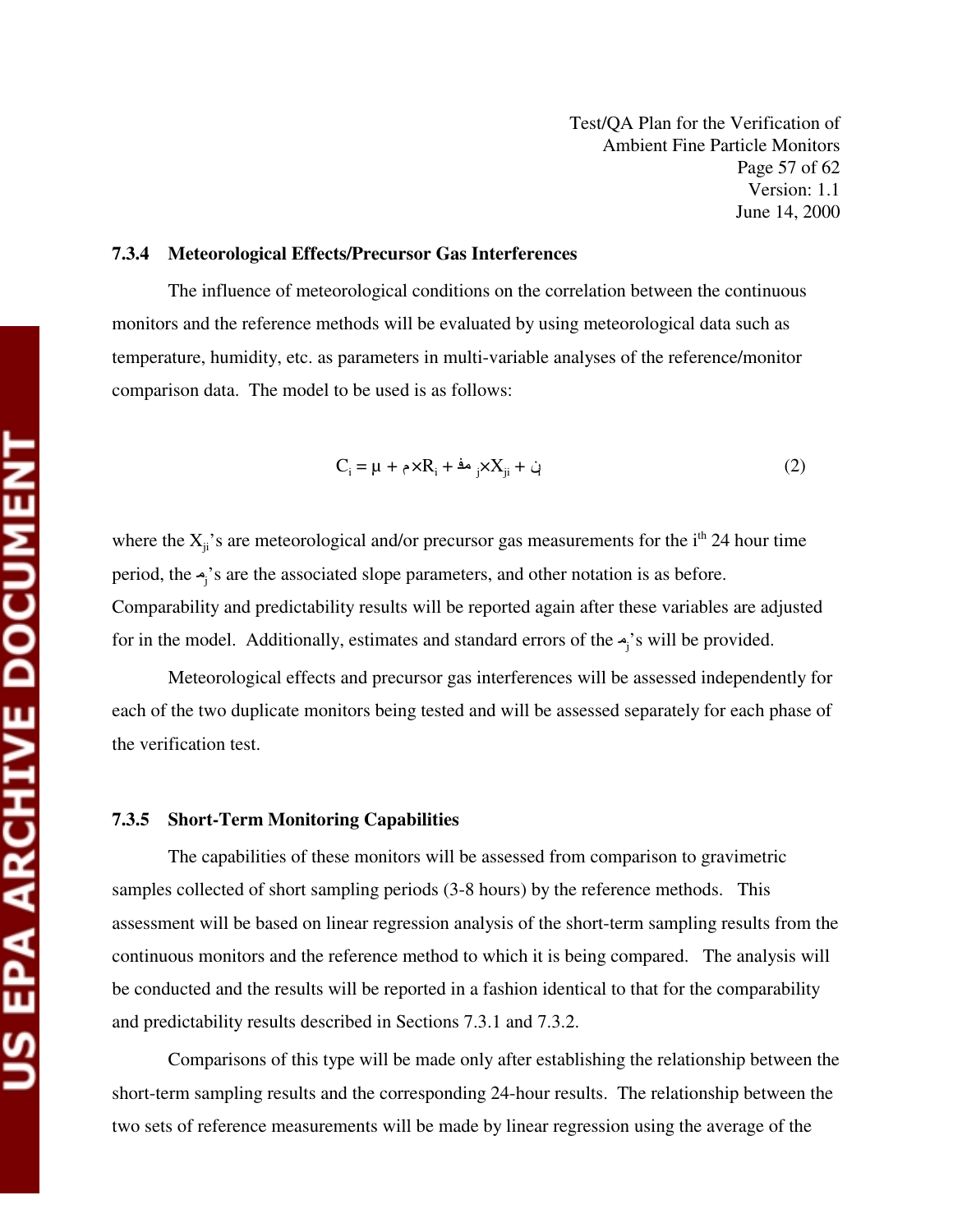results from the short-term sampling as the dependent variable and the 24-hour results as the independent variable in the regression analysis. Comparability will be assessed using equation (1), replacing the average of continuous measures with the average of short-term sampler measurements.

The short term sampling results will also be used to assess the effects of meteorological conditions and precursor gas concentrations on the response of the monitors. These short term results will be used in place of the 24-hour measurements in the analysis described in Section 7.3.4.

Independent assessments will be made for the duplicate monitors and the data from each phase of testing will be analyzed separately.

## **7.3.6 Qualitative Comparisons**

As described in Section 3.5.2, additional qualitative comparisons may be made between the monitors being verified and other monitors provided other monitors are in use on site that are adequately comparable to the  $PM<sub>2.5</sub> FRM.$  A continuous monitor will be considered adequately comparable if, under analysis using equation (1), the squared correlation coefficient  $(r^2)$  is at least 0.90 and the slope and intercept estimates are within three standard deviations of unity and zero, respectively.

Given an adequately comparable continuous monitor, qualitative comparisons between this monitor and the tested monitor will consist of overlaid time-series plots of measurements. Such plots allow visual inspection of similarities and dissimilarities in measurements and temporal patterns continuously over the entire month of data collection.

Similar overlaid time-series plots will be made with the results from the continuous meteorological and precursor gas monitors when appropriate.

Qualitative comparisons will be made separately for each of the two duplicate monitors being tested and for each phase of the verification test.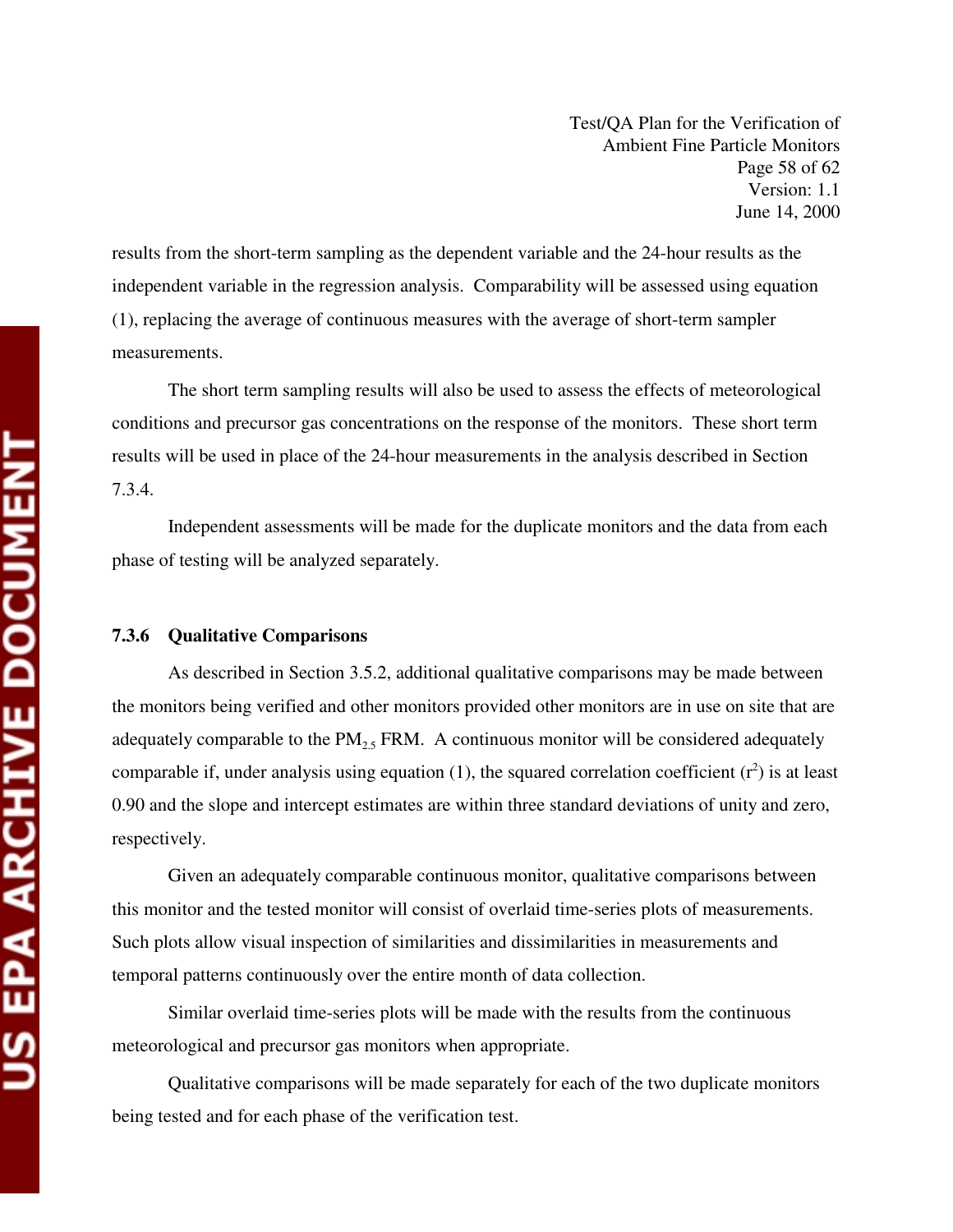Test/QA Plan for the Verification of Ambient Fine Particle Monitors Page 59 of 62 Version: 1.1 June 14, 2000

#### **7.4. Reporting**

The statistical data comparisons that result from each of the tests described above will be conducted separately for each technology being verified, and information on the additional cost factors (i.e., costs associated with calibration gases, etc.) will be reported. Separate verification reports will then be prepared, each addressing an individual technology provided by one commercial vendor. For each test conducted in this verification, the verification report will present the test data, as well as the results of the statistical evaluation of those data.

The verification report will briefly describe the ETV program and the AMS pilot, and will describe the procedures used in verification testing. The parties involved in the verification test will be identified and the roles of each will be described. These sections will be common to each verification report resulting from this verification test. The results of the verification test will then be stated quantitatively, without comparison to any other technology tested, or comment on the acceptability of the technology's performance. Included in the verification report will be descriptions of the following parameters:

- operating conditions during testing,
- instrument settings used during testing,
- and the inlet used during the test.

The preparation of draft verification reports, the review of reports by vendors and others, the revision of the reports, final approval, and the distribution of the reports, will be conducted as stated in the Generic Verification Protocol for the Advanced Monitoring Systems Pilot. Preparation, approval, and use of verification statements summarizing the results of this test will also be subject to the requirements of that same Protocol.

After approval, the final verification reports and verification statements will be made available to the respective vendors in hard-copy, and will be posted on the ETV website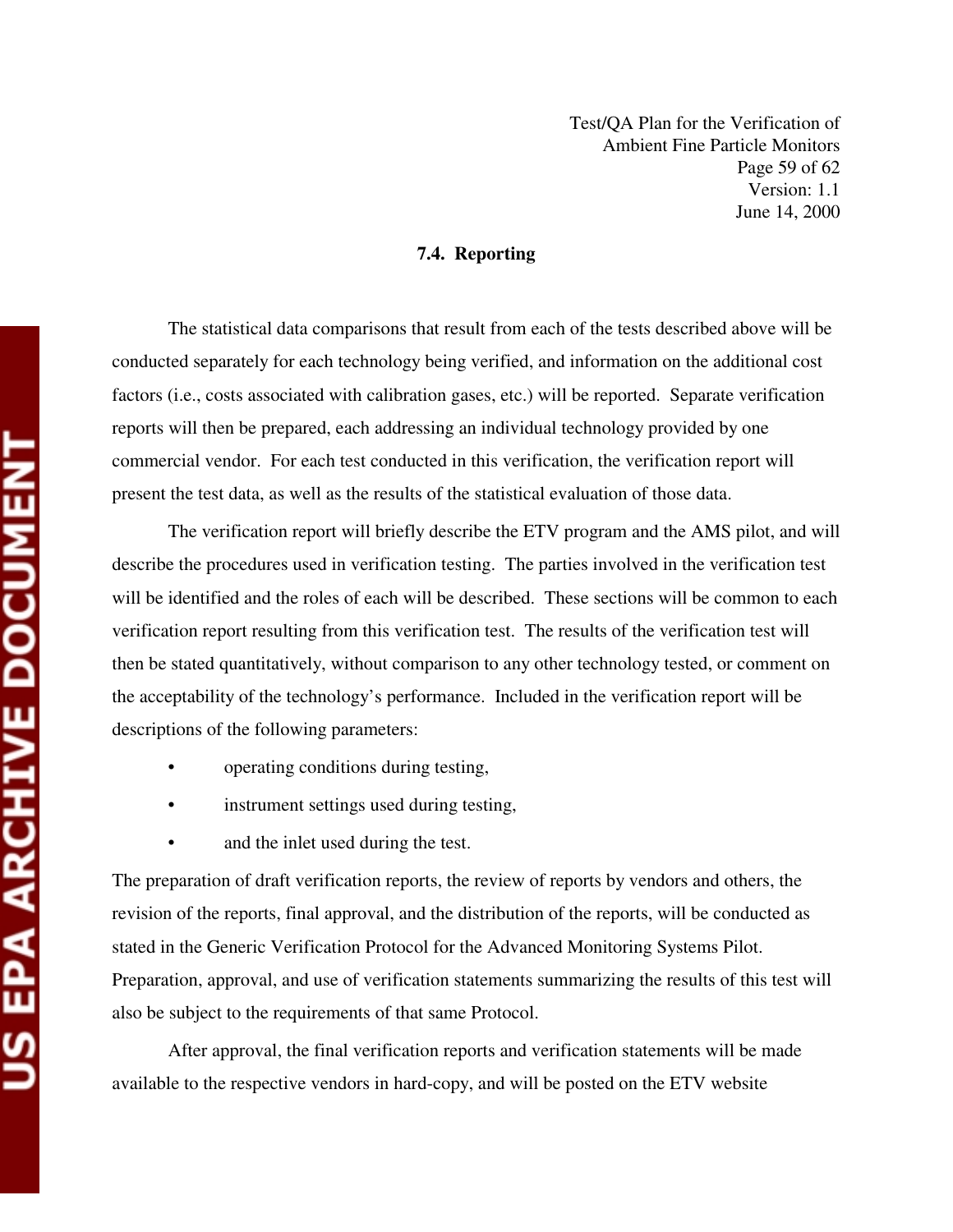(www.epa.gov/etv/). The reports may also be presented or made available at various technical conferences and trade shows.

# **8. HEALTH AND SAFETY**

Before each phase of testing begins, site management will be responsible for reviewing the necessary health and safety requirements and guidance for the respective test sites with Battelle, EPA, and vendor staff. While on site, Battelle staff will operate under these established requirements and guidelines. It is expected that while on site EPA and vendor staff will also operate according to these requirements.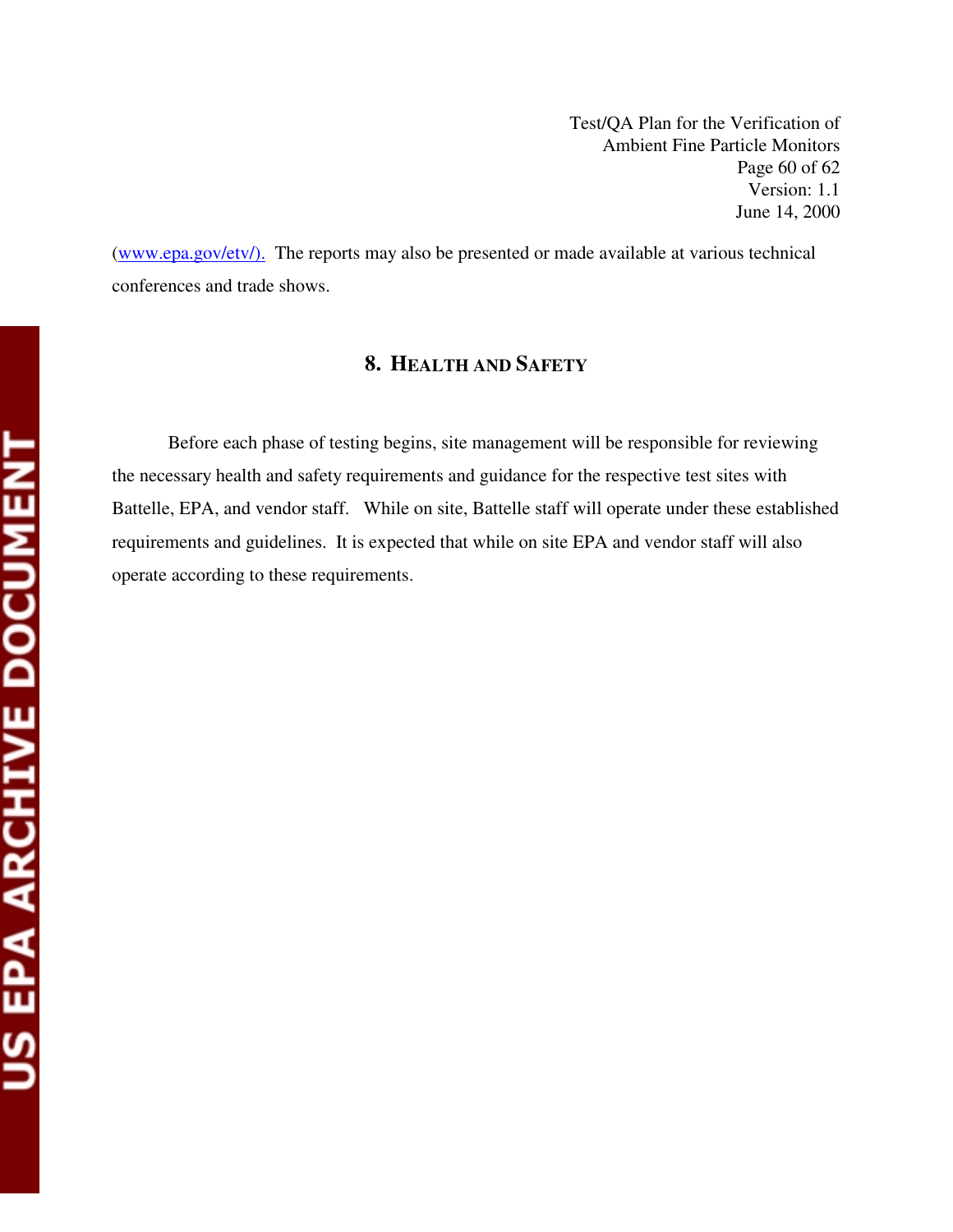Test/QA Plan for the Verification of Ambient Fine Particle Monitors Page 61 of 62 Version: 1.1 June 14, 2000

# **9. REFERENCES**

 $1$  U.S. Environmental Protection Agency, "Quality Management Plan for the ETV Advanced Monitoring Systems Pilot", Environmental Technology Verification Program, prepared by Battelle, Columbus, Ohio, September 1998.

2 U.S. Environmental Protection Agency, "National Primary and Secondary Ambient Air Quality Standards," 40 CFR Part 50, Federal Register, 62 (138):38651-38760, July 18 (1997).

<sup>3</sup> National Research Council, "Research Priorities for Airborne Particulate Matter", National Academy Press, Washington, D.C., 1998.

4 U.S. Environmental Protection Agency, "Ambient Air Quality Surveillance," 40 CFR Part 58, Federal Register, 62 (138):38830-38854, July 18 (1997).

<sup>5</sup> J. C. Chow, "Measurement Methods to Determine Compliance with Ambient Air Quality Standards for Suspended Particles," *J. Air & Waste Manage. Assoc.*, **48**, 320-382, (1995).

<sup>6</sup> A complete list of designated methods can be downloaded from: http://www.epa.gov/ttnamti1/files/ambient/criteria/699pm.pdf

<sup>7</sup> U. S. Environmental Protection Agency, "Guidance for Using Continuous Monitors in PM 2.5 Monitoring Networks", OAQPS, Research Triangle Park, NC, 1998.

<sup>8</sup> Federal Energy Technology Center, "Test Plan and Quality Assurance Procedures-OST PM2.5 Sampling and Analysis Program", draft prepared by Brigham Young University, Provo, UT, and Federal Energy Technology Center, Pittsburgh, PA., 1999.

<sup>9</sup> Desert Research Institute, "Test Plan for Fresno Supersite", draft in preparation by Desert Research Institute, Reno, Nevada.

<sup>10</sup> California Air Resources Board, "Aerometric Monitoring Program Plan for the California Regional  $PM_2$ ,  $/PM_{10}$  Air Quality Study", draft prepared by Desert Research Institute, Reno, Nevada, December, 1998.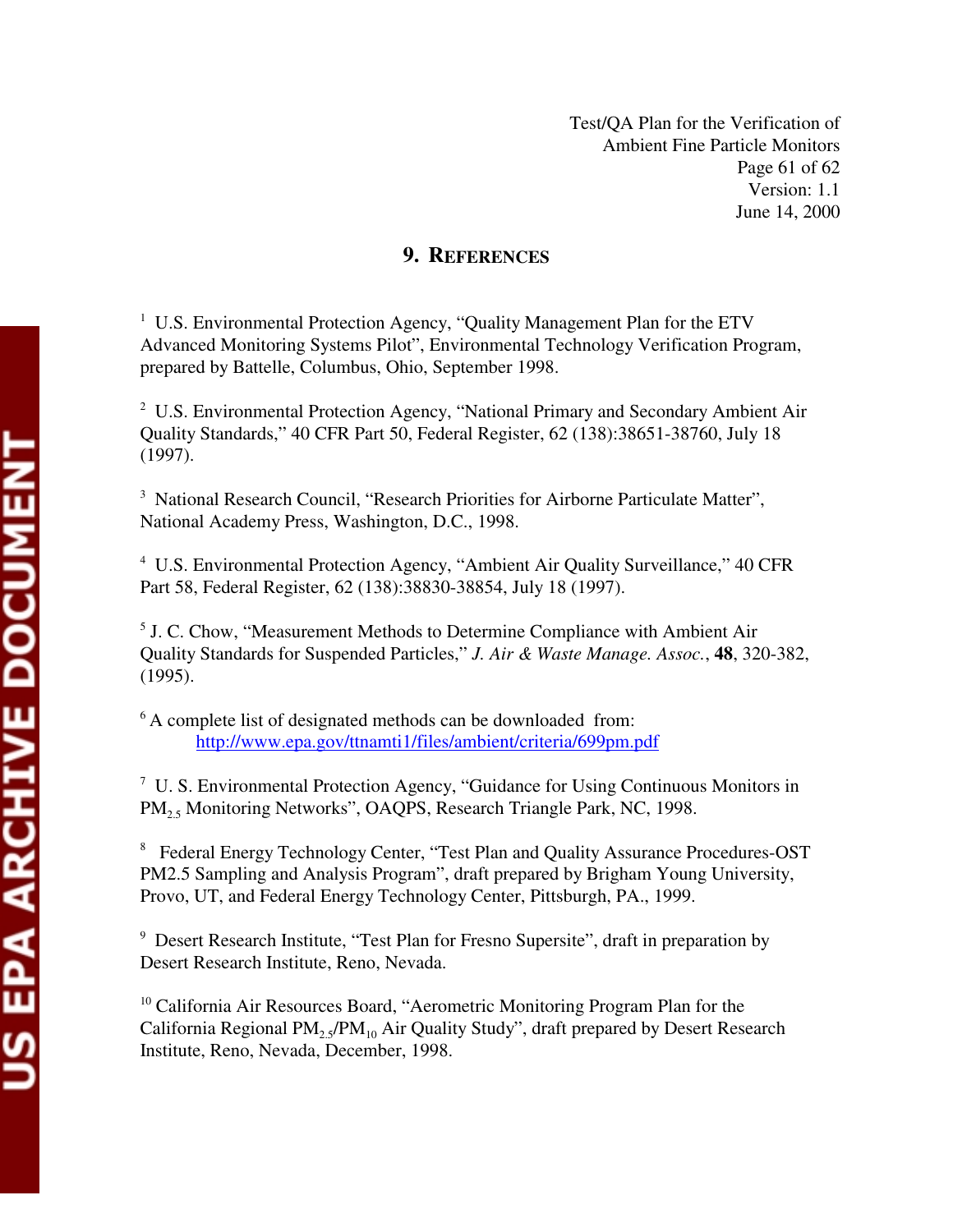Test/QA Plan for the Verification of Ambient Fine Particle Monitors Page 62 of 62 Version: 1.1 June 14, 2000

<sup>11</sup> T. Feeley and C.E. Schmidt, "Ambient Fine Particulate Matter ( $PM_{2.5}$ ) Research Program," U. S. Department of Energy, Federal Energy Technology Center, Pittsburgh, Pennsylvania, December, 1998.

<sup>12</sup> U. S. Environmental Protection Agency, "Draft Supersites Conceptual Plan", OAQPS, Research Triangle Park, NC, 1998.

<sup>13</sup> California Air Resources Board, "Instrument Intercomparison Study - Bakersfield, CA 1998-1999", Sacramento, CA, 1999.

<sup>14</sup> U.S. Environmental Protection Agency, "Guideline on Speciated Particulate Monitoring", OAQPS, Research Triangle Park, NC, 1999.

<sup>15</sup> U. S. Environmental Protection Agency, "Environmental Technology Verification" Program Quality and Management Plan for the Pilot Period (1995-2000)", EPA-600/R-98/064, Cincinnati, Ohio, May 1998.

<sup>16</sup> American Society for Testing and Materials, "Standard Test Method for Determination of Gaseous and Particulate Polycyclic Aromatic Hydrocarbons in Ambient Air (Collection on Sorbent-Backed Filters with Gas Chromatography/Mass Spectrometric Analysis)", ASTM Method D 6209-98, in *Annual Book of Standards, Vol. 11.03*, West Conshohoken, PA, 1998.

17 L. A. Gundel, V. C. Lee, K. R. R. Mahanama, R. K. Stevens, and J. M. Daisey, *Atmos. Environ.*, **29**, 1719-1733, (1995).